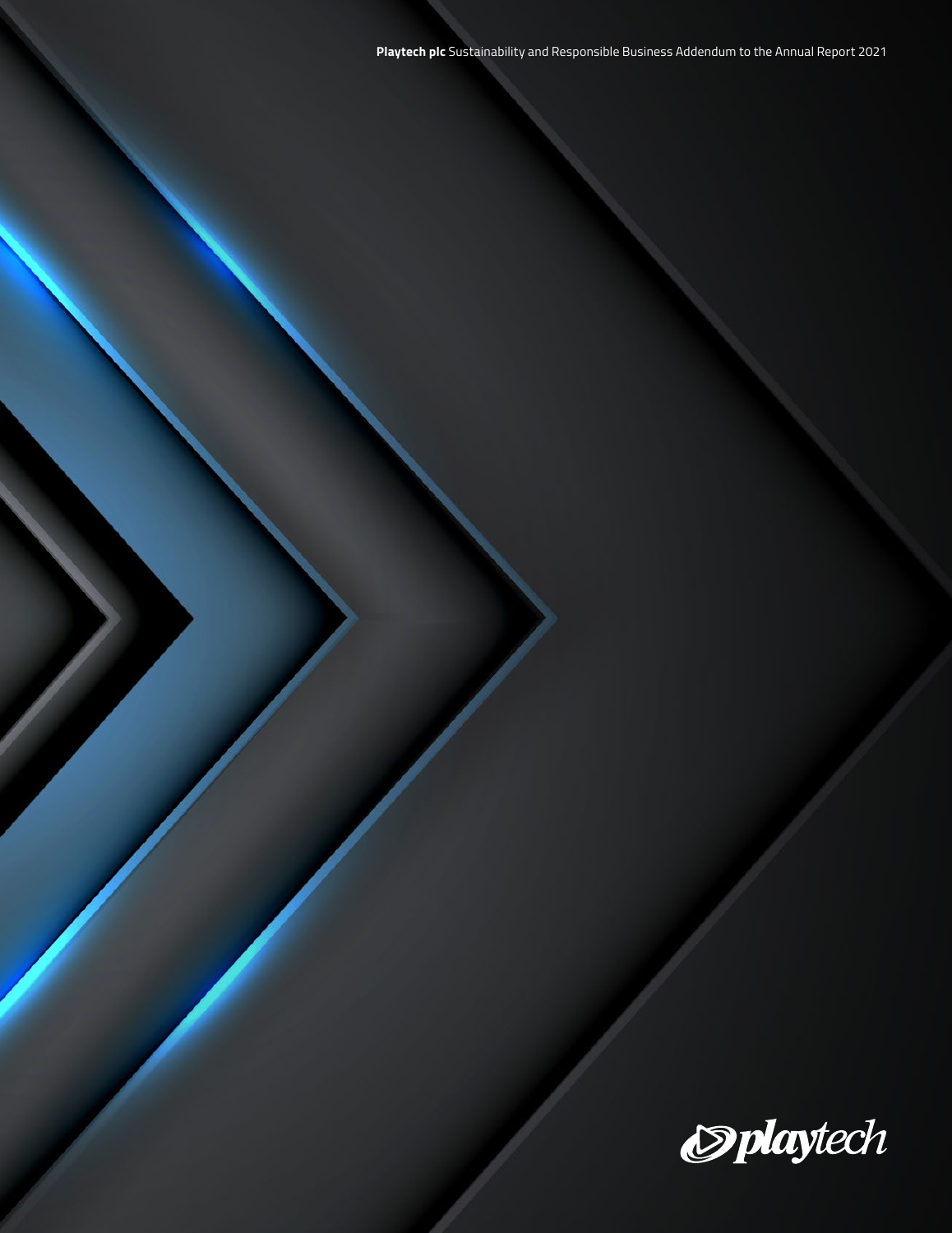## Sustainability and Responsible Business Addendum to the Annual Report 2021

#### **Contents**

- [Introduction](#page-2-0)
- [Our Sustainability Strategy](#page-3-0)
- [Materiality](#page-4-0)
- [Summary of 2021 ESG Data](#page-6-0)
- [Reporting methodology](#page-10-0)
- [GRI and SASB Indicators Index](#page-19-0)

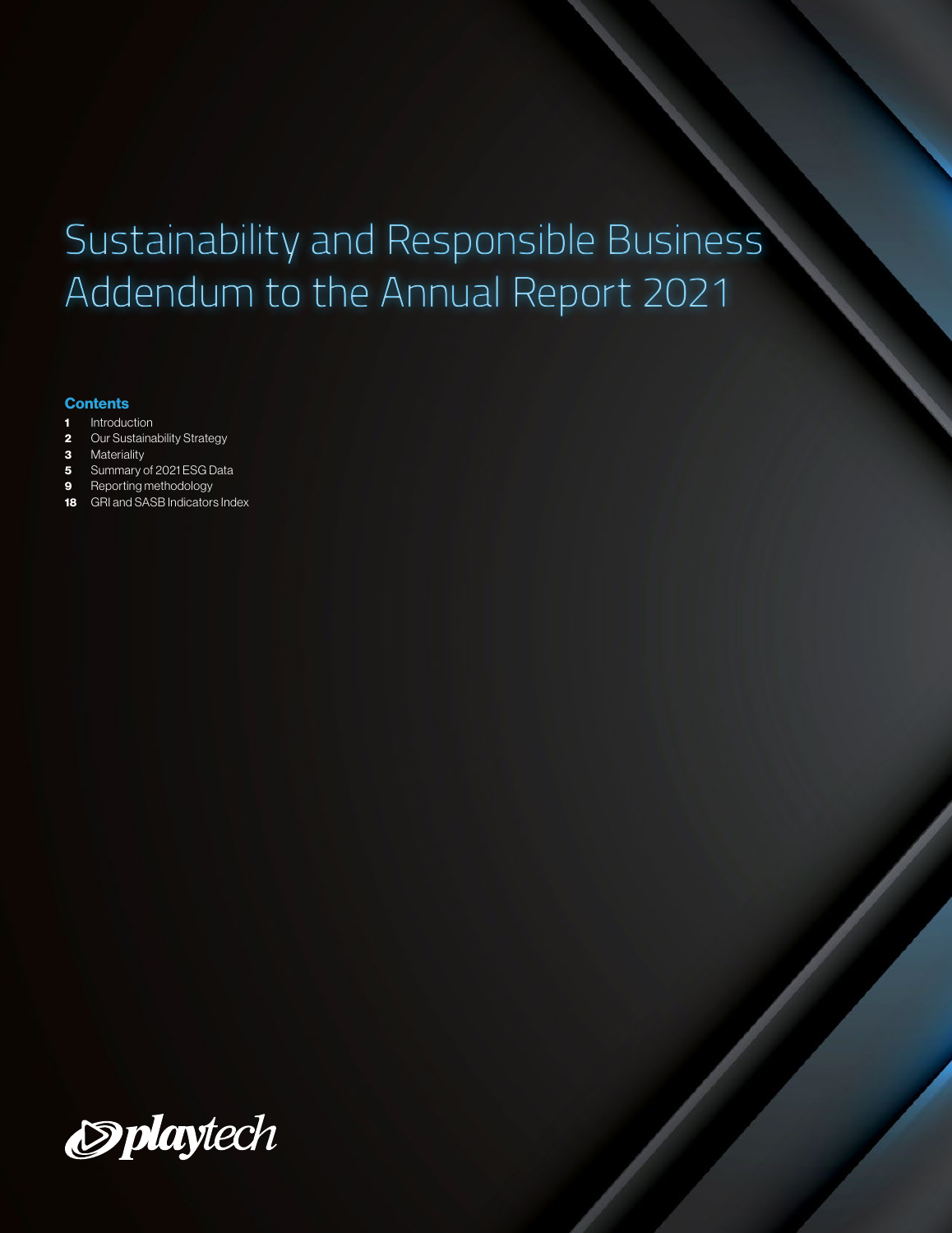## <span id="page-2-0"></span>Introduction

## A message from the Chair of the Committee



Linda Marston-Weston Sustainability and Public Policy Committee Chair

As a newly appointed Board member and Chair of the Board's new Sustainability and Public Policy Committee, I am delighted to share the progress and highlights of our performance for 2021. Playtech has set an ambition to grow its business in a way that has a positive impact on its people, its communities, the environment and its sector. Whilst we have made progress since launching our commitments in 2020, we recognise there is much more to do. The Board has increased its focus and challenged the business to think bigger and bolder about its approach to sustainability. Playtech recognises that sustainability is more critical now than ever. Society and our stakeholders want to see more action to tackle gamblingrelated harm, combat climate change, contribute to a more inclusive business culture and support communities and our workforce in its recovery from the pandemic.

During 2021, we made two significant steps to strengthen our approach to sustainability. The first was to establish a Board-level Committee to help improve Board oversight support for accelerating progress against r commitment. The second was to establish **Stakeholder Advisory Panel to inform and** challenge our thinking and inform our approach to sustainability and future actions on safer gambling, diversity equity and inclusion, as well as climate change. The Stakeholder Advisory Panel has played an instrumental role in accelerating Playtech's journey towards embedding sustainability into its business strategy and culture.

Elsewhere, we have undergone an extensive exercise to better understand how climate change could pose risks and present opportunities for the Company in the short and long term. Our initial assessment can be found in the Task force on Climate-related Financial Disclosures (TCFD) section of this report (page 58). This exercise has been critical to help inform Playtech's climate action plan and will play a crucial role in meeting the Company's targets relating to emissions reduction in its operations and value chain.

This year, the Company has also refreshed its approach to promoting diversity, equity and inclusion across its leadership and workforce. Playtech operates in numerous countries, each with their own distinct cultures, which

requires nuance and sensitivity. Playtech's aim remains consistent; to focus on each individual and celebrate the difference and cultural diversity of its workforce. To guide and support the Company's approach of greater gender diversity, Playtech recently adopted a new target to increase female representation in leadership and senior management roles and support the pipeline of female talent within our organisation.

#### More information can be found on pages 43–76 of the Annual Report 2021.

Playtech will continue to report against its targets going forward. Whilst the Company has made significant progress during 2021, this is just the first step in its journey towards a sustainable future.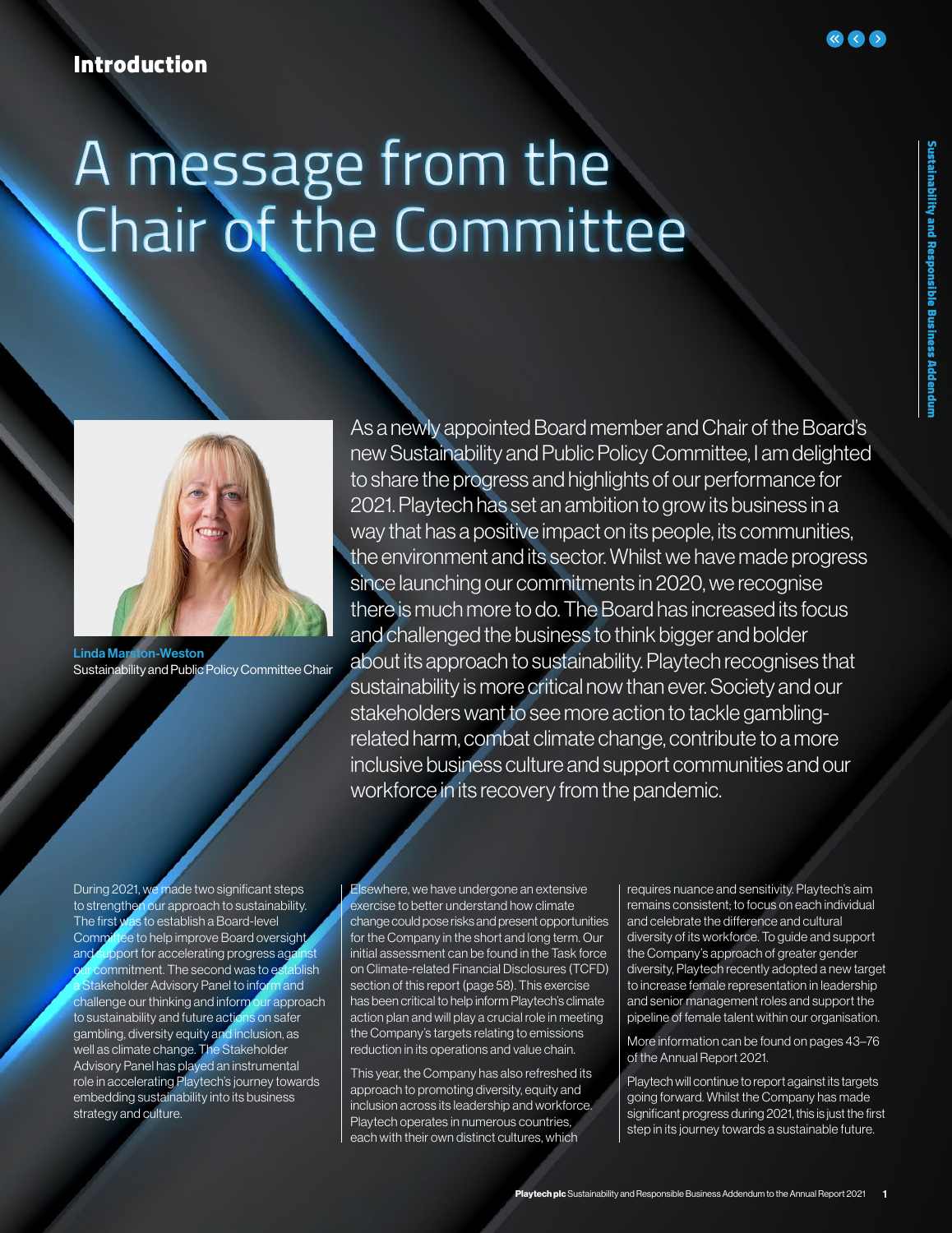### <span id="page-3-0"></span>Our Sustainability Strategy

# Committed to building a sustainable industry

Playtech is committed to growing the business in a way that has a positive impact on people, communities, the environment and the industry.

For 20 years, Playtech has strived to be a technology leader in its industries.

Given its scale and strengths, Playtech is well placed to continue growing in regulated and regulating markets; the Group's employees have a wealth of experience, combined with

the Company's data-driven technology and the proven ability to innovate.

At the heart of Sustainable Success, the Group has three commitments:

- powering safer gambling solutions;
- promoting integrity and an inclusive culture; and
- partnering on shared societal challenges.

Playtech has set goals for each of these commitment areas and will report on its progress year on year.

of employees

### 2025 sustainability strategy: Sustainable Success

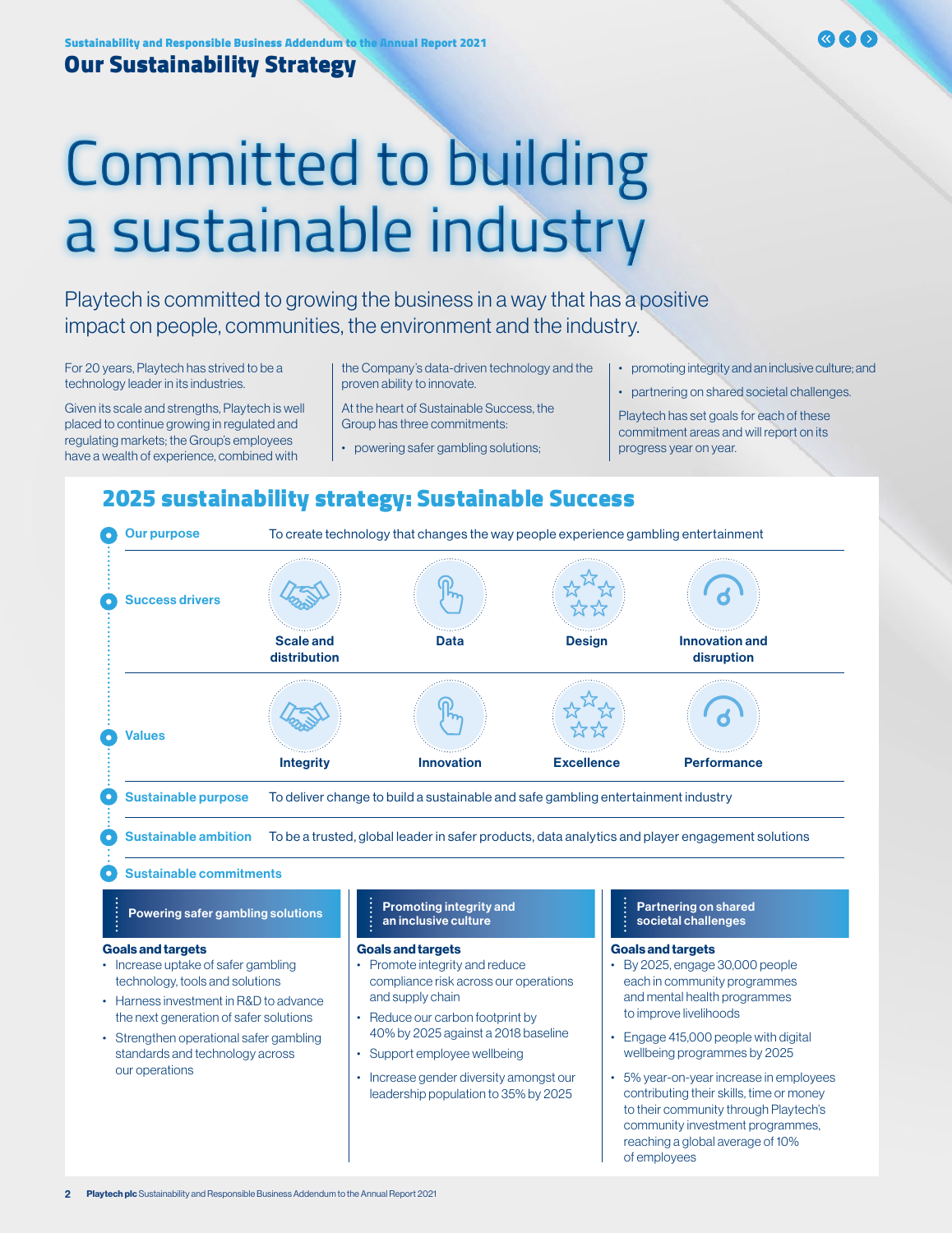## <span id="page-4-0"></span>Issues that matter to Playtech and society

Playtech operates in a world that is constantly changing. Regularly assessing which issues are most material to the business and industries it operates in is essential to successfully test and develop the Group's responsible business strategy and reporting.

Playtech defines an issue as being material if it is considered important by key stakeholders and could have a significant financial impact on the business. As such, the business considers both risks and opportunities as part of the materiality assessments.

The most recent materiality assessment was performed in Q4 2020. Playtech conducted a systematic scan of the priority issues for the gambling sector, as defined by investors and the wider financial community, employees, licensees, gambling charities, regulators and the media. The Company then grouped together the long list of issues into more meaningful clusters, which were prioritised through a variety of exercises, including internal interviews, as well as input and validation via interviews with a selection of external stakeholders. Lastly, the draft outcomes were presented to the newly formed Stakeholder Advisory Panel which provided additional insights and made recommendations for keeping the assessment up to date in the future. In addition to the ongoing monitoring of material issues, Playtech will update its materiality analysis in 2022. The diagram overleaf provides a visual overview of the material concerns, segmented into operational, strategic, material and emerging issues. Emerging issues typically represent challenges that may not be on the stakeholders' radar yet, but are instrumental in the Group's planning for the future. While this may break with usual conventions around materiality assessments, Playtech is a unique business, spanning both the technology and gambling industry classifications for Environment, Social and Governance (ESG) benchmarks. To that end, the Company has taken into account material issues from both sectors in its materiality assessment.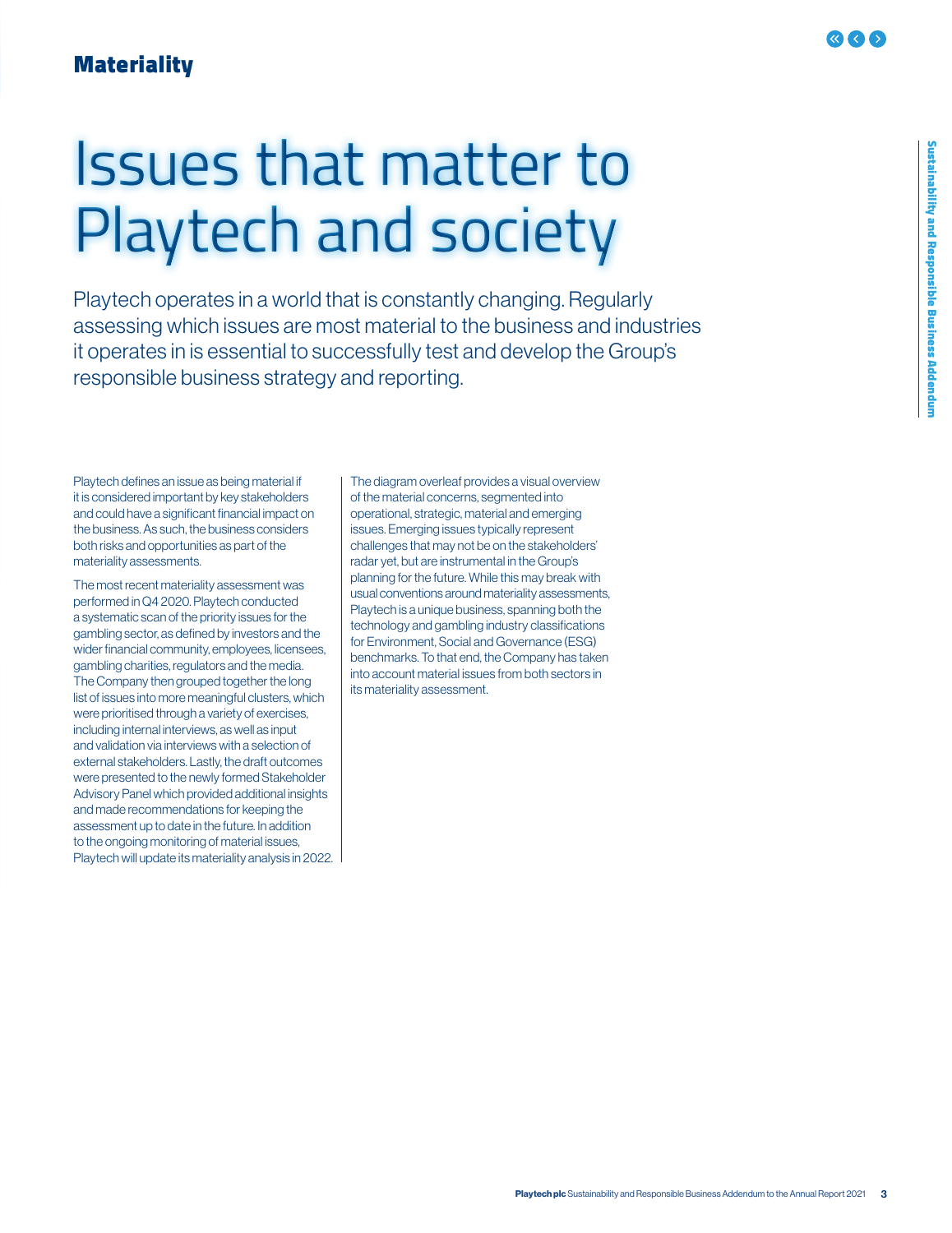

## Sustainability materiality matrix

This section outlines the material and emerging issues of interest to stakeholders, including topics that are related to wider community investment activities and water usage within the Group's Italian operations. Playtech makes disclosures to various audiences and through multiple communications channels, and as a result many issues are reported in more depth outside of the Annual Reporting cycle. For instance, Playtech has participated in the FTSE Women Leaders Review (formerly the Hampton-Alexander Review) on diversity as well as the Carbon Disclosure Project (CDP) disclosure system to manage environmental impacts.

|                                     | <b>Strategic</b>                                                                                                    | <b>Material</b>                                                                                                                                                                                                                                                                                                  |
|-------------------------------------|---------------------------------------------------------------------------------------------------------------------|------------------------------------------------------------------------------------------------------------------------------------------------------------------------------------------------------------------------------------------------------------------------------------------------------------------|
| <b>Lobby and</b><br>public policy   | <b>Tax</b><br>transparency                                                                                          | Carbon<br><b>Human capital</b><br><b>Safer</b><br>Corporate<br>gambling<br>reduction<br>management<br>governance<br>and efficiency<br><b>Data protection</b><br><b>Financial crime</b><br>and cybersecurity<br><b>Employee</b><br><b>Diversity, Equity and Inclusion (DEI)</b><br>health and safety <sup>1</sup> |
|                                     |                                                                                                                     |                                                                                                                                                                                                                                                                                                                  |
| <b>Biodiversity</b><br><b>Waste</b> | <b>Operational</b><br><b>Responsible</b><br>supply chain<br>Labour<br>standards<br><b>Community</b><br><b>Water</b> | <b>Emerging</b><br><b>Digital</b><br><b>Ethics of Al</b><br>wellbeing and<br>resilience                                                                                                                                                                                                                          |

1 Sharp increase in importance due to COVID-19.

2 Relevant to Snai only.

#### The eight issues identified as being the most material are:

- safer gambling embraces areas such as game design and product safety, marketing, investment in research, education and treatment (RET), customer engagement, regulation, data analytics and the use of AI;
- carbon reduction and energy efficiency covers policies, initiatives and performance relating to climate change prevention, mitigation and adaption;
- corporate governance refers to elements of governance that relate to the social and environmental aspects of sustainability such as Board diversity and experience, incentives and remuneration, as well as integration of sustainability into decision making;
- financial crime focuses on anti-money laundering (AML), anti-bribery and corruption (ABC), tax evasion and professional integrity;
- human capital management covers issues such as talent attraction and retention, employee engagement, training and development;
- Diversity, Equity and Inclusion (DEI) covers increased representation and inclusivity covers increased representation and inclusivity for various underrepresented groups;
- data protection and cybersecurity relates to policy, governance, and resourcing as well as operational KPIs including breaches and compliance costs; and
- employee health and safety which relates to looking after the mental and physical health of employees a concern that has come further to the fore as a result of COVID-19.

Playtech recognises the area of DEI as a separate and stand-alone issue. To date, materiality has helped inform the development of Sustainable Success and, in the future, the insights gained will help to refine it further. The approach to materiality is dynamic and will continue to evolve and adapt, ensuring assessments help the business to capture changes in the business and in society, as well as focusing on reporting and ESG disclosures.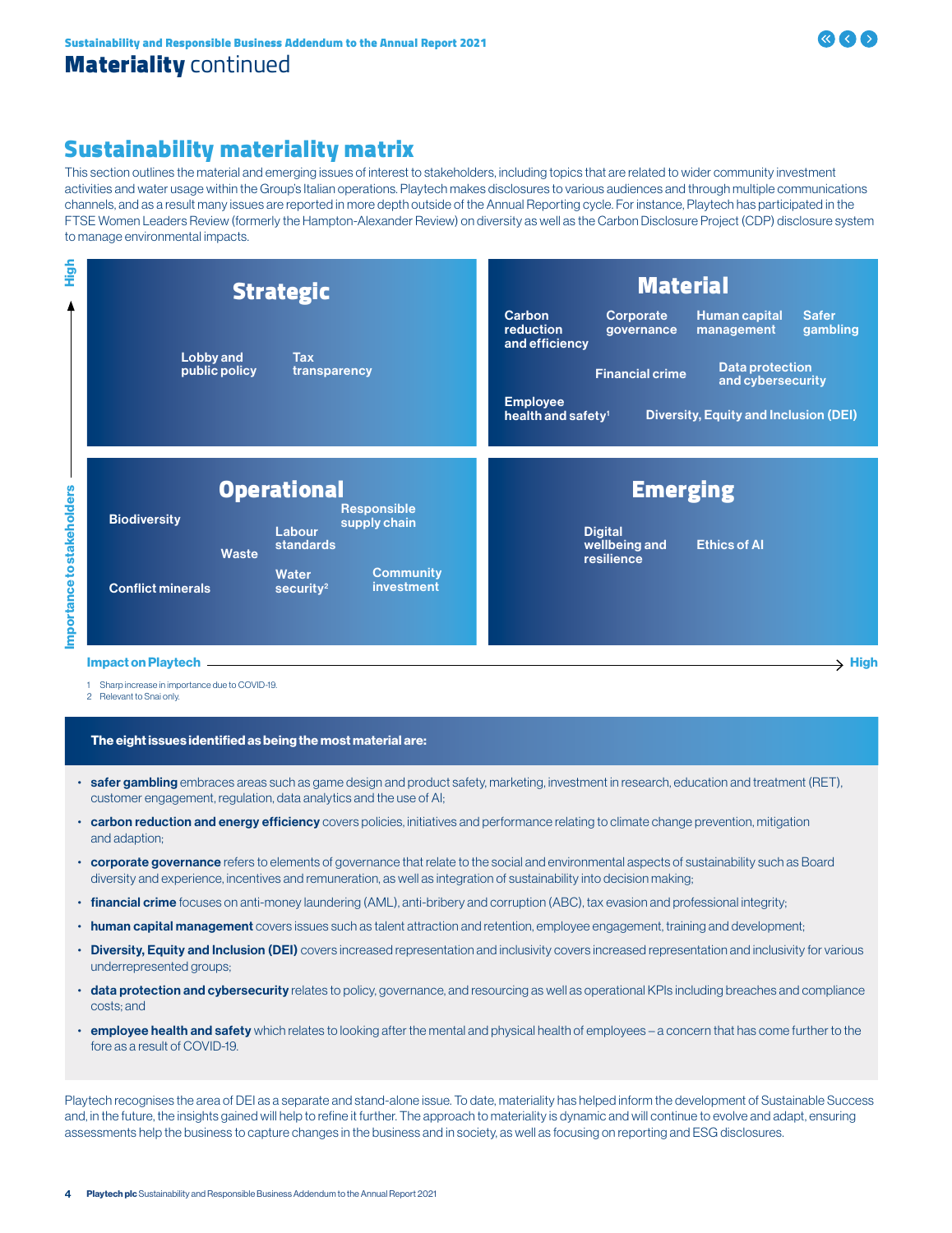## <span id="page-6-0"></span>Summary of 2021 ESG Data

The following provides an overview of key ESG metrics included in the FY 2021 Annual Report; the KPIs are presented under the three pillars of Playtech's sustainability strategy. The table also indicates the relationship to relevant GRI and SASB indicators. Additional information is available at [http://www.investors.playtech.com/annual-reports.](http://www.investors.playtech.com/annual-reports)

|                                                                                                                                                                                 | 2021                                  | 2020                                 | 2019    | <b>GRI</b>                                       | SASB Notes                                                                                                                                                                                                                                                                                                                                                                                                                                         |
|---------------------------------------------------------------------------------------------------------------------------------------------------------------------------------|---------------------------------------|--------------------------------------|---------|--------------------------------------------------|----------------------------------------------------------------------------------------------------------------------------------------------------------------------------------------------------------------------------------------------------------------------------------------------------------------------------------------------------------------------------------------------------------------------------------------------------|
| <b>Pillar 1 – POWERING SAFER GAMBLING SOLUTIONS</b>                                                                                                                             |                                       |                                      |         |                                                  |                                                                                                                                                                                                                                                                                                                                                                                                                                                    |
| <b>Escalations to licensees - iPoker</b>                                                                                                                                        |                                       |                                      |         |                                                  |                                                                                                                                                                                                                                                                                                                                                                                                                                                    |
| Anti-Money Laundering (AML) (%)                                                                                                                                                 | 0.02                                  | 0.03                                 | 0.05    |                                                  | Restated due to amended<br>methodology with more refined<br>calculation of unique players for full<br>year based on quarterly data.                                                                                                                                                                                                                                                                                                                |
| Collusion (%)                                                                                                                                                                   | 1.03                                  | 1.03                                 | $6.06*$ |                                                  |                                                                                                                                                                                                                                                                                                                                                                                                                                                    |
| Responsible gambling (RG) (%)                                                                                                                                                   | 0.39                                  | 0.36                                 | 0.14    |                                                  |                                                                                                                                                                                                                                                                                                                                                                                                                                                    |
| Responsible gambling escalation to licensees - Live Casino<br>Escalations from Euro Live Technologies                                                                           |                                       |                                      | 5,211   |                                                  | This number has increased due to the<br>number of Live operations included<br>in the scope of reporting, continued<br>investment in staff training and chat<br>tool improvements.                                                                                                                                                                                                                                                                  |
| Risk escalations from all four Live operations                                                                                                                                  | 23,802                                | 19,558*                              |         |                                                  |                                                                                                                                                                                                                                                                                                                                                                                                                                                    |
| Responsible gambling performance - B2C<br>Proportion of customers self-excluding (%)*                                                                                           | 10                                    | $9***$                               | $9***$  |                                                  | Number of self-exclusions and<br>registrations with GAMSTOP as a<br>percentage of total unique customers<br>within Playtech's B2C operations<br>in the UK.<br>$\star\star$<br>RG tools comprise reality checks,<br>time-outs and deposit limits.<br>***<br>Restated due to improved<br>methodology to consider unique<br>players. Previously reported<br>figure (27%) included non-unique<br>player accounts.<br>**** Transposition error in 2020. |
| Proportion of customers using RG tools (%)**                                                                                                                                    | 32                                    | $29***$                              | 27      |                                                  |                                                                                                                                                                                                                                                                                                                                                                                                                                                    |
| <b>B2C customer interactions</b><br><b>Emails</b><br>Person-to-person interactions via phone,<br>email or live chat<br>Pop-up messages<br><b>Customer clicks on SmartTips</b>   | 529,244<br>5,314<br>147.603<br>71.390 | 420.071<br>6.478<br>21,276<br>42,048 |         |                                                  |                                                                                                                                                                                                                                                                                                                                                                                                                                                    |
| Pillar 2 - PROMOTING INTEGRITY AND AN INCLUSIVE CULTURE                                                                                                                         |                                       |                                      |         |                                                  |                                                                                                                                                                                                                                                                                                                                                                                                                                                    |
| <b>Training overview</b><br>Compliance*<br>Total number of employees eligible<br>Total number of employees completing training<br>Completion rate<br>Average hours per employee | 6,279<br>5,822<br>93%                 | 5.080<br>4,981<br>98%<br>9.14        |         | GRI 205-2<br>GRI 205-2<br>GRI 205-2<br>GRI 404-1 | Includes Snaitech employees.                                                                                                                                                                                                                                                                                                                                                                                                                       |
| Human rights<br>Total number of employees eligible<br>Total number of employees completing training<br>Completion rate<br><b>Customer interactions (B2C)</b>                    | 235<br>201<br>86%                     | 29                                   |         |                                                  |                                                                                                                                                                                                                                                                                                                                                                                                                                                    |
| Total number of employees eligible<br>Total number of employees completing training<br>Completion rate                                                                          | 177<br>165<br>93%                     | 116                                  |         |                                                  |                                                                                                                                                                                                                                                                                                                                                                                                                                                    |

**KAAA**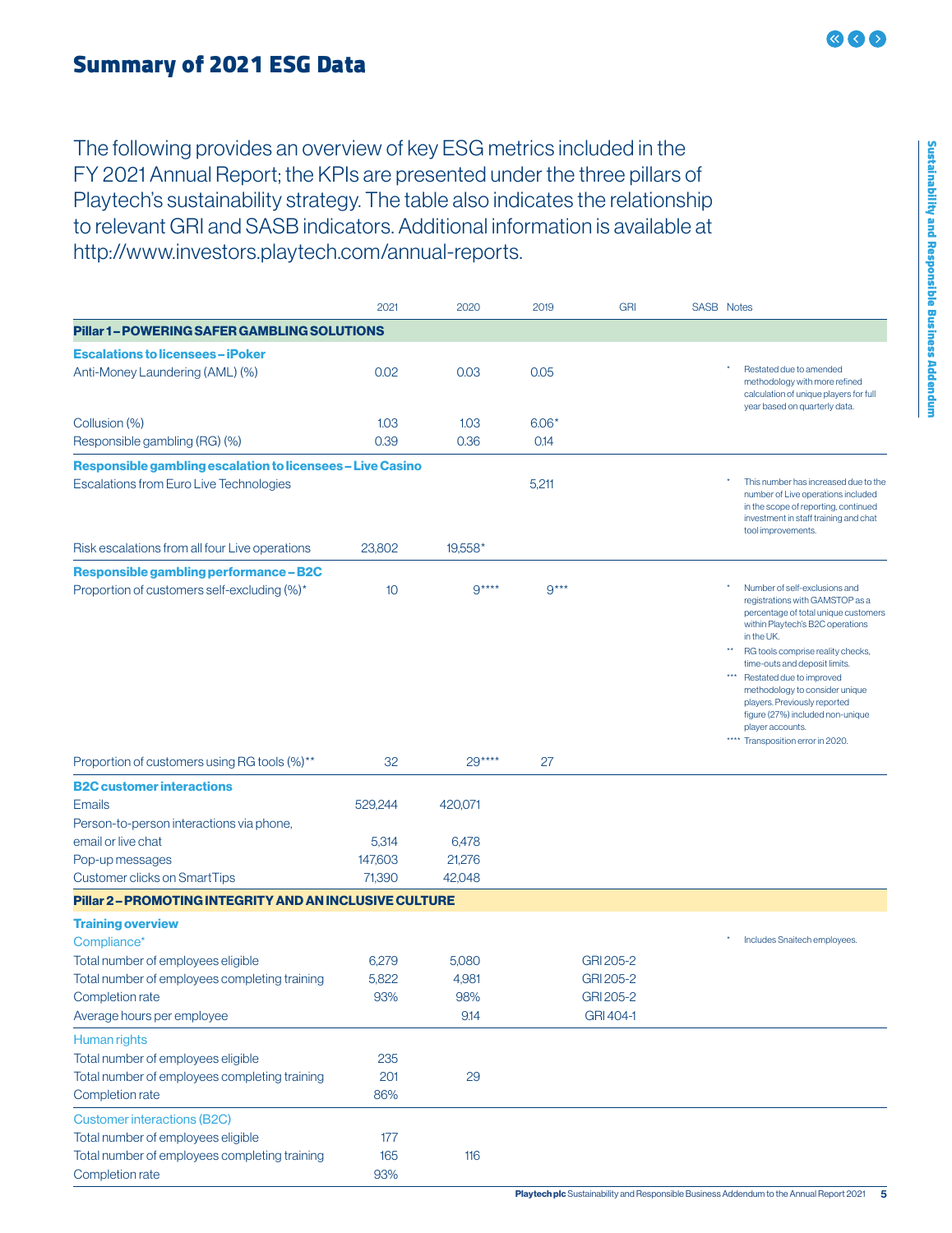## **Summary of 2021 ESG Data continued**

|                                                                               | 2021                   | 2020       | 2019         | <b>GRI</b> | SASB Notes                                      |                                                                                                                                        |  |
|-------------------------------------------------------------------------------|------------------------|------------|--------------|------------|-------------------------------------------------|----------------------------------------------------------------------------------------------------------------------------------------|--|
| <b>Pillar 2 – PROMOTING INTEGRITY AND AN INCLUSIVE CULTURE</b> continued      |                        |            |              |            |                                                 |                                                                                                                                        |  |
| Data protection and security training overview                                |                        |            |              |            |                                                 |                                                                                                                                        |  |
| Data protection                                                               |                        |            |              |            |                                                 |                                                                                                                                        |  |
| Total number of employees eligible                                            | 6,279                  |            |              |            |                                                 |                                                                                                                                        |  |
| Total number of employees completing training                                 | 5,822                  |            |              |            |                                                 |                                                                                                                                        |  |
| Completion rate                                                               | 93%                    |            |              |            |                                                 |                                                                                                                                        |  |
| Total number of contractors eligible                                          | 38                     |            |              |            |                                                 |                                                                                                                                        |  |
| Total number of contractors completing training                               | 33                     |            |              |            |                                                 |                                                                                                                                        |  |
| Completion rate                                                               | 87%                    |            |              |            |                                                 |                                                                                                                                        |  |
| Information security                                                          |                        |            |              |            |                                                 |                                                                                                                                        |  |
| Total number of employees eligible                                            | 5,431                  | 5,420      |              |            |                                                 |                                                                                                                                        |  |
| Total number of employees completing training                                 | 5,306                  | 5,333      |              |            |                                                 |                                                                                                                                        |  |
| Completion rate                                                               | 98%                    | 98%        |              |            |                                                 |                                                                                                                                        |  |
| Average hours per employee                                                    |                        | 0.67       |              | GRI 404-1  |                                                 |                                                                                                                                        |  |
| Total number of contractors eligible                                          | 37                     |            |              |            |                                                 |                                                                                                                                        |  |
| Total number of contractors completing training                               | 33                     |            |              |            |                                                 |                                                                                                                                        |  |
| Completion rate                                                               | 89%                    |            |              |            |                                                 |                                                                                                                                        |  |
| Global compliance - senior leader                                             |                        |            |              |            |                                                 |                                                                                                                                        |  |
| Total number of employees eligible                                            |                        | 1,044      |              | GRI 205-2  |                                                 |                                                                                                                                        |  |
| Total number of employees completing training                                 |                        | 881        |              | GRI 205-2  |                                                 |                                                                                                                                        |  |
| Completion rate                                                               |                        | 84%        |              | GRI 205-2  |                                                 |                                                                                                                                        |  |
| Average hours per employee                                                    |                        | 1.5        |              | GRI 404-1  |                                                 |                                                                                                                                        |  |
|                                                                               | $\overline{2}$         | $\circ$    | $\mathbf{O}$ |            |                                                 |                                                                                                                                        |  |
| Incident reports through the independent<br>Speak Up hotline                  |                        |            |              |            |                                                 |                                                                                                                                        |  |
| <b>Environment metrics</b>                                                    |                        |            |              |            |                                                 |                                                                                                                                        |  |
| <b>Energy use</b>                                                             |                        |            |              |            |                                                 |                                                                                                                                        |  |
| Global total energy consumption (kWh)                                         | 26,404,609             | 27,677,113 | 30,932,101   | GRI 302-4  | GRI 302-1, SV-CA-130a.1,<br><b>TC-SI-130a.1</b> |                                                                                                                                        |  |
| UK total energy consumption (kWh)                                             | 1,672,350              | 1,556,362  |              |            |                                                 |                                                                                                                                        |  |
| <b>GHG</b> emissions                                                          |                        |            |              |            |                                                 | 2021 absolute data is an estimate based<br>1.                                                                                          |  |
| Global Scope 1 (tonnes CO <sub>2</sub> e) <sup>2</sup>                        | 1.171 <sup>1,5,6</sup> | 1,155      | 1,421        | GRI 305-1  |                                                 | on 99.8% actual data coverage by<br>headcount. Coverage has been above                                                                 |  |
| UK Scope 1 (tonnes CO <sub>2</sub> e) <sup>2</sup>                            | 691,5                  | 48         |              |            |                                                 | 90% for all three years.                                                                                                               |  |
| Global Scope 2 (location-based) <sup>3</sup>                                  | 6.7201,5,6             |            |              | GRI 305-2  |                                                 | Using the latest Department for<br>2                                                                                                   |  |
| (tonnes CO <sub>2</sub> e)                                                    |                        |            |              |            |                                                 | Environment, Food & Rural Affairs<br>(DEFRA) conversion factors (CO.e).                                                                |  |
| UK Scope 2 (location-based) <sup>3</sup> (tonnes CO <sub>2</sub> e)           | 281 <sup>1,5</sup>     |            |              |            |                                                 | Using the latest DEFRA electricity<br>3                                                                                                |  |
| Global Scope 2 (market-based) <sup>4</sup> (tonnes CO <sub>2</sub> e)         | 7.078 <sup>1,5</sup>   |            |              | GRI 305-2  |                                                 | conversion factor (CO <sub>2</sub> e) for all UK<br>locations and district heating conversion                                          |  |
| UK Scope 2 (market-based) <sup>4</sup> (tonnes CO <sub>2</sub> e)             | $212^{1,5}$            |            |              |            |                                                 | factors for the whole Group, and the                                                                                                   |  |
| Global Scope 3 (See Scope 3 breakdown<br>below) <sup>1</sup> (tonnes $CO2$ e) | 80,420                 |            |              | GRI 305-3  |                                                 | latest International Energy Agency (IEA)<br>conversion factors for all electricity use at                                              |  |
| Global Total Scope 1 and 2 (location-based)                                   | 7,892 <sup>6</sup>     | 9,316      | 10,914       |            |                                                 | non-UK sites (CO <sub>2</sub> e).<br>Using the latest 2020 Association of<br>4                                                         |  |
| (tonnes $CO2$ e)                                                              |                        |            |              |            |                                                 | Issuing Bodies (AIB) residual mix emission                                                                                             |  |
| UK Total Scope 1 and 2 (location-based)<br>(tonnes $CO2$ e)                   | 350                    | 350        |              |            |                                                 | factors for all electricity used at all sites<br>when available, or the latest International<br>Energy Agency (IEA) conversion factors |  |
| Global Total Scope 1 and 2 (market-based)                                     | 8,249                  |            |              |            |                                                 | for all electricity use for countries where<br>the data is not available.                                                              |  |
| (tonnes CO <sub>2</sub> e)                                                    |                        |            |              |            |                                                 | Due to reporting timelines, data for<br>5                                                                                              |  |
| UK Total Scope 1 and 2 (market-based)<br>(tonnes $CO2e$ )                     | 281                    |            |              |            |                                                 | November and December 2021 has<br>been estimated using November and                                                                    |  |
| Global Scope 1, 2 (location-based)                                            | 88,312                 |            |              |            |                                                 | December 2020 actual data, except for                                                                                                  |  |
| and $3$ (tonnes $CO2e$ )                                                      |                        |            |              |            |                                                 | sites where actual 2021 data was already<br>available. This is the same methodology                                                    |  |
| Global Scope 1, 2 (market-based)                                              | 88,669                 |            |              |            |                                                 | that was applied for all three years.                                                                                                  |  |
| and 3 (tonnes CO <sub>2</sub> e)                                              |                        |            |              |            |                                                 | Indicates data subject to<br>6<br>independent limited assurance by                                                                     |  |
|                                                                               |                        |            |              |            |                                                 | PricewaterhouseCoopersLLP (PwC).                                                                                                       |  |
|                                                                               |                        |            |              |            |                                                 | 2020 data was assured for the 2020<br>Annual Report and 2021 data was                                                                  |  |
|                                                                               |                        |            |              |            |                                                 | assured for the 2021 Annual Report; full                                                                                               |  |
|                                                                               |                        |            |              |            |                                                 | assurance statement can be found at<br>www.playtech.com.                                                                               |  |

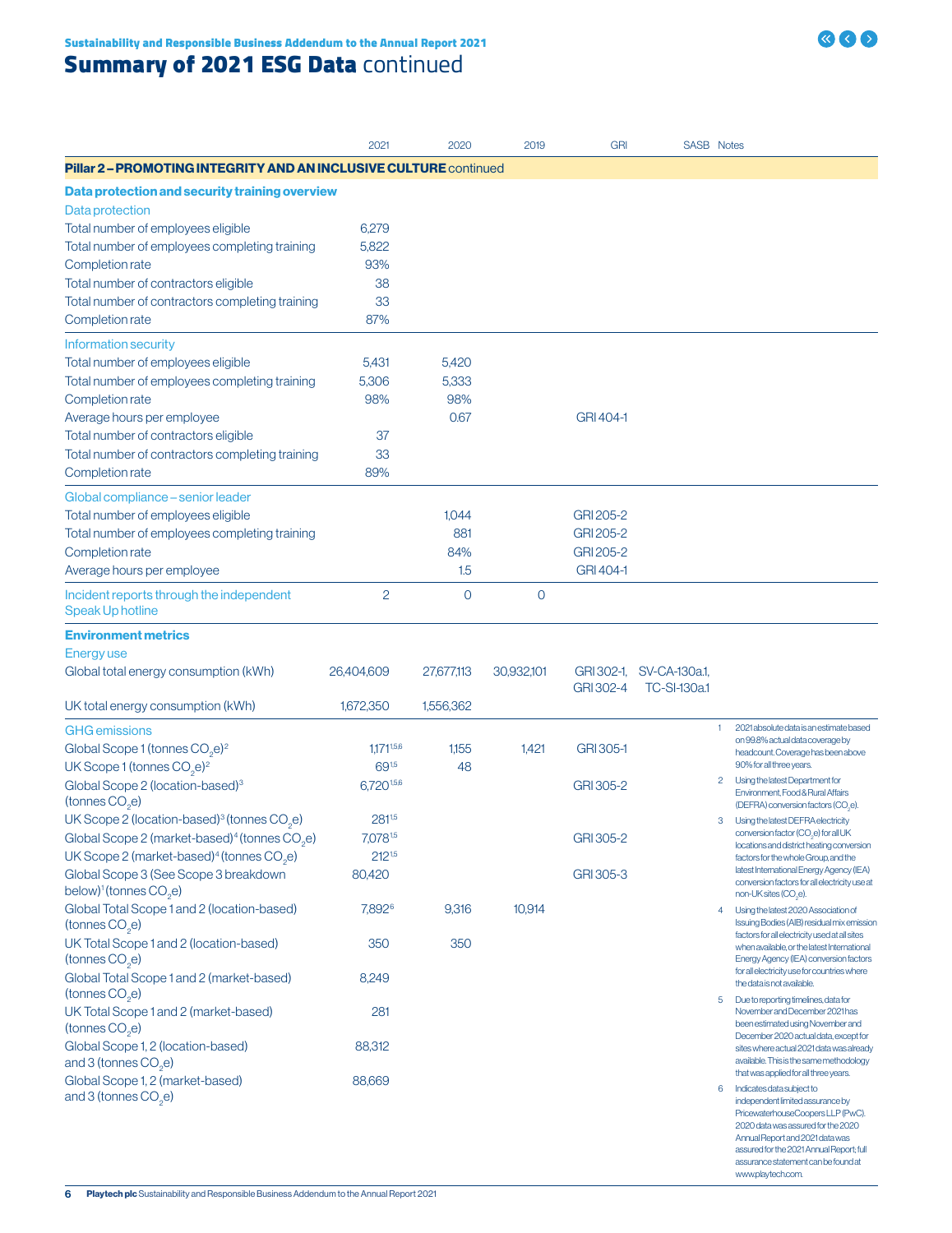|                                                                                                                                 | 2021                                        | 2020                 | 2019        | <b>GRI</b>                   |                    | SASB Notes                                                                                                                                                                                                                                                                               |
|---------------------------------------------------------------------------------------------------------------------------------|---------------------------------------------|----------------------|-------------|------------------------------|--------------------|------------------------------------------------------------------------------------------------------------------------------------------------------------------------------------------------------------------------------------------------------------------------------------------|
| Carbon intensity<br>Scope 1 and 2 (location-based) GHG intensity<br>(tonnes CO <sub>2</sub> e/employee) <sup>6</sup>            | 114                                         | 1.37                 | 1.70        | GRI 305-4                    |                    | Indicates data subject to<br>6<br>independent limited assurance<br>by PricewaterhouseCoopers LLP<br>(PwC). 2020 data was assured for<br>the 2020 Annual Report and 2021<br>data was assured for the 2021 Annual<br>Report; full assurance statement can<br>be found at www.playtech.com. |
| Scope 1 and 2 (market-based) GHG intensity<br>(tonnes CO <sub>2</sub> e/employee)                                               | 1.19                                        |                      |             | GRI 305-4                    |                    |                                                                                                                                                                                                                                                                                          |
| Scope 3 breakdown                                                                                                               |                                             |                      |             |                              |                    | These are Playtech's top three                                                                                                                                                                                                                                                           |
| 1: Purchased goods and services<br>(tonnes CO <sub>2</sub> e)*                                                                  | 41,031                                      |                      |             | GRI 305-3                    |                    | categories. Over 90% of the total<br>Scope 3 GHG footprint comes from<br>those categories.                                                                                                                                                                                               |
| 2: Capital goods (tonnes CO <sub>2</sub> e)*                                                                                    | 14,842                                      |                      |             | GRI 305-3                    |                    |                                                                                                                                                                                                                                                                                          |
| 3: Fuel and energy-related activities<br>(tonnes $CO2$ e)                                                                       | 2,610                                       |                      |             | GRI 305-3                    |                    |                                                                                                                                                                                                                                                                                          |
| 4: Upstream transportation and distribution<br>(tonnes $CO2$ e)                                                                 | 177                                         |                      |             | GRI 305-3                    |                    |                                                                                                                                                                                                                                                                                          |
| 5: Waste generated in operations (Snai only)                                                                                    | 154                                         |                      |             | GRI 305-3                    |                    |                                                                                                                                                                                                                                                                                          |
| 6: Business travel (tonnes CO <sub>2</sub> e)                                                                                   | 445                                         |                      |             | GRI 305-3                    |                    |                                                                                                                                                                                                                                                                                          |
| 7: Employee commuting (Snai only)<br>(tonnes $CO2$ e)                                                                           | 184                                         |                      |             | GRI 305-3                    |                    |                                                                                                                                                                                                                                                                                          |
| 8: Upstream leased assets (tonnes CO <sub>2</sub> e)                                                                            | Not relevant<br>for Playtech                |                      |             | GRI 305-3                    |                    |                                                                                                                                                                                                                                                                                          |
| 9: Downstream transportation and distribution<br>(Snai only) (tonnes $CO2$ e)                                                   | 542                                         |                      |             | GRI 305-3                    |                    |                                                                                                                                                                                                                                                                                          |
| 10: Processing of sold products (tonnes CO <sub>2</sub> e)                                                                      | Not relevant<br>for Playtech                |                      |             | GRI 305-3                    |                    |                                                                                                                                                                                                                                                                                          |
| 11: Use of sold products (tonnes CO <sub>2</sub> e)<br>12: End-of-life treatment of sold products<br>(tonnes CO <sub>2</sub> e) | 2,070<br>Relevant but not<br>yet calculated |                      |             | GRI 305-3<br>GRI 305-3       |                    |                                                                                                                                                                                                                                                                                          |
| 13: Downstream leased assets (tonnes CO <sub>2</sub> e)                                                                         | Relevant but not<br>yet calculated          |                      |             | GRI 305-3                    |                    |                                                                                                                                                                                                                                                                                          |
| 14: Franchises (tonnes CO <sub>2</sub> e)*                                                                                      | 17,972                                      |                      |             | GRI 305-3                    |                    |                                                                                                                                                                                                                                                                                          |
| 15: Investments                                                                                                                 | 392                                         |                      |             | GRI 305-3                    |                    |                                                                                                                                                                                                                                                                                          |
| Water consumption                                                                                                               |                                             |                      |             |                              |                    | Data covering all of Playtech's<br>7.                                                                                                                                                                                                                                                    |
| Total water consumption (m <sup>3</sup> )                                                                                       | 688,7078                                    | 611,629 <sup>9</sup> | 719,63510   | GRI 303-5                    | TC-SI130a.2        | operations.                                                                                                                                                                                                                                                                              |
| Water consumption for watering racetracks (m <sup>3</sup> )                                                                     | 188,150                                     | 167,831              | 175,259     | GRI 303-5                    |                    | 8<br>2021 estimate based on 73% actual<br>data coverage by headcount.                                                                                                                                                                                                                    |
| Water consumption for watering racetracks<br>(% of total)                                                                       | 27.3%                                       | 27.4%                | 24.4%10     | GRI 303-5                    |                    | 2020 estimate based on 84% actual<br>9<br>data coverage by headcount.                                                                                                                                                                                                                    |
|                                                                                                                                 |                                             |                      |             |                              |                    | 10 Restated due to the inclusion of a<br>multiplying factor that was used for<br>water charges in the Philippines.<br>Calculations have since been<br>restated to the actual consumption.                                                                                                |
| Waste and effluent <sup>11</sup>                                                                                                |                                             |                      |             |                              |                    | 11 Data covering Snaitech                                                                                                                                                                                                                                                                |
| Total waste production (tonnes)                                                                                                 | 7,056                                       | 7,665                | 8,850       | GRI 306-3                    |                    | operations only.<br>This figure is split between<br>12 <sup>°</sup>                                                                                                                                                                                                                      |
| > Sent to landfill (tonnes)                                                                                                     | 7                                           | 5                    | 52          | GRI 306-5                    |                    | Racetracks (Manure/by-product of                                                                                                                                                                                                                                                         |
| > Reused or recycled (tonnes)<br>Hazardous waste (tonnes)                                                                       | 7,048 <sup>12</sup><br>49                   | 7,660<br>66          | 8,798<br>96 | GRI 306-4                    |                    | animal origin - 6,496), Racetracks<br>(other-358) and offices (195).                                                                                                                                                                                                                     |
| <b>Gender splits</b>                                                                                                            |                                             |                      |             |                              |                    |                                                                                                                                                                                                                                                                                          |
| Employees (%)*                                                                                                                  |                                             |                      |             |                              |                    | Employees are defined as the                                                                                                                                                                                                                                                             |
| Male                                                                                                                            | 62.7                                        | 60.7                 | 58.6        | GRI 405-1,<br><b>GRI 2-7</b> | <b>TC-SI330a.3</b> | total number of employees on the<br>payroll on 31 December. Out of<br>7,698 employees, 11 preferred not to                                                                                                                                                                               |
| Female                                                                                                                          | 37.3                                        | 39.3                 | 41.4        | GRI 405-1,<br><b>GRI 2-7</b> | TC-SI330a.3        | disclose their gender.                                                                                                                                                                                                                                                                   |
| Senior managers (%)**                                                                                                           |                                             |                      |             |                              |                    | Senior managers are defined as the                                                                                                                                                                                                                                                       |
| Male                                                                                                                            | 80.8                                        | 80.6                 | 81.4        | GRI 405-1,<br><b>GRI 2-7</b> | <b>TC-SI330a.3</b> | top 500 highest earning employees<br>at Playtech.                                                                                                                                                                                                                                        |
| Female                                                                                                                          | 19.2                                        | 19.4                 | 18.6        | GRI 405-1,<br><b>GRI 2-7</b> | TC-SI330a.3        |                                                                                                                                                                                                                                                                                          |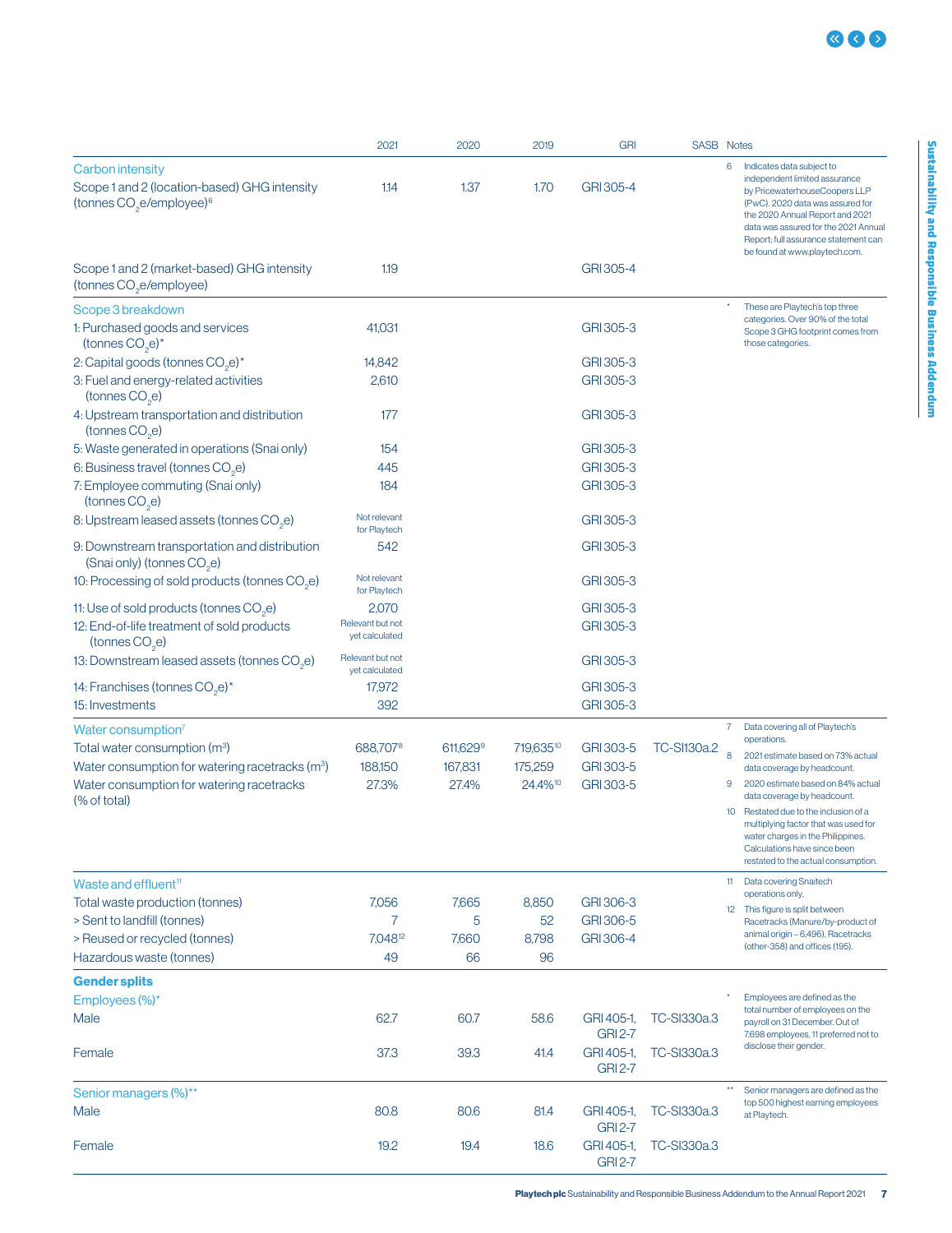## **Summary of 2021 ESG Data continued**

|                                                                                                      | 2021        | 2020       | 2019      | <b>GRI</b>                   |                    | SASB Notes                                                                                                                                                                                                        |
|------------------------------------------------------------------------------------------------------|-------------|------------|-----------|------------------------------|--------------------|-------------------------------------------------------------------------------------------------------------------------------------------------------------------------------------------------------------------|
| <b>Pillar 2 - PROMOTING INTEGRITY AND AN INCLUSIVE CULTURE</b> continued                             |             |            |           |                              |                    |                                                                                                                                                                                                                   |
| <b>Gender splits continued</b><br>Directors (%)***                                                   |             |            |           |                              |                    | $***$<br>Directors are defined as Board<br>Directors on 31 December.                                                                                                                                              |
| Male                                                                                                 | 71.4        | 71.4       | 75.0      | GRI 405-1,<br><b>GRI 2-7</b> | TC-SI330a.3        |                                                                                                                                                                                                                   |
| Female                                                                                               | 28.6        | 28.6       | 25.0      | GRI 405-1,<br><b>GRI 2-7</b> | <b>TC-SI330a.3</b> |                                                                                                                                                                                                                   |
| Direct Reports to the Executive Committee (%)*                                                       |             |            |           |                              |                    | Excludes administrative support staff.<br>$^{\star\star}$<br>Data as at 31 October of the<br>reporting year.<br>Data as at 1 July of the reporting year.                                                          |
| Male                                                                                                 | 58.7**      | 74.2**     | 75.0***   | GRI 405-1,<br><b>GRI 2-7</b> | <b>TC-SI330a.3</b> |                                                                                                                                                                                                                   |
| Female                                                                                               | $41.3***$   | $25.8***$  | $25.0***$ | GRI 405-1,<br><b>GRI 2-7</b> | TC-SI330a.3        |                                                                                                                                                                                                                   |
| <b>Executive Committee (%)</b>                                                                       |             |            |           |                              |                    |                                                                                                                                                                                                                   |
| Male                                                                                                 | $70**$      | $100**$    | $100***$  | GRI 405-1,<br><b>GRI 2-7</b> | TC-SI330a.3        |                                                                                                                                                                                                                   |
| Female                                                                                               | $30**$      | $0**$      | $0***$    | GRI 405-1,<br><b>GRI 2-7</b> | TC-SI330a.3        |                                                                                                                                                                                                                   |
| Gender pay gap*                                                                                      |             |            |           |                              |                    | Based on UK employees only. The                                                                                                                                                                                   |
| Median gender pay gap (%)**                                                                          | 18.9        | 21.0       | 31.7      | GRI 405-2                    |                    | numbers were calculated in line with<br>the UK Government's requirements                                                                                                                                          |
| Mean gender pay gap (%)**                                                                            | 27.5        | 25.5       | 32.5      | GRI 405-2                    |                    | for reporting Gender Pay Figures and<br>covers payroll and bonuses paid up to                                                                                                                                     |
| Median gender bonus gap (%)***                                                                       | 11.4        | 311        | 25.9      | GRI 405-2                    |                    | 5 April 2019, 5 April 2020 and 5 April                                                                                                                                                                            |
| Mean gender bonus gap (%)***                                                                         | 44.7        | 49.6       | 52.7      | GRI 405-2                    |                    | 2021 respectively.<br>$^{\star\star}$<br>Based on hourly rate of pay. In line with<br>the UK Government's guidance for<br>gender pay gap reporting, furloughed<br>employees are excluded from the<br>calculation. |
|                                                                                                      |             |            |           |                              |                    | Based on total bonuses received.<br>In line with the UK Government's<br>guidance for gender pay gap<br>reporting, furloughed employees are<br>included in the calculation.                                        |
| Occupational health and safety data*                                                                 |             |            |           |                              |                    | Covers Snaitech operations only.                                                                                                                                                                                  |
| Total number of accidents<br>Accident ratio: total number of accidents/                              | 10          | 4          | 11        | GRI 403-9                    |                    | $^{\star\star}$<br>200,000 is a fixed coefficient (50<br>working weeks x 40 hours x 100).                                                                                                                         |
| working hours x 200,000**                                                                            | 1.55        | 0.67       | 1.6       | GRI 403-9                    |                    | *** Number of days of absence in<br>2020 is defined as total hours of                                                                                                                                             |
| Number of days lost to accidents                                                                     | 266         | 88         | 310       | GRI 403-9                    |                    | absence/8 (hours of work per day);<br>31,942 days of absence are due to                                                                                                                                           |
| Severity of accident index: total days lost for<br>accidents/working hours x 200,000**               | 41.27       | 14.81      | 45.9      | GRI 403-9                    |                    | furloughed absences. Number of<br>days of absence in 2021 is defined<br>as hours lost due to illness, which                                                                                                       |
| Number of days' absence***                                                                           | 6,836       | 40,131     | 7,949     | GRI 403-10                   |                    | includes COVID-19.                                                                                                                                                                                                |
| Pillar 3 - PARTNERING ON SHARED SOCIETAL CHALLENGES                                                  |             |            |           |                              |                    |                                                                                                                                                                                                                   |
| <b>Community investment</b>                                                                          |             |            |           |                              |                    |                                                                                                                                                                                                                   |
| Number of countries reporting on                                                                     |             |            |           |                              |                    |                                                                                                                                                                                                                   |
| community investment                                                                                 | 11          | 10         |           | <b>GRI 413-1</b>             |                    |                                                                                                                                                                                                                   |
| Charities worked with                                                                                | >90         | $>100$     |           | GRI 413-1                    |                    |                                                                                                                                                                                                                   |
| Estimated cumulative number of                                                                       |             |            |           |                              |                    |                                                                                                                                                                                                                   |
| people engaged                                                                                       | >12,600     | >10,000    |           |                              |                    |                                                                                                                                                                                                                   |
| Total value of gifts in kind distributed $(\epsilon)$                                                |             | >40,000    |           | GRI 201-1                    |                    |                                                                                                                                                                                                                   |
| Total value of monetary donations $(\epsilon)$                                                       | >€487,600   | >300,000   |           | GRI 201-1                    |                    |                                                                                                                                                                                                                   |
| Investment in research, education<br>and treatment programmes to reduce<br>gambling-related harm (£) | >E1,665,000 | >1,300,000 |           |                              |                    |                                                                                                                                                                                                                   |

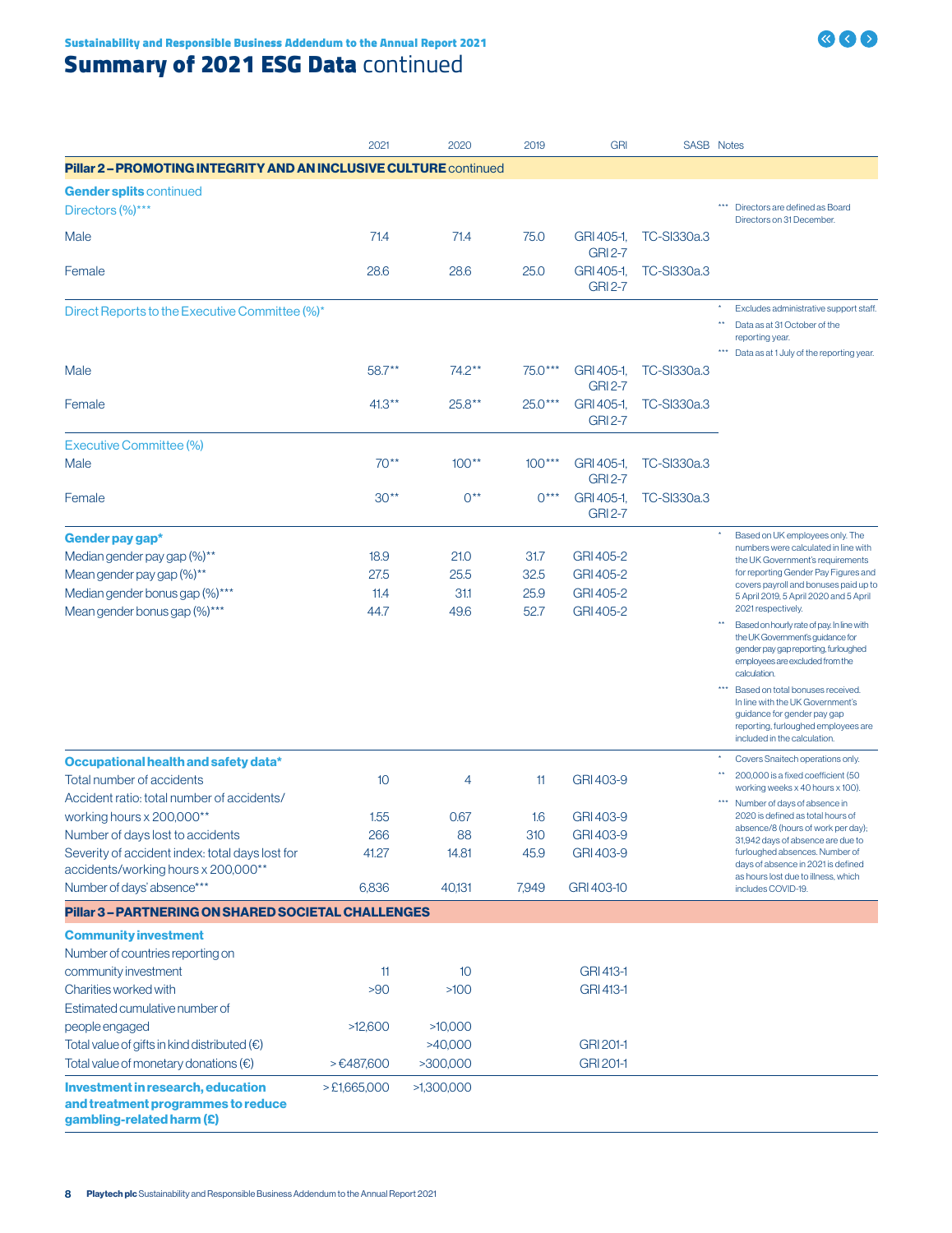# <span id="page-10-0"></span>Playtech sustainability data: principles and methodology

This document spells out the principles and methodology used by Playtech to collect, analyse and verify the Company's sustainability data as it relates to mandatory reporting in the Annual Report and Accounts (ARA).

#### Underlying reporting principles

The following principles underlie our approach to sustainability reporting:

- All data and information is a true and fair reflection of our performance, and provides sufficient transparency for the reader to have confidence in the integrity of our reporting.
- We are clear about the definitions, scope and boundaries of our reporting.
- If we have any exclusions in our reporting due to data gaps, then those exclusions are clearly stated.
- Any assumptions that we make are clearly stated, and the accounting and calculation methods explained.

#### Reporting boundaries

Playtech is a global business with offices in 26 jurisdictions, namely:

- Australia
- Austria
- Bulgaria
- Cyprus
- Denmark
- Estonia
- Germany
- Gibraltar
- Israel
- Italy
- Latvia
- Malta
- Peru
- 
- Philippines

We report performance on a Group-wide basis. Our reporting boundaries are defined by financial control as explained by the Greenhouse Gas (GHG) protocol.

Associated companies of which we own a share that is less than 35% are excluded from the reporting boundary. We have a 85% stake in a Joint Venture (Statscore). Statscore is considered 100% consolidated from a reporting perspective. We therefore report on 100% of Statscore's headcount and impacts.

As per the protocol for financial reporting we have to treat any business sold within the reporting year as "discontinued" in the results, on the basis that including it in our consolidated results as normal gives a misleading view of the Group's continuing operations. We aim to include any acquired businesses during the financial year in our reporting, and we will make it clear if and when this is not possible, e.g. due to incompatible systems or lack of data.

#### Use of estimates

We have made every effort to capture all relevant data, but it is not feasible or practical to capture everything. Where we have made estimates to cover such occasions we make this clear in the criteria and where we deviate from this we will give a further explanation in the relevant section of the report.

#### Roles, responsibilities and accountabilities

We follow a strict process to ensure that the data we report is as accurate as possible and any queries surrounding the data have been followed up in the best manner. We start by using a standardised reporting template to collect the data. Data is then collated and reviewed by the relevant responsible personnel, using this template. Once the data has been collected in full, it is then subject to a second check by our Group Internal Audit team and a third check by our external advisers. This process allows us to reduce the number of errors in our reporting process.

Data is collected from sources at Group level and from individuals at an individual office level (including Snaitech), hereafter referred to as "offices".

#### Restatement of reported data

We think it is important for the business and also for the reader of our ARA to be able to see our sustainability performance over time. Where information becomes available that changes figures reported in prior years by 5% or more, we will restate figures in prior years to make data as comparable between years as possible.

We report sustainability data under six broad headings: responsible gambling, gender diversity, environment, health, safety and wellbeing, training, and community investment.

#### Safer gambling

Under this heading, we collect data and provide quantitative indicators relating to our Safer Gambling (SG) tools, processes and initiatives.

#### B2B

- Parameter: escalations (iPoker)
- Definition: the percentage of escalations to licensees, split by Anti-Money Laundering (AML), Collusion, and Responsible Gambling (RG).
- Scope: all unique players.
- Units: percentage of escalations.
- Method: sum of escalations during each quarter (1 January-31 March; 1 April-30 June; 1 July-30 September; 1 October-31 December) by type (AML, collusion, RG) divided by the total number of network unique players for that quarter. Annual figures calculated by taking the average of each quarter's figure.
- Source: collected by the iPoker team. Numbers extracted from Poker admin system reports and internal databases.
- Romania
- Russia
- **Singapore**
- Slovenia
- South Africa
- Spain
- Sweden
- Ukraine
- United Kingdom (includes Guernsey and Isle of Man)
- United States
- Vietnam
- Poland
	-
	-
	-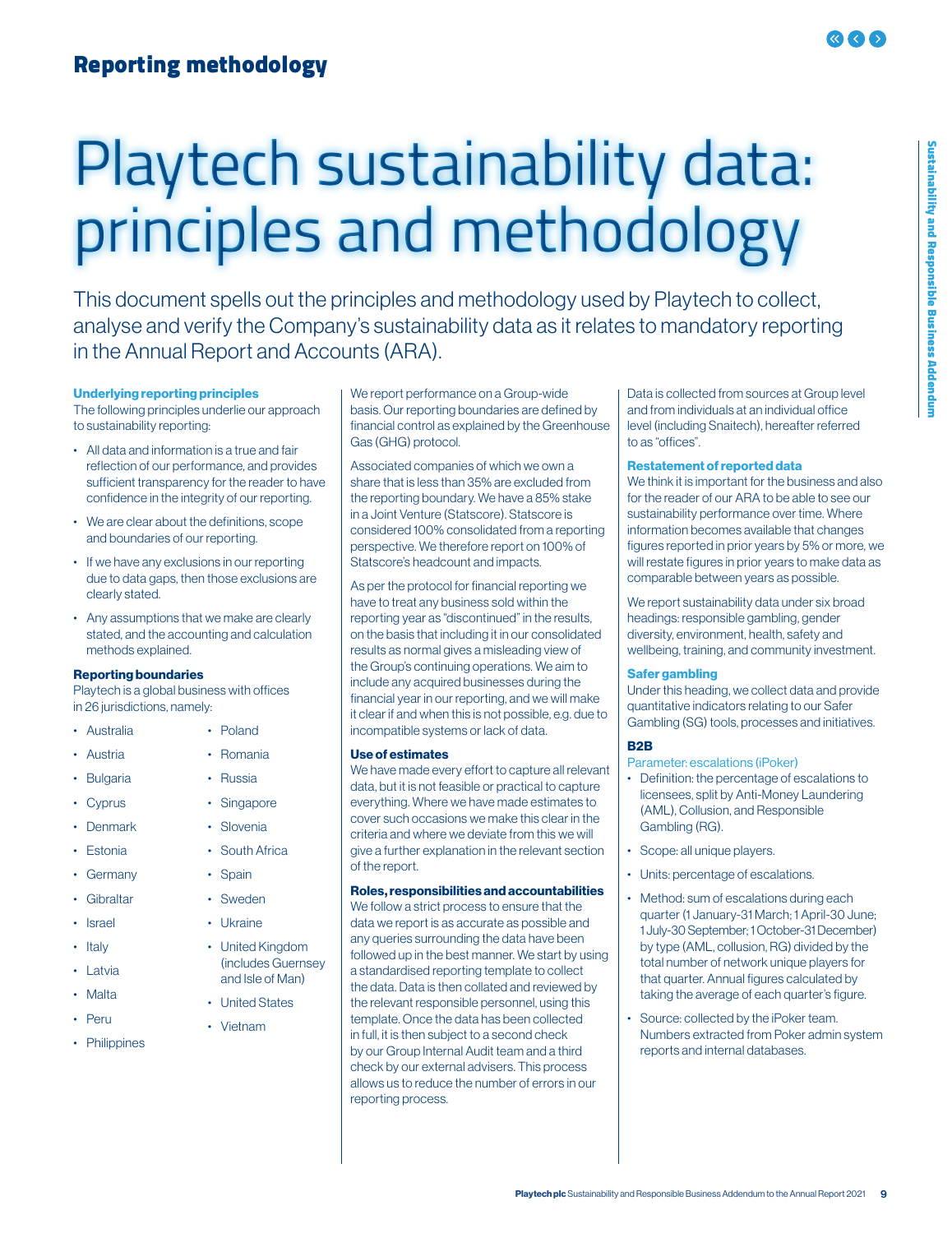## <span id="page-11-0"></span>Reporting methodology continued



#### **Safer gambling continued B2B** continued

Parameter: escalations (Live)

- Definition: the total number of escalations to licensees about players in Eurolive; PTR; CGM; and S-Tech.
- Scope: all players in each of the four studios.
- Units: number of escalations.
- Method: sum of escalations during the year, from 1 January to 31 December 2021.
- Source: collected by the Live team. Numbers extracted from Live Admin system reports.

Parameter: number of Playtech Protect customers

- Definition: the number of brands actively using Playtech Protect services, including BetBuddy.
- Scope: all brands of Playtech.
- Units: number of brands.
- Method: sum of brands actively using BetBuddy as at the year end, 31 December.
- Source: collected by the Compliance team. Numbers extracted from legal/contracts.

#### Parameter: number of Software As A Service (SAAS) partnerships offering safer gambling and compliance services

- Definition: the number of SAAS partnerships offering safer gambling and compliance services.
- Scope: all SAAS partnerships.
- Units: number of SAAS partnerships.
- Method: sum of SAAS partnerships as at the year end, 31 December.
- Source: collected by the Product Strategy and Innovation team. Numbers extracted from our internal databases.

Parameter: Research and insights on SG

- Definition: the number of research articles, blogs, whitepapers and podcasts published that contribute to SG.
- Scope: all publications, as specified in the Definition.
- Units: number of publications.
- Method: sum of articles, blogs, whitepapers and podcasts published in the year from 1 January to 31 December 2021 that contribute to SG.
- Source: collected by the Compliance team, available on the Playtech Protect (Research) website.

#### B2C

Parameter: self-exclusions

- Definition: Total number of unique self-exclusions and/or registrations with GAMSTOP as a percentage of total unique and active customers within Playtech's B2C operations in the UK.
- Scope: all Playtech B2C customers in the UK and Ireland.
- Units: number of unique customer self-exclusions and/or registrations with GAMSTOP.
- Method: sum of unique self-exclusions started during the year from 1 January to 31 December 2021.
- Source: collected by Compliance. Numbers extracted from Information Management Solution (IMS) reports.

#### Parameter: SG tools

- Definition: the total number of unique Playtech customers that have experienced at least one out of the following SG tools: emails, reality checks, time-outs and/or deposit limits.
- Scope: all active Playtech B2C customers in the UK.
- Units: number of unique customers experiencing at least one SG tool.
- Method: sum of unique and active customers using one or more of the SG tools mentioned in the Definition during the year from 1 January to 31 December 2021. Source: collected by the Compliance team. Numbers extracted from IMS reports.

Parameter: customer interactions regarding SG

- Definition: the total number of customer interactions regarding SG through emails sent; person-to-person interactions (chat, email or phone call); and pop up messages during the year from 1 January to 31 December 2021.
- Scope: all Playtech B2C customers in the UK.
- Units: total number of customer interactions regarding SG and breakdown by type of interaction (total number of RG emails sent, person to person interaction (either via live chat/phone call/email) and pop-up messages).
- Method: sum of customer interactions by type of interaction.
- Source: collected by the Compliance team. Numbers extracted from the Customer Relationship Management (CRM) platform.

Parameter: clicks on SmartTips

- Definition: the total number of customer clicks on SmartTips during the year from 1 January to 31 December 2021.
- Scope: all Playtech B2C customers in the UK.
- Units: total number of clicks.
- Method: sum of clicks.
- Source: collected by Compliance. Numbers extracted from IMS reports.

#### Gender diversity

Under this heading we collect data and report on indicators to assess the gender diversity of our employees.

#### Total employees

Parameter: employee number (henceforth "employee")

- Definition: total number of employees as at 31 December 2021.
- Scope: all employees in Playtech Group both full time and part-time. This includes those who are: full time employed; contractor; intern; on maternity leave or parental leave; on unpaid vacation; and those with "other" status (e.g. sick leave).
- Units: number of employees.
- Method: sum of employees by office.
- Source: Global HR and Snaitech HR. Global HR data extracted from the main HR management system, HRis; Snaitech HR data extracted from Snaitech's HR management system, Zuchetti.
- Numbers submitted by Global HR for the Playtech Group and Snaitech HR for Snaitech.

#### Employee diversity

Parameter: employee gender split

- Definition: the percentage of male or female employees as at 31 December 2021.
- Scope: all employees in Playtech Group both full time and part-time. This includes those who are: full time employed; contractor; intern; on maternity leave or parental leave; on unpaid vacation; and those with "other" status (e.g. sick leave).
- Units: percentage (%).
- Method: sum of female employees as a percentage of the total employee number on 31 December 2021 (same for male employees).
- Source: Global HR and Snaitech HR. Global HR data extracted from the main HR management system, HRis; Snaitech HR data extracted from Snaitech's HR management system, Zuchetti.
- Numbers submitted by Global HR for Playtech Group and by Snaitech HR for Snaitech.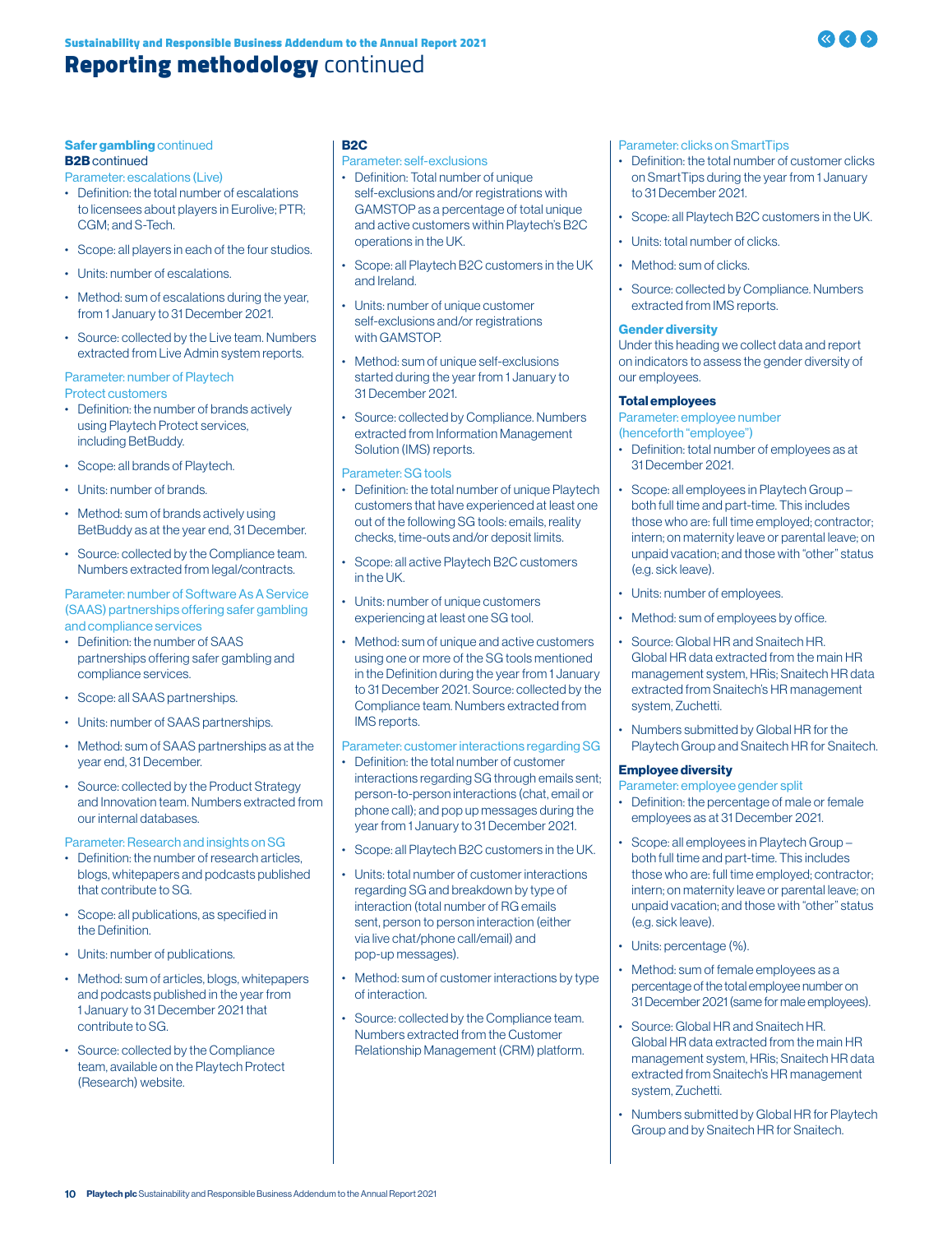<span id="page-12-0"></span>Parameter: Senior Managers' gender split

- Definition: the percentage of male or female employees in senior managerial positions on 31 December 2021. A "senior manager" is a person who, as defined by the Strategic Report statutory reporting requirements:
	- has responsibility for planning, directing or controlling the activities of the Company, or a strategically significant part of the Company, and
	- is a full time employee of the Company.
- We have taken this to mean the top 500 highest paid employees at Playtech Group based on payroll identifiable on HRis, which excludes allowances and benefits.
- Scope: all full time employees in Playtech. This includes those who are: full time employed; intern; on maternity leave or parental leave; on unpaid vacation; and those with "other" status (e.g. sick leave). It excludes the Group Chief Executive Officer and Group Chief Financial Officer, because they are included in the Directors' gender split.
- Units: percentage (%).
- Method: sum of female senior managers as a percentage of the total number of employees in senior managerial positions on 31 December 2021 (same for male senior managers).
- Source: Global HR and Snaitech HR. Global HR data extracted from the main HR management system, HRis. Snaitech HR data extracted from Snaitech's HR management system, Zuchetti.
- Numbers submitted by Global HR for the Playtech Group and Snaitech HR for Snaitech.

Parameter: Directors' gender split

- Definition: the percentage of male or female Board Directors on 31 December 2021.
- Scope: Members of Playtech Group's Board of Directors, including both Executive and Non-Executive Directors.
- Units: percentage (%).
- Method: sum of female members of the Board of Directors as a percentage of the total number of members of the Board of Directors on 31 December 2021 (same for male Directors).
- Source: Global HR. Data extracted from the main HR management system, HRis.

#### **Environment**

Under this heading we collect data and report against indicators to monitor the environmental impacts of our business.

#### Energy use

- Parameter: total energy consumption
- Definition: the total amount of energy consumed within all our assets, including office buildings, racetracks, live studios and data centres. Energy includes diesel for vehicles, district heating, electricity, fuel oil, gas, gasoline for generators, gasoline for vehicles, LPG for heating and methane for heating.
- Scope: we aim to collect aggregate data from offices covering at least 85% of the total number of staff that are office-based and 100% of our own data centres.
- Time period: the reporting period is 1 January 2021 to 31 December 2021. Due to reporting timelines, data for November and December 2021 has been estimated using November and December 2020 actual data, except for sites where actual 2021 data was already available.
- Units: kilowatt-hours (kWh).
- Method: sum of energy data reported per office and fuel type, converting to kWh where not already reported in that unit. Where we were not able to collect data for the full 12-month period for an office that was functional for the full 12-month period, we pro-rate the data to compensate for the missing information. This is done by splitting the reporting period into 24 half-month periods and multiplying the total energy use figure with the appropriate factor to compensate for missed half-month periods.
- Source: collected directly from offices covering at least 85% of Playtech's staff and 100% of data centres. We then estimate for 100% of Playtech's office-based staff (i.e. the staff that is based out of a Playtech-operated office, even if they work elsewhere from time to time) by calculating a pro-rated value for offices where actual data is not available based on the head count data at 31 December 2021 from HR. This is done by multiplying the total energy consumption figure by the % of missed headcount. So, if coverage is 95% the total energy consumption figure is multiplied by a factor of 1.05.
- For offices that are able to collect actual data for some energy sources but not for a particular one, we still use the actual reported data. The missing data is calculated by finding a similar office type (e.g. office/office + data centre). We calculate the KWh/m<sup>2</sup> consumption of the missing energy source. The missing data is then estimated by multiplying the office size by the proxy office's KWh/m<sup>2</sup> figure.
- Output: global figures (covering all 27 jurisdictions listed in the Reporting boundaries section); and UK figure (covering all of Playtech's operations in the UK), to comply with Streamlined Energy & Carbon Reporting (SECR) requirements.

#### Greenhouse Gas (GHG) emissions

- Parameter: Scope 1 and 2 GHG emissions
- Definition: the amount of carbon dioxide equivalent (CO<sub>2</sub>e) emitted through the energy used within all our assets, including office buildings, racetracks, live studios and data centres. CO $_2$ e includes the gases carbon dioxide (CO<sub>2</sub>); methane (CH<sub>4</sub>); and nitrogen dioxide (N $_{\textrm{\tiny{2}}}$ O). This is reported as follows:
	- Scope 1 (direct) emissions from energy used in company-owned or controlled facilities and vehicles. This includes diesel for vehicles, fuel oil, gas, gasoline for generators, gasoline for vehicles, LPG for heating, and methane for heating.
	- Scope 2 (indirect) location-based emissions from purchased electricity, steam, heating and cooling for own use. This includes district heating and cooling, and electricity.
	- Scope 2 (indirect) market-based emissions from purchased electricity, steam, heating and cooling for own use. This includes district heating and cooling, and electricity.
	- Total Scope 1 and 2 GHG emissions.
	- GHG intensity. This is defined as the total absolute Scope 1 and 2 emissions (Tonnes  $CO<sub>2</sub>$ e) divided by the total number of employees who are based in Playtech offices. Please refer to parameter: employee number for further details.
- Scope: we aim to collect aggregate data from offices covering at least 85% of the total number of staff that are office-based and 100% of our own data centres.
	- We report on CO<sub>2</sub>e emissions arising from our use of third-party data centres under the Scope 3 parameter.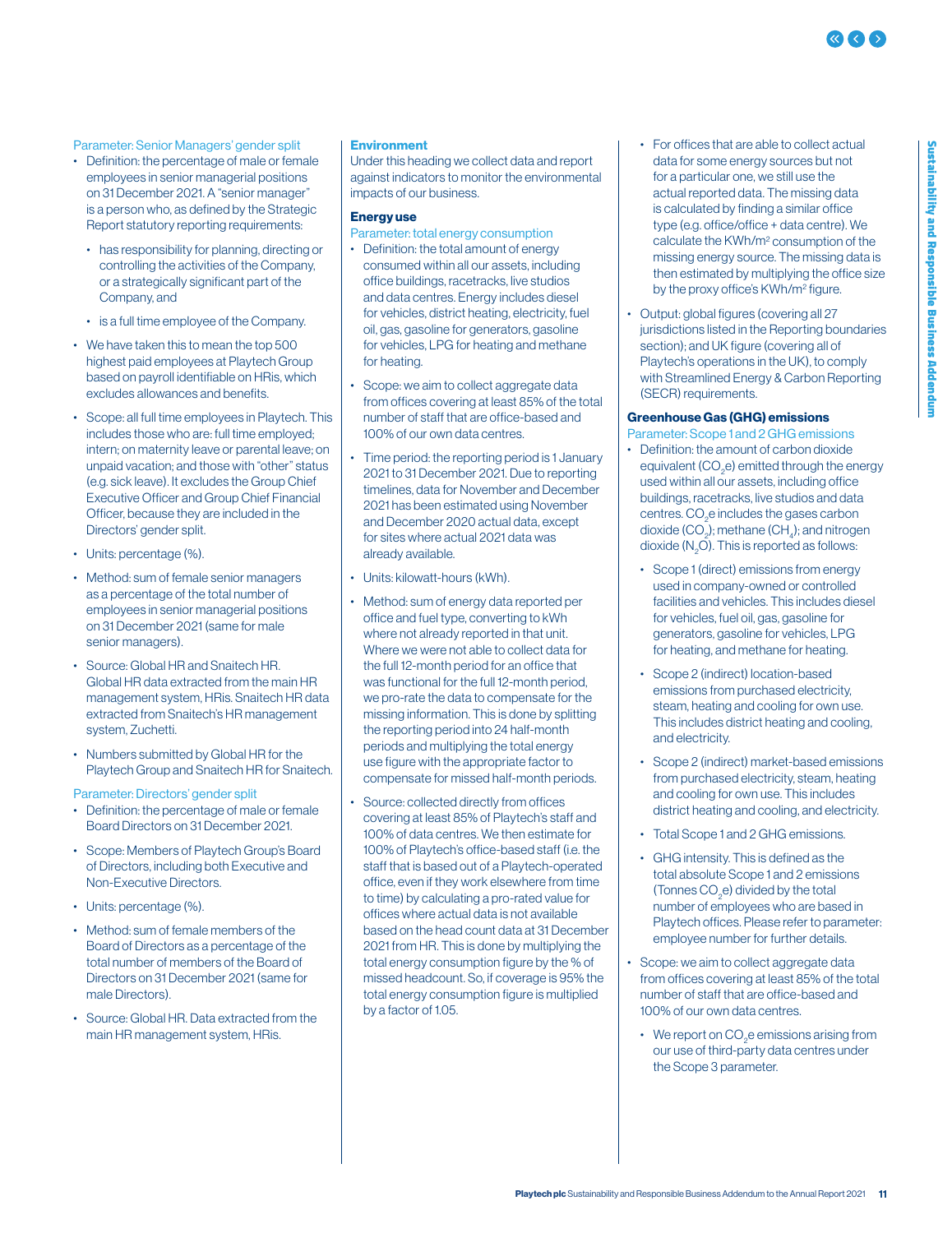## Reporting methodology continued



#### Environment continued

#### Greenhouse Gas (GHG) emissions continued Parameter: Scope 1 and 2 GHG emissions continued

- Time period: the reporting period is 1 January 2021 to 31 December 2021. Due to reporting timelines, data for November and December 2021 has been estimated using November and December 2020 actual data, except for sites where actual 2021 data was already available.
- Units: tonnes of CO<sub>2</sub>e.
- Method:
	- Scope 1 and 2 location-based: multiplying energy data by appropriate available emissions factors from the UK Government's Department for Food, Environment and Rural Affairs (DEFRA) or the International Energy Agency (IEA).
	- Scope 2 market-based: multiplying energy data by appropriate available emissions factors from specific energy suppliers to Playtech where renewable energy is purchased. For the remaining energy, we multiply energy data by residual mix emission factors where available, or emission factors from the International Energy Agency (IEA) where not.
	- UK emissions factors are derived from DEFRA's most recent Greenhouse Gas Conversion Factors for Company Reporting.
	- International emissions factors are derived from IEA's most recent Emissions from electricity generation data.
	- Residual mix emission factors are derived from the Association of Issuing Bodies (AIB) most recent European Residual Mix emission factors.
	- Supplier-specific emission factors are derived from specific energy suppliers to Playtech.
- Key assumptions in using these factors are as follows:
	- For office and data centre electricity calculated following the location-based approach, specific country conversion factors are used depending on the office location: The UK grid conversion factor comes from DEFRA (CO<sub>2</sub>e), for all other countries it is derived from IEA data (CO $_{\textrm{\tiny{\it 2}}'}$  $CH_{4}$ , and  $N_{2}O$ ).
	- For office and data centre electricity calculated following the market-based approach, specific country residual mix conversion factors are used depending on the office location, and are derived from AIB data for all countries including the UK.
- Gas, fuel oil, vehicle diesel/petrol, LPG, Gasoline for generators and District heat use a consistent conversion factor regardless of global location (i.e. UK DEFRA emission factors).
- Source: collected directly from offices covering at least 85% of Playtech's staff and 100% of data centres. We then estimate for 100% of Playtech's office-based staff (i.e. the staff that is based out of a Playtech-operated office, even if they work elsewhere from time to time) by calculating a pro-rated value for offices where actual data is not available, based on the head count data at 31 December 2021 from HR. This is done by multiplying the total Scope 1 & 2 GHG emissions figure by the % of missed headcount. So, if coverage is 95% the total GHG emission figure is multiplied by a factor of 1.05.
- For offices that are able to collect actual data for some energy sources but not for a particular one, Scope 1 and 2 GHG emissions are calculated based on the estimated KWh energy consumption figure as explained under Parameter: Total energy consumption.
- Output (Scope 1 emissions; Scope 2 (location-based) emissions; Scope 2 (market-based) emissions; Total Scope 1 and 2 (location-based) emissions): global figures (covering all 27 jurisdictions listed in the Reporting boundaries section); and UK figures (covering all of Playtech's operations in the UK), to comply with Streamlined Energy & Carbon Reporting (SECR) requirements. GHG intensity is reported as a global figure only.

#### Data collection process

The following process is followed to ensure that the data received is collated and reported as accurately as possible.

#### Playtech Group excluding Snaitech

- 1a. The GHG data collection tool is filled in by Local Financial Controllers on a country or office basis.
- 2a. The data is then sent to Group Finance, where a Corporate Controller undertakes an initial assessment of the integrity and completeness of the data, following up with data providers as necessary. Once the dataset is complete, Group Finance passes on the complete dataset to both Playtech's Group Internal Audit team and Playtech's external sustainability advisers.

#### Snaitech

1b. The same greenhouse gas data collection tool as the one used by Playtech Group is filled in by three data owners, one for Snaitech offices; one for property agencies; and one for racetracks.

2b. The data is then sent to Snaitech's Internal Audit team, which undertakes an initial assessment of the integrity and completeness of the data, following up with data owners as necessary. Once the dataset is complete, Snaitech Internal Audit passes on the complete dataset to both Playtech's Group Internal Audit team and Playtech's external sustainability advisers.

#### Both Playtech Group and Snaitech

- 3. The advisers perform the next step of the analysis, calculating the relevant  $\mathrm{CO}_2\mathrm{e}$ emissions. They also perform a check of the data in its final form to verify data quality.
- 4. The data review and findings are formally documented as an audit trail by the sustainability advisers, which in turn is reviewed by internal audit.
- 5. Finally, the full dataset (i.e. containing all of the Playtech Group data, including Snaitech data) will be signed off and approved by Playtech's Chief Financial Officer.

Snaitech, our Italian business unit which accounts for a significant part of the Group's energy use and GHG emissions, also reports environmental metrics separately in its annual sustainability reports. While these use a different reporting period for some metrics including energy use and GHG emissions (calendar year versus the Group's November-October), we check alignment between Snaitech's reported figures and those disclosed as part of the Group's Annual Reporting to identify any discrepancies and flag potential issues in the methodology followed for Group reporting.

#### Parameter: Scope 3 GHG emissions

- Definition: the amount CO<sub>2</sub>e emitted in our value chain.  $\mathsf{CO}_2$ e includes  $\mathsf{CO}_2$ ;  $\mathsf{CH}_4$ ; and  $\mathsf{N}_2\mathsf{O}$ . This is reported as follows:
	- Total Scope 3 emissions (tonnes CO $_2$ e).
	- Scope 3 emissions split by category  $\left(\text{tonnes CO}_{2}e\right)$ .
- Scope: We have determined which of the 15 categories listed by the GHG Protocol Corporate Value Chain (Scope 3) Standard are relevant to Playtech and therefore should be included in our Scope 3 footprint.
	- The following categories are relevant and included. The scope of each category includes the full Playtech Group, unless otherwise stated:
		- 1: Purchased Goods and Services.
		- 2: Capital Goods.
		- 3: Fuel and Energy Related Activities.
		- 4: Upstream Transportation and Distribution.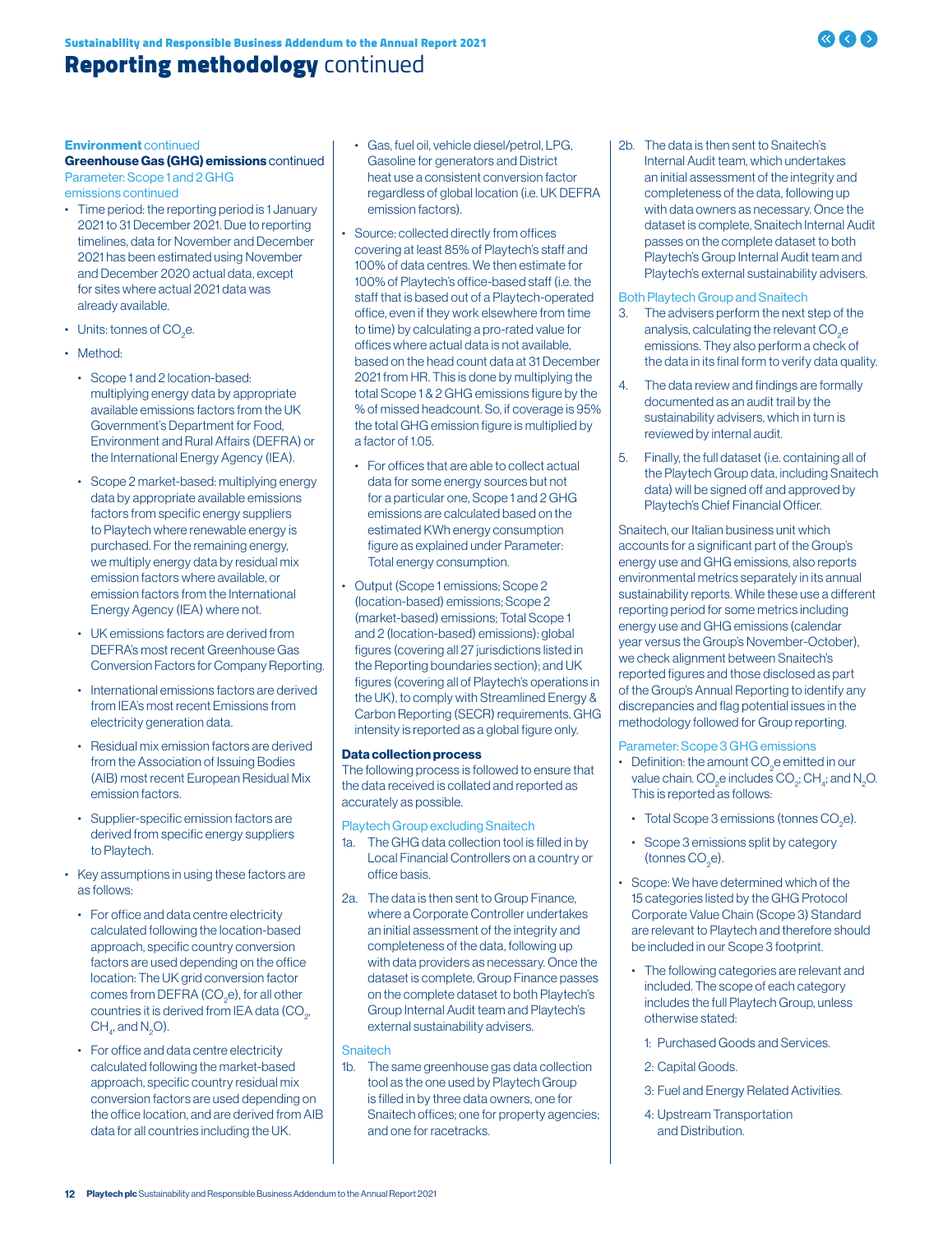Sustainability and Responsible Business Addendum

**Sustainability and Responsible Business Addend** 

- 5: Waste generated in operations. Includes Snaitech only. The waste generated by Snaitech's operations is significant, as they operate physical points of sale and three horse racetracks. For the rest of our operations, our waste is mostly small amounts of domestic waste generated in offices which is insignificant and we have therefore not calculated.
- 6: Business Travel.
- 7: Employee Commuting.
- 9: Downstream Transportation & Distribution. Includes Snaitech only. Downstream transportation & distribution is only relevant for a limited number of specific divisions within the Playtech Group beyond Snaitech, which manufacture or distribute physical products.
- 11: Use of sold products.
- 14: Franchises. Includes Snaitech only, which is the only part of the Playtech Group that operates franchises.
- 15: Investments. Includes all Joint Ventures that the Playtech Group participates in. Where a Joint Venture is excluded due to unavailable data, this is clearly disclosed and justified.
- The following categories are relevant but not included due to a lack of available data. We will endeavour to include these in future footprints:
	- 12: End-of-life treatment of sold products.
	- 13: Downstream Leased Assets.
- The following categories are not relevant for Playtech:
	- 8: Upstream Leased Assets. All emissions in relation to upstream leased assets are already included in the Scope 1 and 2 GHG emissions parameter.
	- 10: Processing of Sold Products. Playtech does not manufacture products that require further processing.
- Time period: the reporting period is 1 January 2021 to 31 December 2021.
- Units: tonnes of CO<sub>2</sub>e.
- Method: We have gathered a combination of actual data, activity data, and financial data to calculate Scope 3 GHG emissions, as detailed per category below:
	- Category 1: we gathered complete Operational Expenses (OpEx) covering the Playtech Group (excluding Snaitech) grouped by spend category.

We determined which spend categories needed to be included (for example we excluded spend related to energy, as this is included in Scope 1 & 2, or travel, as this is included in Category 6). We attempt to gather supplier-specific cradle-gate (Scope 1, 2 and 3) emission data where possible and practicable, targeting the categories with the highest percentage of spend and the suppliers within those categories with the highest percentage of spend. Where we are able to gather supplier-specific emissions data covering more than 10% of the total category spend, we estimate the full category emissions based on the supplier-specific emission factor. Where we are unable to do so, we use the supplier-specific emission data to calculate emissions from that specific supplier spend only. We also use the supplierspecific emission factors to calculate any other spend with that supplier, even when that spend is located in a category that is not prioritised for the gathering of actual supplier-specific emissions data. The remaining spend is multiplied by emission factors from DEFRA: Supply chain emission factors for spending on products (2014). For Snaitech, we gathered the same information for the top suppliers by spend, covering at least 70% of the total OpEx. We then follow a similar approach, identifying the top suppliers by spend and attempting to gather supplier-specific cradle-gate emissions data. The rest of the spend is multiplied by DEFRA (2014) emission factor. We multiply the sum of the calculated emissions by a factor to estimate for the missing coverage.

- Category 2: we gathered complete CapEx covering the Playtech Group (including Snaitech). We categorised the top suppliers by spend by their product category, covering at least 70% of the total CapEx. We then multiplied this by the appropriate emission factors from DEFRA: Supply chain emission factors for spending on products (2014). We then multiplied the sum by a factor to estimate for the missing coverage.
- Category 3: we multiplied the total energy used split by fuel type by the appropriate emission factor from DEFRA (2021): Well-To-Tank: fuels; the total electricity and district heating by the appropriate emission factor from DEFRA (2021): Well-To-Tank: UK & overseas electricity; and the total electricity and district heating by the appropriate emission factor from IEA (2021): adjustment for transmission and distribution losses induced emissions.
- Category 4: we gathered total OpEx on transportation for the Playtech Group and multiplied this by the Road Transport emission factor from DEFRA: Supply chain emission factors for spending on products (2014). We were unable to calculate emissions from distribution due to data unavailability, and this is therefore excluded from our Scope 3 inventory.
- Category 5: we gathered total volume of waste for Snaitech only, split by destination (landfill, reused or recycled) and multiplied by the appropriate emission factor from DEFRA (2021): Waste disposal.
- Category 6: calculated based on data on actual distance travelled by mode of transport covering the Playtech Group, including Snaitech. This excludes travel not recorded in the Group's travel management system, for example Board travel, due to data availability. For flights, each trip was categorised as Domestic, to/from UK; Short-haul, to/from UK; Long-haul, to/ from UK; International, to/from non-UK and DEFRA (2021) business travel: air emission factors (average passenger) applied. For travel by train, the total distance travelled was multiplied by the DEFRA (2021) business travel: land, national rail emission factor. For travel by rental car, the total distance travelled was multiplied by the DEFRA (2021) business travel: land, medium car, average size, unknown fuel source emission factor.
- Category 7: we gathered commuting data from two Snai offices (Rome and Milan), outlining means of transportation, distance, average homeworking rate, and average working days. Data was provided in distance brackets (<10km; 10-50km; 50- 100km; >100km); we assumed the middle value for each category (e.g. 30km for 10- 50 and 150km for >100km). Daily journeys were split by means of transportation and multiplied by the relevant DEFRA (2021) business travel: land emission factors. For commuting by subway, the DEFRA (2021) business travel: land, London Underground emission factor was applied. For commuting by motorcycle, the DEFRA (2021) business travel: land, motorbike average emission factor was applied. For commuting by train, the DEFRA (2021) business travel: land, national rail emission factor was applied. For commuting by car, the DEFRA (2021) business travel: land, average car emission factor was applied. For commuting by tram, the DEFRA (2021) business travel: land, light rail and tram emission factor was applied.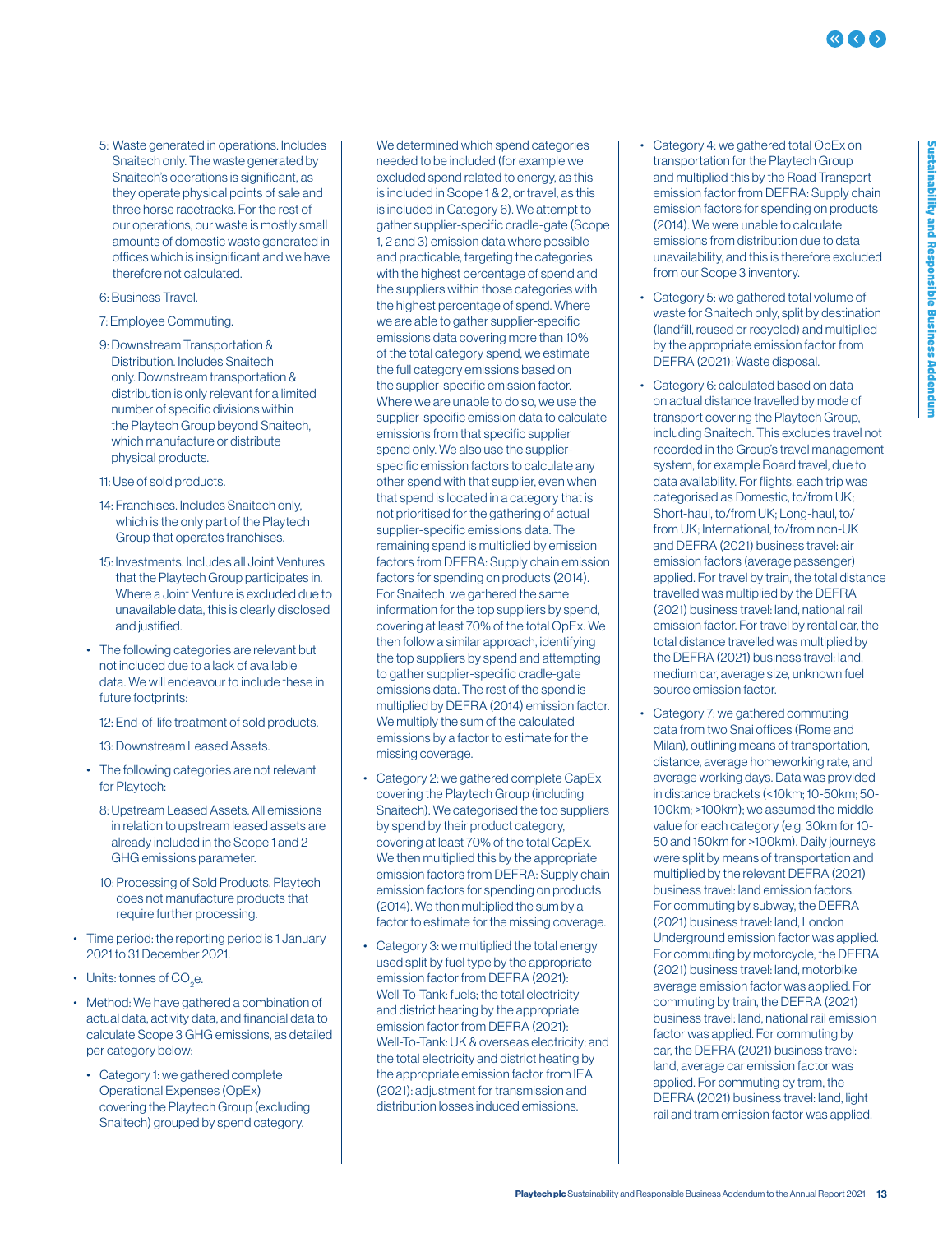### **Reporting methodology continued**

#### Environment continued

#### Data collection process continued

- For commuting by bus, the DEFRA (2021) business travel: land, average local bus emission factor was applied. For commuting by electric car, we multiplied the average energy consumption of an electric car by the IEA emission factor for Italy and the distance travelled. We collected data covering at least 60% of total employees per site and multiplied the figure by a factor to estimate for the missing %. We were unable to calculate emissions from the commuting of Snai employees based outside of the Rome and Milan office due to data unavailability. No data was gathered about Playtech employees as almost all work from home. Parameter: Scope 3 GHG emissions continued
	- Category 9: we gathered total OpEx on transportation for Snaitech and multiplied this by the Road Transport emission factor from DEFRA: Supply chain emission factors for spending on products (2014). We were unable to calculate emissions from distribution due to data unavailability, and this is therefore excluded from our Scope 3 inventory.
	- Category 11: we gathered total revenue from B2B Customers for the Playtech Group. We then attempted to gather customer-specific emission data for customers representing more than 65% of total B2B revenue. We calculate a customer-specific emission factor that we then multiply by Playtech's revenue from that customer during the reporting period. The sum of these calculations is then multiplied by a factor to estimate for the rest of B2B revenue.
	- Category 14: we gathered the total floor space that each franchise occupies in square metres. For sports playpoints (i.e. not full betting shops), the total floor space attributable to Playtech is unknown and is assumed to be 49% of the premises' total, as Italian regulation dictates that it must be under 50%. We then estimated the associated emissions by calculating a GHG emissions per square metre factor based on Snaitech's own data on its betting shops (the Snai Rete Italia division), and multiplied this by the total square metres occupied by the franchises.
	- Category 15: we gathered the total revenue of the investee companies with which entities within the Playtech Group have a Joint Venture, and apportioned this to the Playtech Group based on its share of the equity. We then multiplied the revenue by the appropriate emission factor from DEFRA: Supply chain emission factors for spending on products (2014).
- Source: Collected directly from the relevant Playtech & Snaitech data owners.
- Output: Total Scope 3 emissions for the Playtech Group; total Scope 3 emissions per category for the Playtech Group.

#### Water use

Parameter: total water consumption

- Definition: the amount of water consumed within all our assets, including office buildings, racetracks, live studios and data centres.
- Scope: we aim to collect aggregate data from offices covering at least 85% of the total number of staff that are office-based and 100% of our own racetracks.
- Time period: the data reported in the Annual Report corresponds to the data collected for the 12-month period between 1 November 2020 to 31 October 2021 except for sites where data for 1 January 2021 to 31 December 2021 was already available.
- Units: Cubic metres (m<sup>3</sup>).
- Method: sum of water use data reported for each asset, converting to m<sup>3</sup> where not already reported in that unit. Where we were not able to collect data for the full 12-month period for an office that was functional for the full 12-month period, we pro-rate the data to compensate for the missing information. This is done by splitting the reporting period into 24 half-month periods and multiplying the total water use figure with the appropriate factor to compensate for missed half-month periods.
- Source: collected directly from offices covering at least 75% of Playtech's staff and 100% of racetracks. We then estimate for 100% of Playtech's office-based staff (i.e. the staff that is based out of a Playtech-operated office, even if they work elsewhere from time to time) by taking the average water use per capita for the offices we have data cover for, and multiplying the figure by the figure for total office-based employees collected from Group HR.

#### Parameter: water consumption for watering racetracks

- Definition: the amount of water consumed for watering the three racetracks owned by Snaitech: San Siro galoppo and La Maura trotto (Milan) and Sesana trotto (Montecatini terme).
- Scope: data collected directly from the three Snaitech-owned racetracks.
- Time period: the data reported in the Annual Report corresponds to the data collected for the 12-month period between 1 November 2020 to 31 October 2021 except for sites where data for 1 January 2021 to 31 December 2021 was already available.
- Units: Cubic metres  $(m^3)$  and percentage of total water use (%).
- Method: sum of water use data reported for each of the three racetracks, converting to m<sup>3</sup> where not already reported in that unit. Where we were not able to collect data for the full 12-month period for an office that was functional for the full 12-month period, we prorate the data to compensate for the missing information. This is done by splitting the reporting period into 24 half-month periods and multiplying the total water use figure with the appropriate factor to compensate for missed half-month periods.
- Source: collected directly from the three racetracks.

#### **Waste**

- Parameter: total waste production
- Definition: the amount of waste produced in all of Snaitech's operations, including office buildings, racetracks, live studios and data centres; and split by destination (landfill or reused/recycled).
- Scope: we aim to collect aggregate data from offices covering at least 85% of the total number of Snaitech staff that are office-based and 100% of our own racetracks. The figure does not include Snai Rete Italia, the Area Scom and EPIQA (Rome).
- Time period: the data reported in the Annual Report corresponds to the data collected for the 12-month period between 1 November 2020 to 31 October 2021 except for sites where data for 1 January 2021 to 31 December 2021 was already available.
- Units: tonnes.
- Method: sum of waste production data reported for each asset, converting to tonnes where not already reported in that unit. Where we were not able to collect data for the full 12-month period for an office that was functional for the full 12-month period, we prorate the data to compensate for the missing information. This is done by splitting the reporting period into 24 half-month periods and multiplying the total water use figure with the appropriate factor to compensate for missed half-month periods.
- Source: collected directly from offices covering at least 85% of Snaitech's staff and 100% of racetracks. We then estimate for 100% of Snaitech's office-based staff (i.e. the staff that is based out of a Snaitech-operated office, even if they work elsewhere from time to time) by taking the average waste production per capita for the offices we have data cover for, and multiplying the figure by the figure for total office-based employees collected from Snaitech HR.

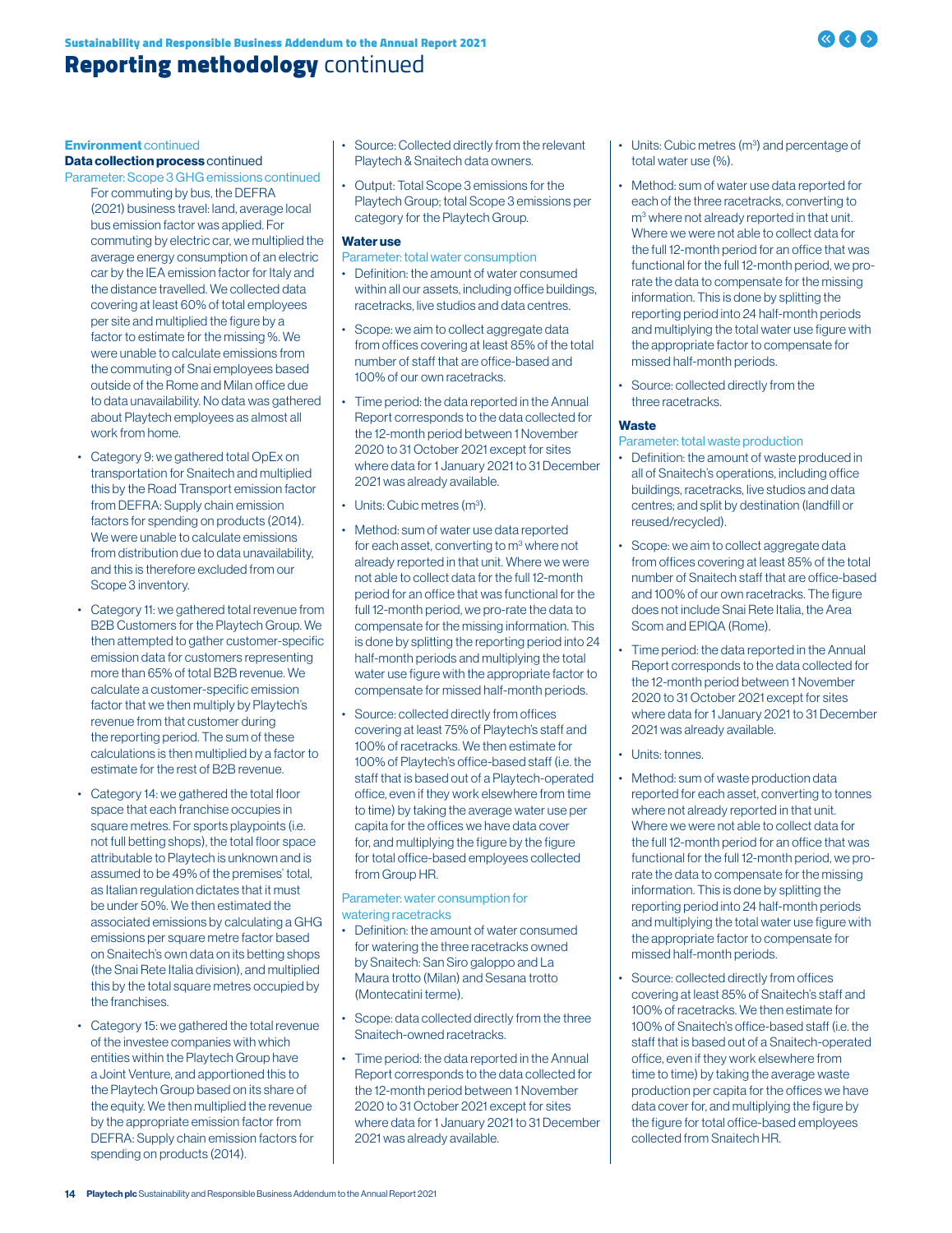#### Parameter: hazardous waste production

- Definition: the amount of hazardous waste produced in all of Snaitech's operations, including office buildings, racetracks, live studios and data centres.
- Scope: we aim to collect aggregate data from offices covering at least 85% of the total number of Snaitech staff that are office-based and 100% of our own racetracks. The figure does not include Snai Rete Italia, the Area Scom and EPIQA (Rome).
- Time period: the data reported in the Annual Report corresponds to the data collected for the 12-month period between 1 November 2020 to 31 October 2021 except for sites where data for 1 January 2021 to 31 December 2021 was already available.
- Unite-tonnes
- Method: sum of waste production data reported for each asset, converting to tonnes where not already reported in that unit. Where we were not able to collect data for the full 12-month period for an office that was functional for the full 12-month period, we prorate the data to compensate for the missing information. This is done by splitting the reporting period into 24 half-month periods and multiplying the total water use figure with the appropriate factor to compensate for missed half-month periods.
- Source: collected directly from offices covering at least 85% of Snaitech's staff and 100% of racetracks. We then estimate for 100% of Snaitech's office-based staff (i.e. the staff that is based out of a Snaitech-operated office, even if they work elsewhere from time to time) by taking the average hazardous waste production per capita for the offices we have data cover for, and multiplying the figure by the figure for total office-based employees collected from Snaitech HR.

#### Health, safety and wellbeing

Under this heading we collect data and report on indicators to assess the health, safety and wellbeing of our employees.

#### Health and safety

#### Parameter: accidents

- Definition: total number of accidents that have affected an employee of Snaitech in the year from 1 January to 31 December 2021. "Accident" is defined in accordance with GRI 403: Occupational Health and Safety 2018.
- Scope: all employees in Snaitech both full time and part-time. This includes those who are: full time employed; contractor; intern; on maternity leave or parental leave; on unpaid vacation; and those with "other" status (e.g. sick leave).
- Units: number of accidents; accident ratio.
- Method: sum of number of accidents. For the accident ratio, this number is divided by the total number of working hours and multiplied by 200,000 (a fixed coefficient).
- Source: Snaitech HR. Data extracted from the main HR management system, Zuchetti.
- Numbers submitted by offices.

#### Parameter: days lost to accidents

- Definition: total number of working days lost by employees of Snaitech due to accidents in the year from 1 January to 31 December 2021. "Accident" is defined in accordance with GRI 403: Occupational Health and Safety 2018.
- Scope: all employees in Snaitech both full time and part-time. This includes those who are: full time employed; contractor; intern; on maternity leave or parental leave; on unpaid vacation; and those with "other" status (e.g. sick leave).
- Units: number of days.
- Method: sum of hours of absence due to accidents divided by 8 (hours of work per day).
- Source: Snaitech HR. Data extracted from the main HR management system, Zuchetti.
- Numbers submitted by offices.

#### Parameter: severity of accidents

- Definition: total number of working days lost by employees of Snaitech due to accidents in the year from 1 January to 31 December 2021. "Accident" is defined in accordance with GRI 403: Occupational Health and Safety 2018.
- Scope: all employees in Snaitech both full time and part-time. This includes those who are: full time employed; contractor; intern; on maternity leave or parental leave; on unpaid vacation; and those with "other" status (e.g. sick leave).
- Units: severity of accident ratio.
- Method: sum of hours of absence due to accidents divided by total working hours multiplied by 200,000 hours (a fixed coefficient: 50 working weeks x 40 hours x 100).
- Source: Snaitech HR. Data extracted from the main HR management system, Zuchetti.
- Numbers submitted by offices.

#### Parameter: absence

- Definition: total number of working days lost by employees of Snaitech due to absence in the year from 1 January to 31 December 2021. "Absence" is defined in accordance with GRI 403: Occupational Health and Safety 2018.
- Scope: all employees in Snaitech both full time and part-time. This includes those who are: full time employed; contractor; intern; on maternity leave or parental leave; on unpaid

vacation; and those with "other" status (e.g. sick leave).

- Units: total number of days.
- Method: sum of hours of absence divided by 8 (hours of work per day).
- Source: Snaitech HR. Data extracted from the main HR management system, Zuchetti.
- Numbers submitted by offices.

#### **Wellbeing**

- Parameter: wellbeing initiatives
- Definition: total number of wellbeing initiatives in the year from 1 January to 31 December 2021. A wellbeing initiative is defined as any initiative that is designed to contribute to the mental and/or physical wellbeing of employees.
- Scope: all employees in Playtech Group both full time and part-time. This includes those who are: full time employed; contractor; intern; on maternity leave or parental leave; on unpaid vacation; and those with "other" status (e.g. sick leave).
- Units: total number of initiatives.
- Method: sum of wellbeing initiatives.
- Source: Global HR. Data extracted from the Playtech Academy, the Group's learning and development platform.
- Numbers submitted by offices.

#### Parameter: employee participation

- Definition: total number of employees participating in at least one wellbeing initiative in the year from 1 January to 31 December 2021. A wellbeing initiative is defined as any initiative that is designed to contribute to the mental and/or physical wellbeing of employees.
- Scope: all employees in Playtech Group both full time and part-time. This includes those who are: full time employed; contractor; intern; on maternity leave or parental leave; on unpaid vacation; and those with "other" status (e.g. sick leave).
- Units: total number employees and percentage of total employees in the Playtech group who have participated in at least one initiative (refer to Gender Diversity – parameter: employee number).
- Method: sum of the number of employees participating in at least one wellbeing initiative per office.
- Source: Global HR. Data extracted from the Playtech Academy, the Group's learning and development platform.
- Numbers submitted by offices.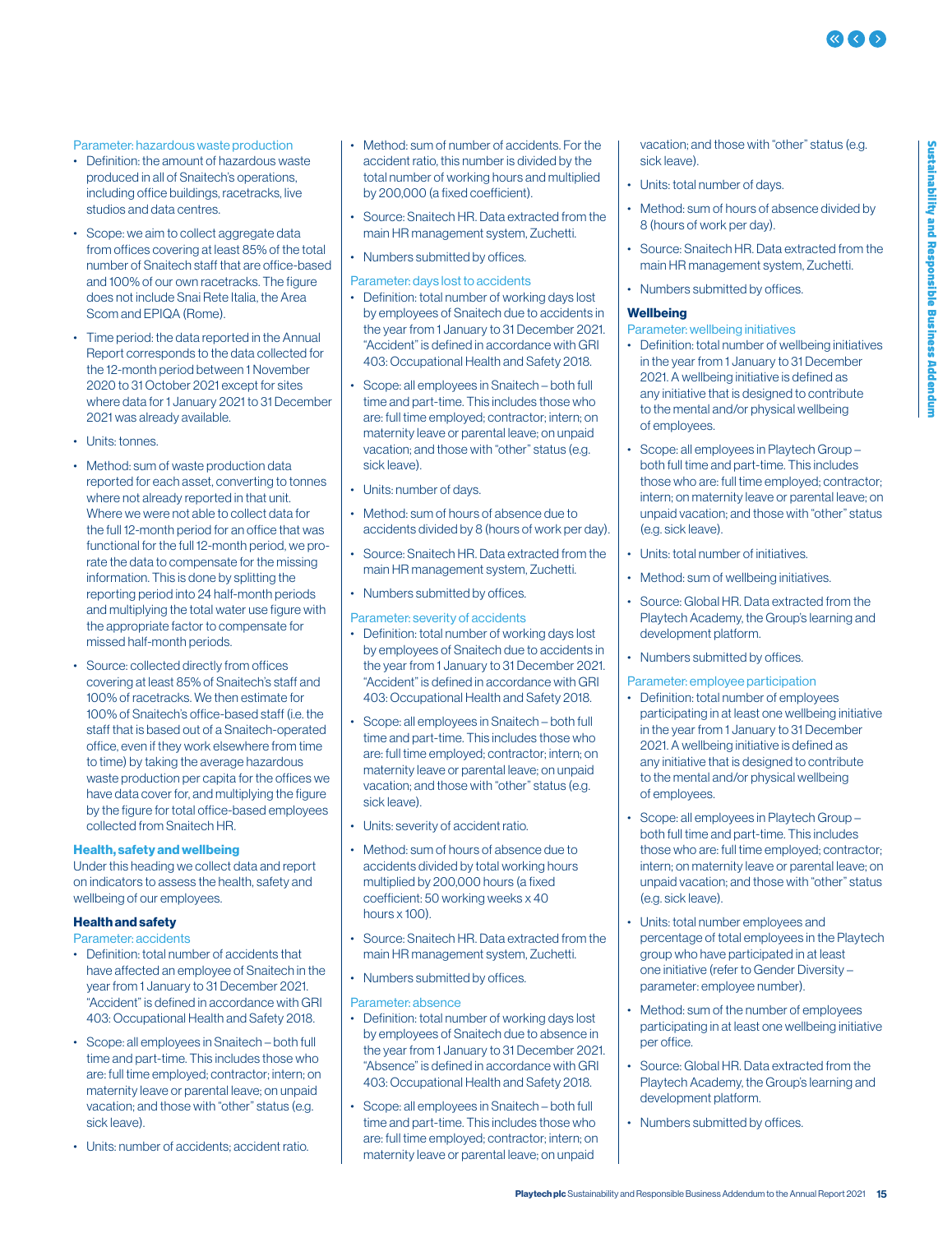## Reporting methodology continued



#### Training

Under this heading we collect data and report on indicators to assess the training that our employees receive.

#### **Training**

Parameter: employees eligible for training

- Definition: total number of employees eligible for training in the year from 1 January to 31 December 2021, split by training type (compliance, Human Rights, information security, global compliance senior leader (ILT), customer interaction (GamCare), chat moderator (GamCare), mental health first aid).
- Scope: all employees in Playtech Group both full time and part-time. This includes those who are: full time employed; contractor; intern; on maternity leave or parental leave; on unpaid vacation; and those with "other" status (e.g. sick leave).
- Units: total number of employees.
- Method: sum of number of employees eligible for training by training type.
- Source: Global HR.
- Parameter: employees completing training
- Definition: total number of employees completing training in the year from 1 January to 31 December 2021, split by training type (compliance, Human Rights, information security, global compliance senior leader ILT, customer interaction (GamCare), chat moderator (GamCare), mental health first aid).
- Scope: all employees in Playtech Group both full time and part-time. This includes those who are: full time employed; contractor; intern; on maternity leave or parental leave; on unpaid vacation; and those with "other" status (e.g. sick leave).
- Units: total number of employees.
- Method: sum of number of employees completing training by training type.
- Source: Global HR.

Parameter: completion rate

- Definition: rate of employees completing the training they were eligible for in the year from 1 January to 31 December 2021, split by training type (compliance, Human Rights, information security, global compliance senior leader ILT, customer interaction (GamCare), chat moderator (GamCare), mental health first aid).
- Scope: all employees in Playtech Group both full time and part-time. This includes those who are: full time employed; contractor; intern; on maternity leave or parental leave; on unpaid vacation; and those with "other" status (e.g. sick leave).
- Units: percentage of employees.
- Method: sum of number of employees completing training by training type divided by total number of employees eligible for that training type.
- Source: Global HR.

#### Parameter: average training hours per employee

- Definition: average hours spent on training per employee in the year from 1 January to 31 December 2021, split by training type (compliance, Human Rights, information security, global compliance senior leader ILT, customer interaction (GamCare), chat moderator (GamCare), mental health first aid).
- Scope: all employees in Playtech Group both full time and part-time. This includes those who are: full time employed; contractor; intern; on maternity leave or parental leave; on unpaid vacation; and those with "other" status (e.g. sick leave).
- Units: number of hours.
- Method: weighted average of average hours spent on training per employee per training type. Weighted average is calculated by taking the average figure for Playtech and Snaitech, and calculating a weighted average based on number of employees completing training.
- Source: Global HR.

#### Community investment

Under this heading we collect data and report on indicators to assess the community investment we make.

#### Community investment

Parameter: countries with community investment initiatives

- Definition: total number of countries with at least one community investment initiative in the year from 1 January to 31 December 2021. A community investment initiative is defined as any initiative that fits within our community investment strategy and budget, including volunteering, donations or gifts in kind.
- Scope: all countries where the Playtech Group operates.
- Units: total number of countries.
- Method: sum of countries with at least one community investment initiatives.
- Source: offices.

#### Parameter: charities that Playtech has worked with

- Definition: total number of charities with Playtech has worked with through at least one community investment initiative in the year from 1 January to 31 December 2021. A community investment initiative is defined as any initiative that fits within our community investment strategy and budget, including volunteering, donations or gifts in kind.
- Scope: all countries where the Playtech Group operates.
- Units: total number of charities.
- Method: sum of charities with which Playtech has worked through at least one community investment initiative.

#### • Source: offices.

- Parameter: people engaged
- Definition: total number of people engaged through at least one community investment initiative in the year from 1 January to 31 December 2021. A community investment initiative is defined as any initiative that fits within our community investment strategy and budget, including volunteering, donations or gifts in kind. Engaged is defined as an individual that has directly benefitted and/or has interacted with the programme supported from financial and/or in-kind support.
- Scope: all countries where the Playtech Group operates.
- Units: total number of people engaged.
- Method: sum of people engaged by each community investment initiative.
- Source: offices.

#### Parameter: value of community investment

- Definition: total monetary value delivered through community investment initiatives in the year from 1 January to 31 December 2021; split by gifts in kind and monetary donations. A community investment initiative is defined as any initiative that fits within our community investment strategy and budget, including volunteering, donations or gifts in kind.
- Scope: all countries where the Playtech Group operates.
- Units: Euros (€).
- Method: sum of monetary value of each gift in kind and monetary donation made by each community investment initiative.
- Source: offices.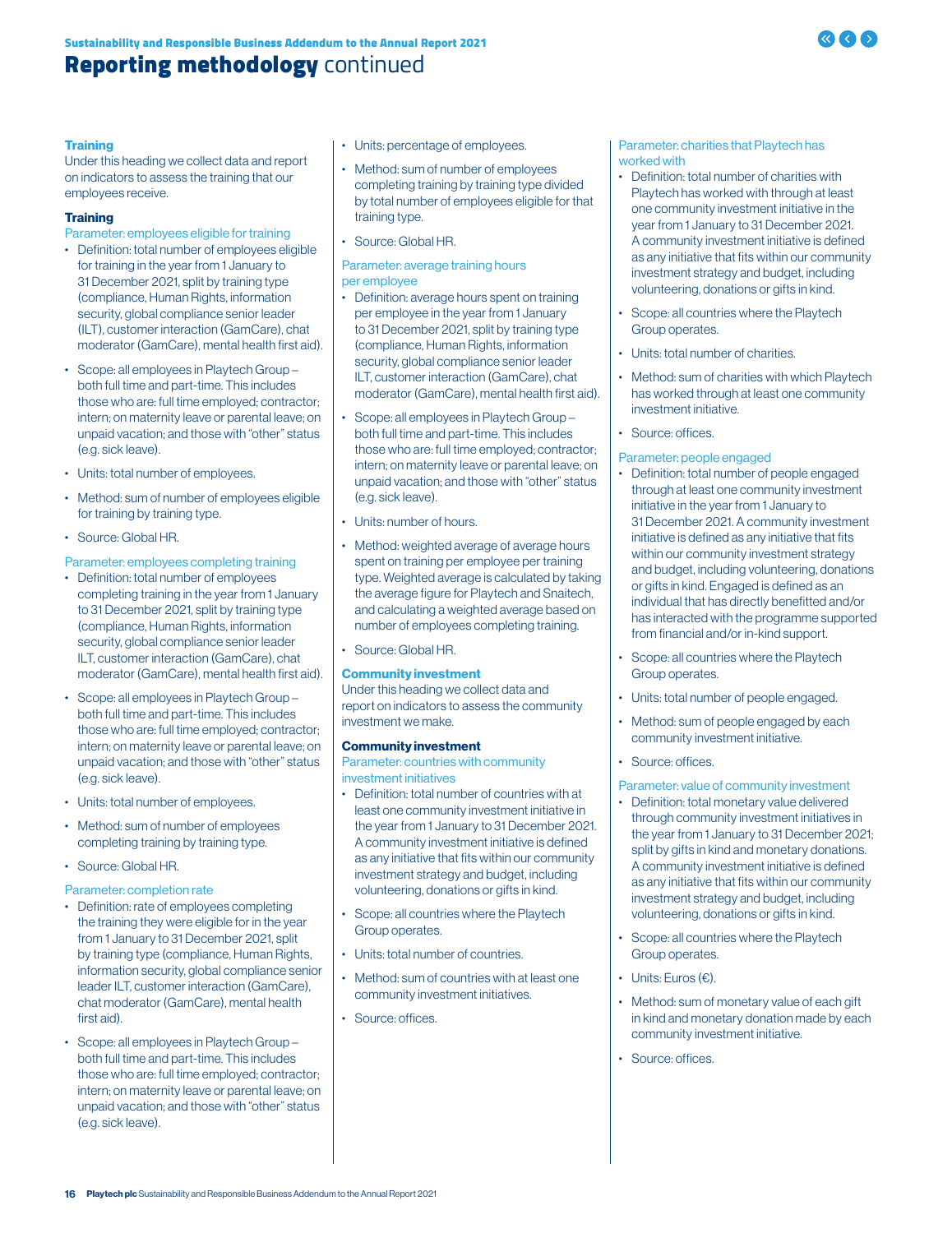#### Data checking and assurance

All of the sustainability data that is collected and reported by Playtech undergoes a rigorous amount of checks both internally and using external advisers.

Individuals with responsibility for collecting and handling data are provided with detailed instructions and guidance before and during the data collection process.

The data that is collected is kept for a minimum of three years.

PricewaterhouseCoopers LLP (PwC) is providing independent limited assurance for the following metrics:

- Global Scope 1 energy emissions (Tonnes CO $_2$ e);
- Global Scope 2 (location-based) emissions (Tonnes CO $_{2}$ e); and
- GHG intensity (Tonnes CO<sub>2</sub>e/employee).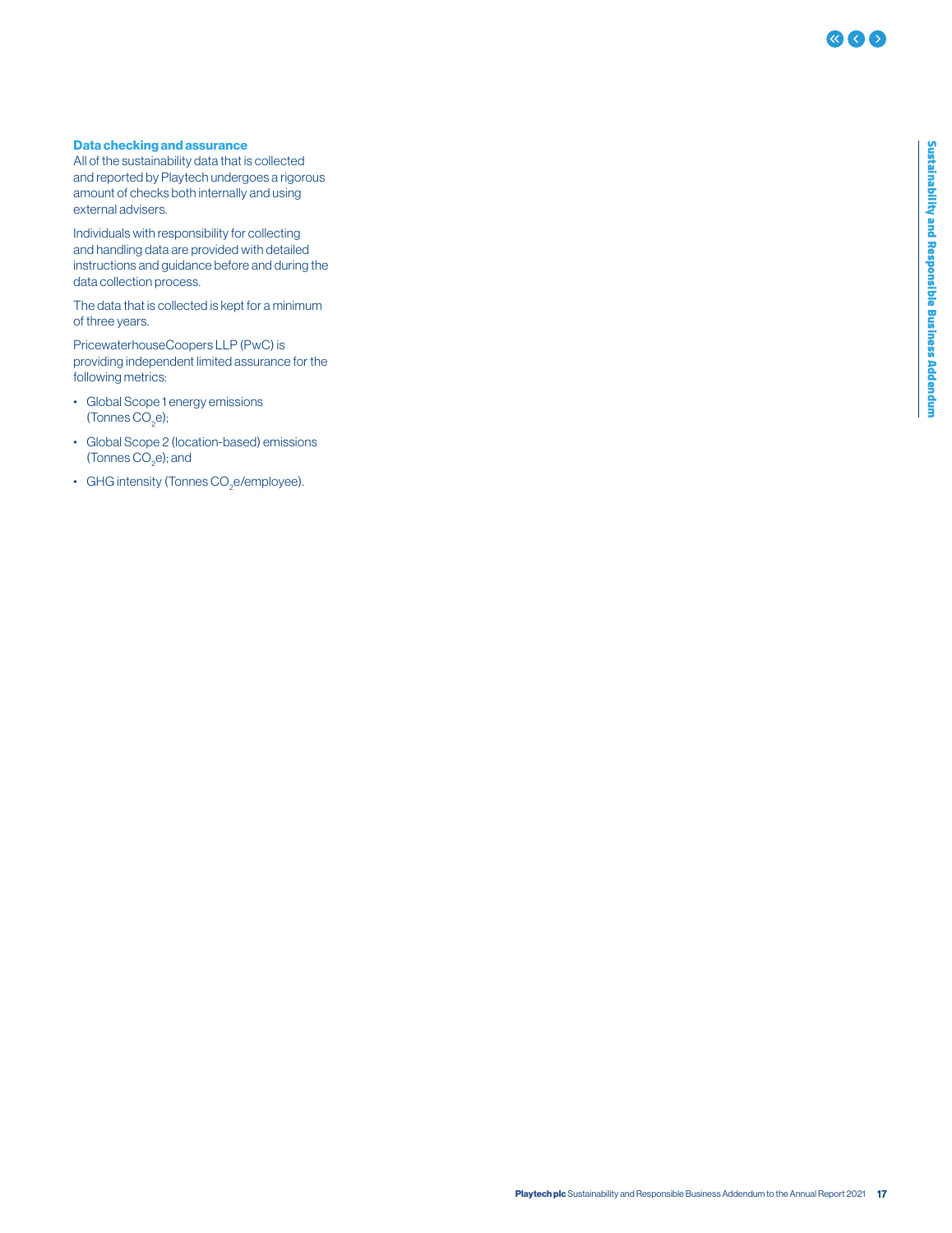### <span id="page-19-0"></span>GRI and SASB Indicators Index

Playtech is publishing a GRI Content Index in reference to the various standards developed by the Global Reporting Initiative (GRI) that apply to Playtech's most material environmental, social and governance (ESG) issues. Where applicable, we reference the most recent reporting standards that have been published by April 2022. This is the fourth year Playtech has reported in reference to the GRI Standards, having first published a GRI Content Index in 2019.

The GRI's Sustainability Reporting Guidelines, first published in 2000 (the "GRI Standards"), provide a framework for reporting on an organisation's economic, environmental and social performance. The GRI Standards provide a common language for organisations and stakeholders, and represent global best practice for sustainability reporting. For more information on the GRI Standards, visit https://www.globalreporting.org/standards/.

| <b>GRI Standards</b>                             | <b>Disclosure topics</b>                                                   |                                                                                                                                                                                                                                                                                                                                                                                                                                                                    | <b>Location</b>                                                                                                        |
|--------------------------------------------------|----------------------------------------------------------------------------|--------------------------------------------------------------------------------------------------------------------------------------------------------------------------------------------------------------------------------------------------------------------------------------------------------------------------------------------------------------------------------------------------------------------------------------------------------------------|------------------------------------------------------------------------------------------------------------------------|
| <b>GRI 2: General</b><br><b>Disclosures 2021</b> | 2-1 Organisational<br>details                                              | a. Legal name.<br>b. Nature of ownership and legal form.<br>c. Location of headquarters.<br>d. Countries of operation.                                                                                                                                                                                                                                                                                                                                             | Annual Report: Front cover<br>Annual Report: pp.127-131<br>Annual Report: p.71<br>Annual Report: pp.25-27              |
|                                                  | 2-2 Entities included<br>in the organisation's<br>sustainability reporting | a. List of all entities included in sustainability reporting.<br>b. If the organisation has audited consolidated financial.<br>statements or financial information filed on public record, specify<br>the differences between the list of entities included in its financial<br>reporting and the list included in its sustainability reporting.                                                                                                                   | Annual Report: pp.184-226<br>Sustainability and Responsible<br>Business Addendum to the Annual<br>Report 2021: pp.9-17 |
|                                                  |                                                                            | c. If the organisation consists of multiple entities, explain the<br>approach used for consolidating the information, including:<br>i. whether the approach involves adjustments to information for<br>minority interests;<br>ii. how the approach takes into account mergers, acquisitions, and<br>disposal of entities or parts of entities;<br>iii. whether and how the approach differs across the disclosures in<br>this Standard and across material topics. | Sustainability and Responsible<br><b>Business Addendum to the Annual</b><br>Report 2021: pp.9-17                       |
|                                                  | 2-3 Reporting period,<br>frequency and contact                             | a. Reporting period for, and the frequency of, its sustainability<br>reporting.                                                                                                                                                                                                                                                                                                                                                                                    | Annual Report: p.6                                                                                                     |
|                                                  | point                                                                      | b. Reporting period for its financial reporting and, if it does not align<br>with the period for its sustainability reporting, explain the reason<br>for this.                                                                                                                                                                                                                                                                                                     | Website: Annual Reports-<br>Playtech                                                                                   |
|                                                  |                                                                            | d. Contact point for questions about the report or reported<br>information.                                                                                                                                                                                                                                                                                                                                                                                        | Website: Investor Contacts-<br>Playtech                                                                                |
|                                                  | 2-4 Restatements of<br>information                                         | a. Restatements of information made from previous reporting<br>periods and explain:<br>i. the reasons for the restatements:<br>ii, the effect of the restatements.                                                                                                                                                                                                                                                                                                 | Annual Report: p.50; p.52; p.66;<br>p.116; pp.142-144; pp.184-185;<br>p.200; p.208; p.213; p.227                       |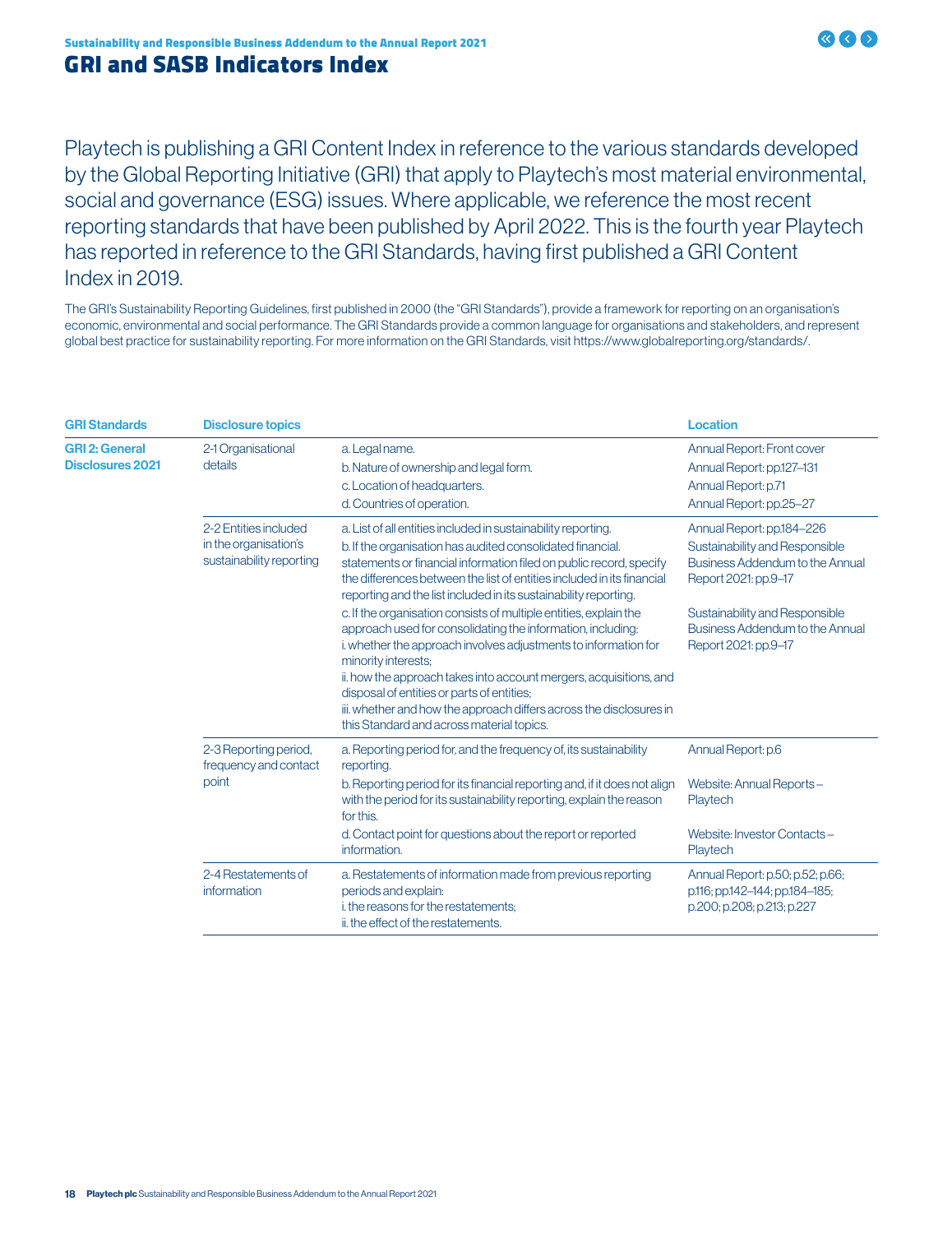| <b>GRI Standards</b><br><b>GRI 2: General</b><br><b>Disclosures 2021</b><br>continued | <b>Disclosure topics</b>                                                                  | <b>Location</b>                                                                                                                                                                                                                                                                                                                                                                                                                                                       |                                                                                                                                                      |
|---------------------------------------------------------------------------------------|-------------------------------------------------------------------------------------------|-----------------------------------------------------------------------------------------------------------------------------------------------------------------------------------------------------------------------------------------------------------------------------------------------------------------------------------------------------------------------------------------------------------------------------------------------------------------------|------------------------------------------------------------------------------------------------------------------------------------------------------|
|                                                                                       | 2-5 External assurance                                                                    | a. Policy and practice for seeking external assurance, including<br>whether and how the highest governance body and senior<br>executives are involved.                                                                                                                                                                                                                                                                                                                | Annual Report: pp.133-140                                                                                                                            |
|                                                                                       |                                                                                           | b. If the organisation's sustainability reporting has been externally<br>assured:<br>i. provide a link or reference to the external assurance report(s) or<br>assurance statement(s);<br>ii. describe what has been assured and on what basis, including<br>the assurance standards used, the level of assurance obtained,<br>and any limitations of the assurance process;<br>iii. describe the relationship between the organisation and the<br>assurance provider. | Annual Report: p.66<br>Website: Sustainable Success-<br>Promoting Integrity and Inclusion                                                            |
|                                                                                       | 2-6 Activities, value<br>chain and other<br>business relationships                        | a. Sector(s) in which it is active.<br>b. Describe its value chain, including:<br>i. the organisation's activities, products, services and markets<br>served:<br>ii. the organisation's supply chain;<br>iii. the entities downstream from the organisation and their<br>activities.                                                                                                                                                                                  | Annual Report: pp.4-5; p.16<br>Annual Report: pp.10-11; pp.18-19;<br>p.22                                                                            |
|                                                                                       |                                                                                           | d. Describe significant changes in 2-6-a, 2-6-b, and 2-6-c<br>compared to the previous reporting period.                                                                                                                                                                                                                                                                                                                                                              | Annual Report: p.22                                                                                                                                  |
|                                                                                       | 2-7 Employees                                                                             | a. Total number of employees, and a breakdown of this total by<br>gender and by region.<br>c. Describe the methodologies and assumptions used to<br>compile the data, including whether the numbers are reported:<br>i. in head count, full time equivalent (FTE), or using another<br>methodology; and<br>ii. at the end of the reporting period, as an average across the<br>reporting period, or using another methodology.                                        | Annual Report: p.4; p.69<br>Annual Report: p.69<br>Sustainability and Responsible<br><b>Business Addendum to the Annual</b><br>Report 2021: pp.10-11 |
|                                                                                       | 2-9 Governance<br>structure and<br>composition                                            | a. Governance Structure<br>b. Committees of the highest governance body that are<br>responsible for decision making on and overseeing the<br>management of the organisation's impacts on the economy,<br>environment and people.<br>c. Composition of the highest governance body and its<br>committees.                                                                                                                                                              | Annual Report: p.46<br>Annual Report: p.46<br>Annual Report: pp.96-97                                                                                |
|                                                                                       | 2-10 Nomination and<br>selection of the highest<br>governance body                        | a. Nomination and selection processes for the highest<br>governance body and its committees.<br>b. Criteria used for nominating and selecting highest governance<br>body members.                                                                                                                                                                                                                                                                                     | Annual Report: pp.102-103<br>Annual Report: pp.102-103                                                                                               |
|                                                                                       | 2-11 Chair of the highest<br>governance body                                              | a. Report whether the chair of the highest governance body is<br>also a senior executive in the organisation.                                                                                                                                                                                                                                                                                                                                                         | Annual Report: p.96                                                                                                                                  |
|                                                                                       | 2-12 Role of the highest<br>governance body<br>in overseeing the<br>management of impacts | a. Role of the highest governance body and of senior executives<br>in developing, approving and updating the organisation's purpose,<br>value or mission statements, strategies, policies, and goals related<br>to sustainable development.<br>b. Role of the highest governance body in overseeing the<br>organisation's due diligence and other processes to identify and<br>manage the organisation's impacts on the economy, environment<br>and people.           | Annual Report: p.46<br>Annual Report: p.46; pp.58-59;<br>p.98; p.101; p.103                                                                          |
|                                                                                       |                                                                                           | c. Role of the highest governance body in reviewing the<br>effectiveness of the organisation's processes as described in<br>2-12-b, and report the frequency of this review.                                                                                                                                                                                                                                                                                          | Annual Report: p.46; pp.58-59;<br>p.98; p.101; p.103                                                                                                 |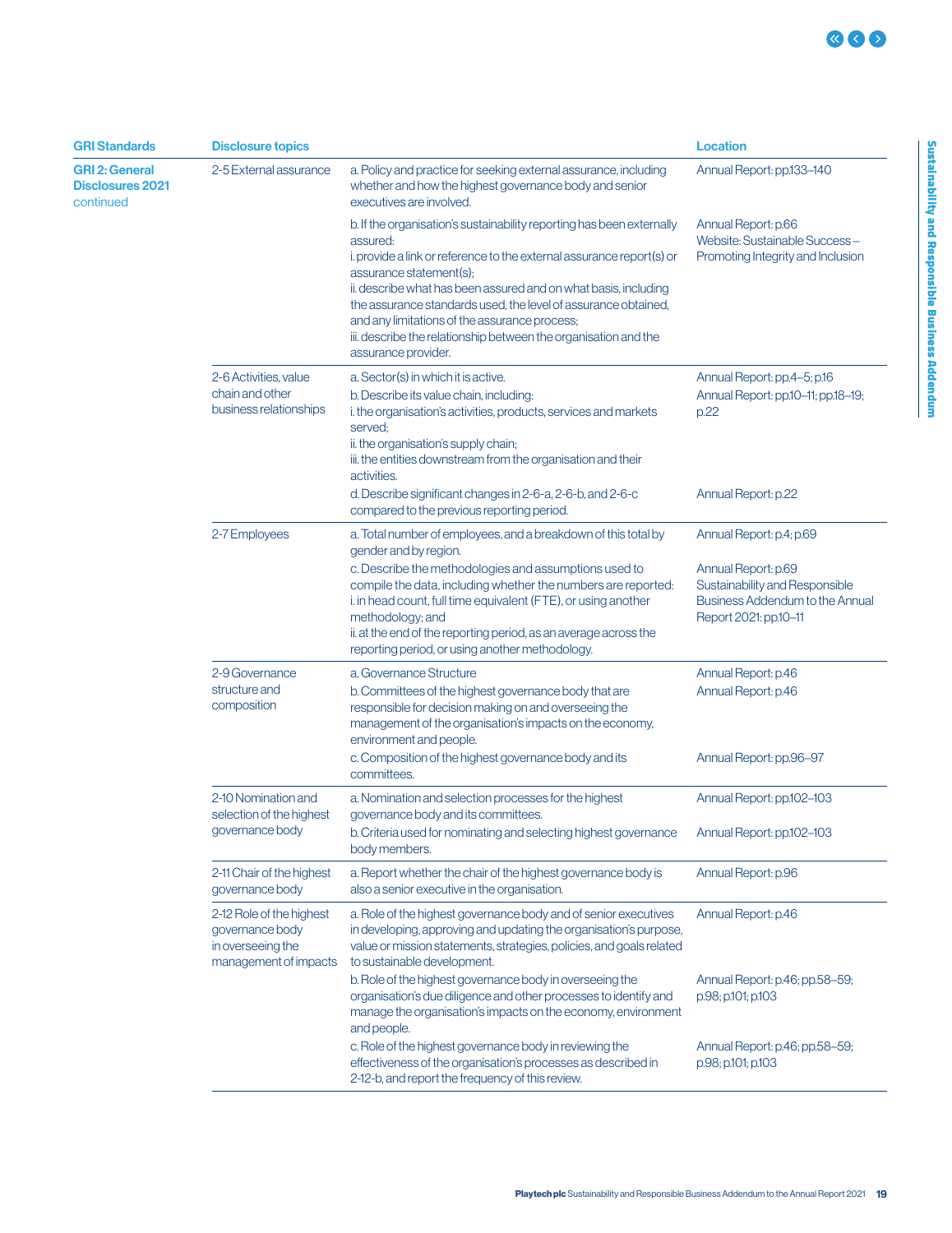| <b>GRI Standards</b>                                          | <b>Disclosure topics</b>                                                   | <b>Location</b>                                                                                                                                                                                                                                                                                                                                                                                                                                                                                                                                                                             |                                                                                  |  |
|---------------------------------------------------------------|----------------------------------------------------------------------------|---------------------------------------------------------------------------------------------------------------------------------------------------------------------------------------------------------------------------------------------------------------------------------------------------------------------------------------------------------------------------------------------------------------------------------------------------------------------------------------------------------------------------------------------------------------------------------------------|----------------------------------------------------------------------------------|--|
| <b>GRI 2: General</b><br><b>Disclosures 2021</b><br>continued | 2-13 Delegation of<br>responsibility for<br>managing impacts               | a. The highest governance body delegates responsibility<br>for managing the organisation's impacts on the economy,<br>environment and people, including.<br>i. Whether it has appointed any senior executives with<br>responsibility for the management of impacts;<br>ii. whether it has delegated responsibility for the management of<br>impacts to other employees.<br>b. Process and frequency for senior executives or other<br>employees to report back to the highest governance body on<br>the management of the organisation's impacts on the economy,<br>environment and people. | Annual Report: p.46<br>Annual Report pp.101-103                                  |  |
|                                                               | 2-14 Role of the highest<br>governance body in<br>sustainability reporting | a. Whether the highest governance body is responsible for<br>reviewing and approving the reported information, including the<br>organisation's material topics, and, if so, describe the process for<br>reviewing and approving the information.                                                                                                                                                                                                                                                                                                                                            | Annual Report: p.28; p.46                                                        |  |
|                                                               | 2-15 Conflicts of interest                                                 | a. Processes for the highest governance body to ensure that<br>conflicts of interest are prevented and mitigated.                                                                                                                                                                                                                                                                                                                                                                                                                                                                           | Annual Report: p.124                                                             |  |
|                                                               | 2-16 Communication of<br>critical concerns                                 | a. Whether and how critical concerns are communicated to the<br>highest governance body.<br>b. Report the total number and the nature of critical concerns that<br>were communicated to the highest governance body during the<br>reporting period.                                                                                                                                                                                                                                                                                                                                         | Annual Report: p.20; p.105; p.125<br>Annual Report: pp.56-57; p.105              |  |
|                                                               | 2-17 Collective<br>knowledge of the<br>highest governance<br>body          | a. Report measures taken to advance the collective knowledge,<br>skills and experience of the highest governance body on<br>sustainable development.                                                                                                                                                                                                                                                                                                                                                                                                                                        | Annual Report: p.56                                                              |  |
|                                                               | 2-18 Evaluation of the<br>performance of the<br>highest governance<br>body | a. Processes for evaluating the performance of the highest<br>governance body in overseeing the management of the<br>organisation's impacts on the economy, environment and people.<br>b. Report whether the evaluations are independent or not, and the<br>frequency of the evaluations.                                                                                                                                                                                                                                                                                                   | Annual Report: pp.104-105<br>Annual Report: pp.104-105                           |  |
|                                                               |                                                                            | c. Actions taken in response to the evaluations, including<br>changes to the composition of the highest governance body and<br>organisational practices.                                                                                                                                                                                                                                                                                                                                                                                                                                    | Annual Report: pp.104-105                                                        |  |
|                                                               | 2-19 Remuneration<br>policies                                              | a. Remuneration policies for members of the highest governance<br>body and senior executives.<br>b. Remuneration policies for members of the highest governance<br>body and senior executives relate to their objectives and<br>performance in relation to the management of the organisation's<br>impacts on the economy, environment and people.                                                                                                                                                                                                                                          | Annual Report: pp.98-99; p.101;<br>p.103; pp.110-126<br>Annual Report: pp.10-125 |  |
|                                                               | 2-20 Process to<br>determine remuneration                                  | a. Process for designing its remuneration policies and for<br>determining remuneration.<br>b. Results of votes of stakeholders (including shareholders) on<br>remuneration policies and proposals, if applicable.                                                                                                                                                                                                                                                                                                                                                                           | Annual Report: pp.110-125<br>Annual Report: p.124                                |  |
|                                                               | 2-21 Annual total<br>compensation ratio                                    | a. Ratio of the annual total compensation for the organisation's<br>highest-paid individual to the median annual total compensation<br>for all employees (excluding the highest-paid individual).<br>c. Contextual information necessary to understand the data and                                                                                                                                                                                                                                                                                                                         | Annual Report: p.122<br>Annual Report: p.122                                     |  |
|                                                               |                                                                            | how the data has been compiled.                                                                                                                                                                                                                                                                                                                                                                                                                                                                                                                                                             |                                                                                  |  |

**BOO**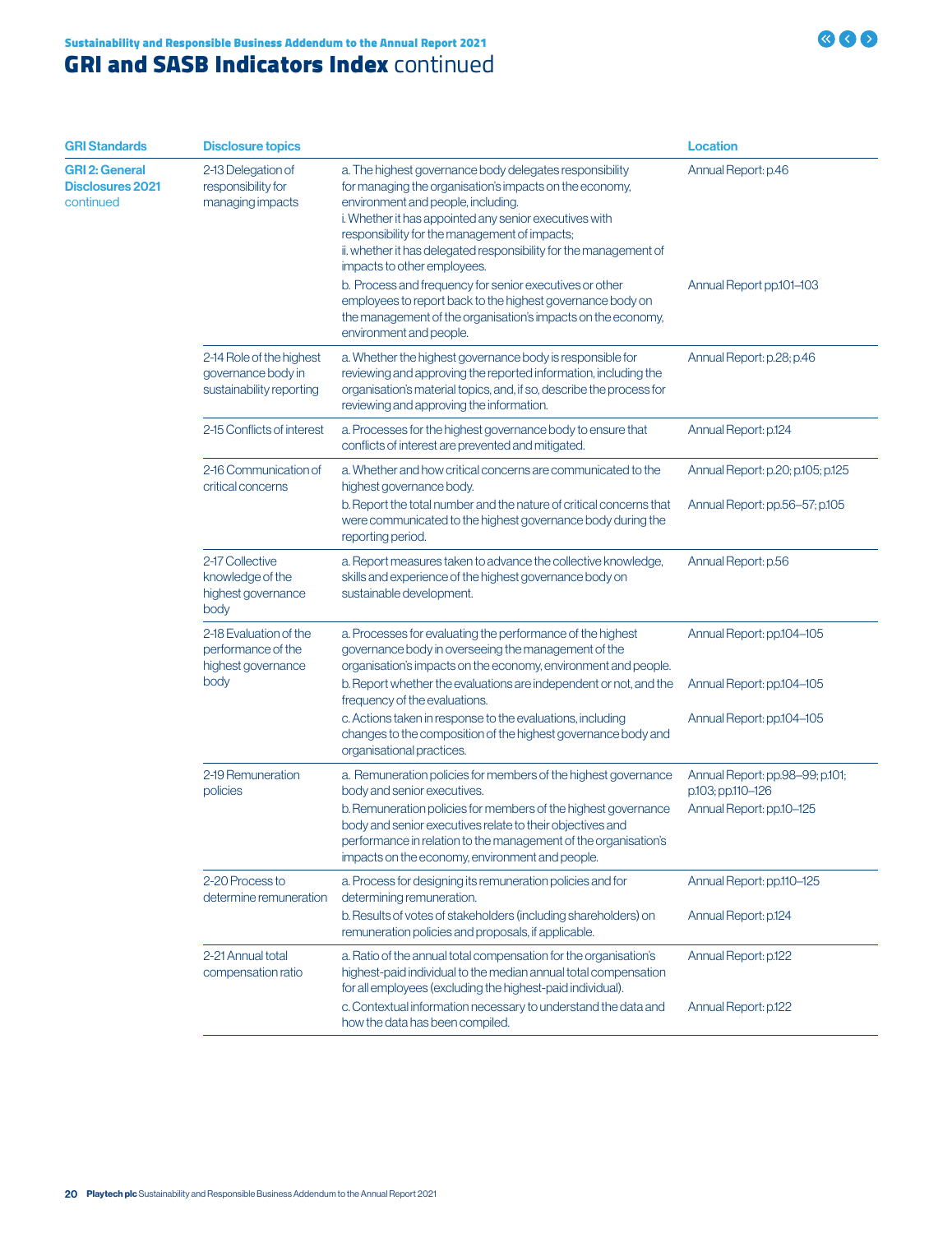Sustainability and Responsible Business Addendum

Sustainability and Responsible Business Addendum

| <b>GRI Standards</b>                                          | <b>Disclosure topics</b>                                      |                                                                                                                                                                                                                                      | <b>Location</b>                             |
|---------------------------------------------------------------|---------------------------------------------------------------|--------------------------------------------------------------------------------------------------------------------------------------------------------------------------------------------------------------------------------------|---------------------------------------------|
| <b>GRI 2: General</b><br><b>Disclosures 2021</b><br>continued | 2-22 Statement<br>on sustainable<br>development strategy      | a. Statement from the highest governance body or most senior<br>executive of the organisation about the relevance of sustainable<br>development to the organisation and its strategy for contributing<br>to sustainable development. | Annual Report: pp.24-28                     |
|                                                               | 2-23 Policy                                                   | a. Policy commitments for responsible business conduct.                                                                                                                                                                              | Annual Report: pp.44-47                     |
|                                                               | commitments                                                   | b. Specific policy commitment to respect human rights.                                                                                                                                                                               | Annual Report: p.67                         |
|                                                               |                                                               | d. Level at which each of the policy commitments was approved<br>within the organisation, including whether this is the most senior<br>level.                                                                                        | Annual Report: p.46                         |
|                                                               |                                                               | e. Extent to which the policy commitments apply to the<br>organisation's activities and to its business relationships.                                                                                                               | Annual Report: p.44                         |
|                                                               |                                                               | f. How the policy commitments are communicated to workers,<br>business partners and other relevant parties.                                                                                                                          | Annual Report: pp.46-47                     |
|                                                               | 2-24 Embedding policy<br>commitments                          | a. How it embeds each of its policy commitments for responsible<br>business conduct throughout its activities and business<br>relationships.                                                                                         | Annual Report: pp.44-75                     |
|                                                               | 2-25 Processes to<br>remediate negative<br><i>impacts</i>     | a. Commitments to provide for or co-operate in the remediation of<br>negative impacts that the organisation identifies it has caused or<br>contributed to.                                                                           | Annual Report: p.67                         |
|                                                               |                                                               | b. Approach to identify and address grievances, including the<br>grievance mechanisms that the organisation has established or<br>participates in.                                                                                   | Annual Report: p.56; p.102; p.105;<br>p.125 |
|                                                               |                                                               | d. How the stakeholders who are the intended users of the<br>grievance mechanisms are involved in the design, review,<br>operation and improvement of these mechanisms.                                                              | Annual Report: p.105                        |
|                                                               |                                                               | e. How the organisation tracks the effectiveness of the grievance<br>mechanisms and other remediation processes, and report<br>examples of their effectiveness, including stakeholder feedback.                                      | Annual Report: p.56; p.105                  |
|                                                               | 2-26 Mechanisms for<br>seeking advice and<br>raising concerns | a. Mechanisms for individuals to:<br>i. seek advice on implementing the organisation's policies and<br>practices for responsible business conduct;<br>ii. raise concerns about the organisation's business conduct.                  | Annual Report: p.56; p.102; p.105;<br>p.125 |
|                                                               | 2-27 Compliance with<br>laws and regulations                  | a. Total number of significant instances of non-compliance<br>with laws and regulations during the reporting period, and a<br>breakdown of this total.                                                                               | Annual Report: p.176                        |
|                                                               |                                                               | b. Total number and the monetary value of fines for instances of<br>non-compliance with laws and regulations that were paid during<br>the reporting period, and a breakdown of this total.                                           | Annual Report: p.176                        |
|                                                               | 2-29 Approach<br>to stakeholder<br>engagement                 | a. Approach to engaging with stakeholders.                                                                                                                                                                                           | Annual Report: pp.20-23;<br>pp.103-105      |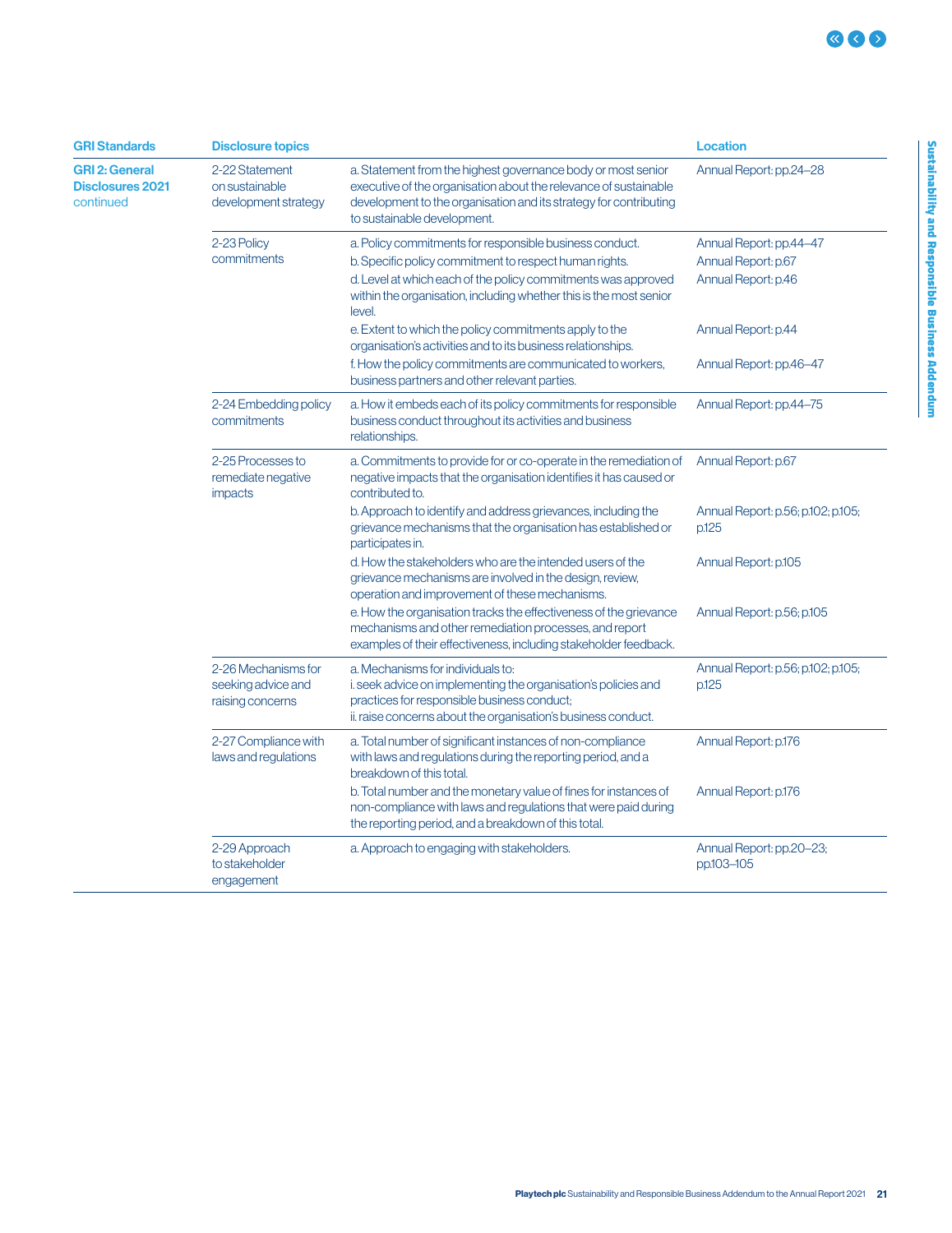| <b>GRI Standards</b>                                        | <b>Disclosure topics</b>                                                                      |                                                                                                                                                                                                                                                                                                                                           | <b>Location</b>                            |
|-------------------------------------------------------------|-----------------------------------------------------------------------------------------------|-------------------------------------------------------------------------------------------------------------------------------------------------------------------------------------------------------------------------------------------------------------------------------------------------------------------------------------------|--------------------------------------------|
| <b>GRI 3: Material Topics</b><br>2021                       | 3-1 Process to<br>determine material                                                          | a. Process followed to determine its material topics.<br>b. Specify the stakeholders and experts whose views have                                                                                                                                                                                                                         | Annual Report: p.45<br>Annual Report: p.45 |
|                                                             | topics                                                                                        | informed the process of determining its material topics.                                                                                                                                                                                                                                                                                  |                                            |
|                                                             | 3-2 List of material<br>topics                                                                | Annual Report: p.45                                                                                                                                                                                                                                                                                                                       |                                            |
|                                                             | 3-3 Management of<br>material topics                                                          | a. Actual and potential, negative and positive impacts on the<br>economy, environment and people, including impacts on their<br>human rights.                                                                                                                                                                                             | Annual Report: pp.44-75;<br>pp.85-90       |
|                                                             |                                                                                               | b. Whether the organisation is involved with the negative impacts<br>through its activities or as a result of its business relationships, and<br>describe the activities or business relationships.                                                                                                                                       | Annual Report: pp.44-75                    |
|                                                             |                                                                                               | c. Policies or commitments regarding the material topic.                                                                                                                                                                                                                                                                                  | Annual Report: pp.44-75                    |
|                                                             |                                                                                               | d. Actions taken to manage the topic and related impacts.                                                                                                                                                                                                                                                                                 | Annual Report: pp.44-75;<br>pp.85-90       |
|                                                             |                                                                                               | e. Following information about tracking the effectiveness of the<br>actions taken.                                                                                                                                                                                                                                                        | Annual Report: pp.44-75                    |
|                                                             |                                                                                               | f. How engagement with stakeholders has informed the actions<br>taken (3-3-d) and how it has informed whether the actions have<br>been effective (3-3-e).                                                                                                                                                                                 | Annual Report: pp.44-75                    |
| <b>GRI 201: Economic</b><br>Performance 2016                | 201-1 Direct economic<br>value generated and<br>distributed                                   | a. Direct economic value generated and distributed (EVG&D) on<br>an accruals basis.<br>b. Where significant, report EVG&D separately at country, regional<br>or market levels, and the criteria used for defining significance.                                                                                                           | Annual Report: pp.77-84                    |
|                                                             | 201-2 Financial<br>implications and other<br>risks and opportunities<br>due to climate change | a. Risks and opportunities posed by climate change that have the<br>potential to generate substantive changes in operations, revenue<br>or expenditure.                                                                                                                                                                                   | Annual Report: pp.60-66                    |
|                                                             | 201-4 Financial<br>assistance received<br>from government                                     | a. Total monetary value of financial assistance received by the<br>organisation from any government during the reporting period.<br>b. The information in 201-4-a by country.                                                                                                                                                             | Annual Report: p.77; p.146                 |
| <b>GRI 203: Indirect</b><br><b>Economic Impacts</b><br>2016 | 203-1 Infrastructure<br>investments and<br>services supported                                 | a. Extent of development of significant infrastructure investments<br>and services supported.<br>b. Current or expected impacts on communities and local<br>economies, including positive and negative impacts where<br>relevant.<br>c. Whether these investments and services are commercial, in<br>kind or pro bono engagements.        | Annual Report: pp.73-76                    |
|                                                             | 203-2 Significant<br>indirect economic<br>impacts                                             | a. Examples of significant identified indirect economic impacts of<br>the organisation, including positive and negative impacts.<br>b. Significance of the indirect economic impacts in the context of<br>external benchmarks and stakeholder priorities, such as national<br>and international standards, protocols, and policy agendas. | Annual Report: pp.73-76                    |
| <b>GRI 205: Anti-</b><br>corruption 2016                    | 205-1 Operations<br>assessed for risks<br>related to corruption                               | a. Total number and percentage of operations assessed for risks<br>related to corruption.<br>b. Significant risks related to corruption identified through the risk<br>assessment.                                                                                                                                                        | Annual Report: p.56; p.86                  |

**BOO**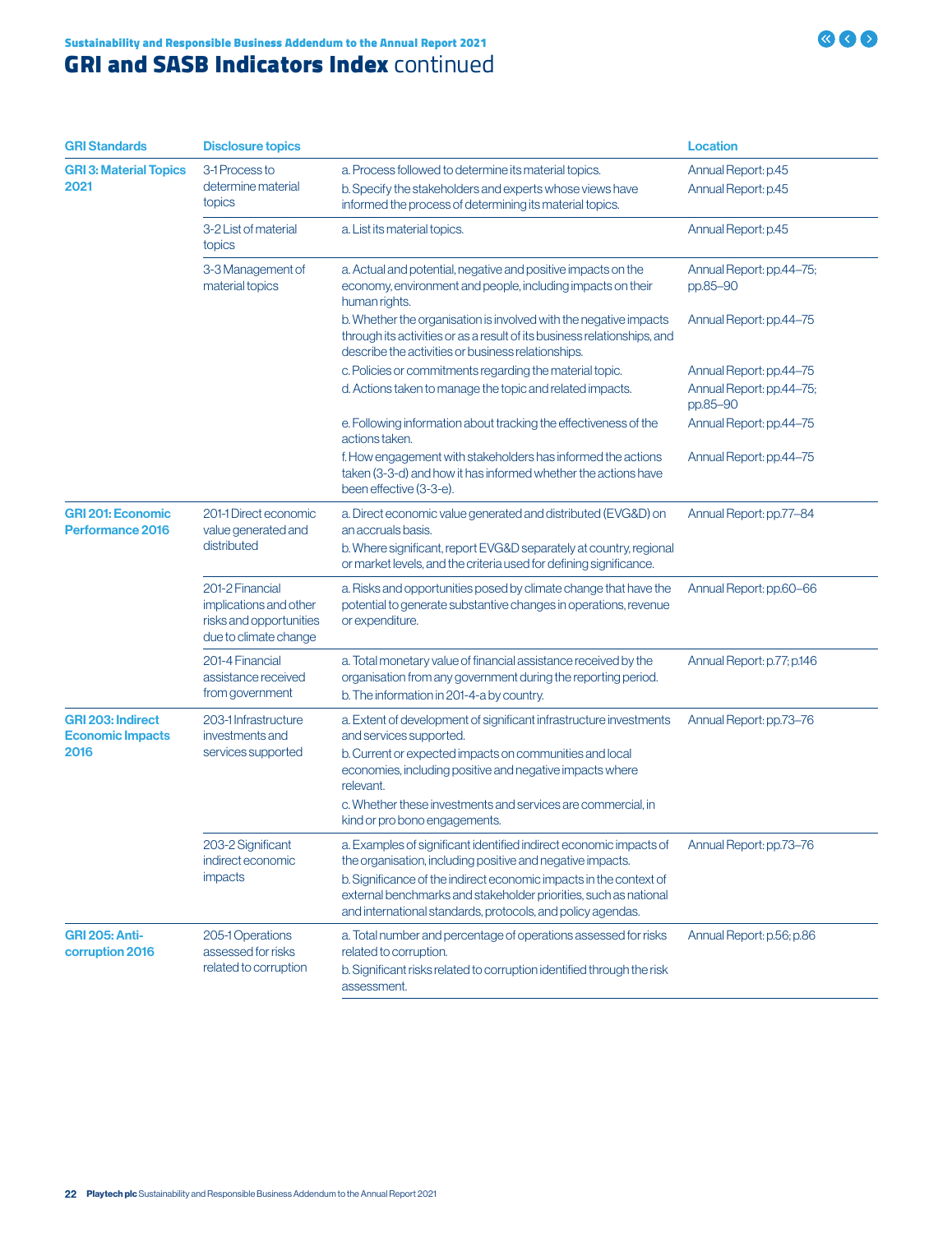| <b>GRI Standards</b>                                  | <b>Disclosure topics</b>                                                                 |                                                                                                                                                                                                                                                                                                                                                                                                                                                                                                                                                                                                                                                                                                                                                                                                                                                                                                                                                                                                                                         | <b>Location</b>                                                                                                          |  |
|-------------------------------------------------------|------------------------------------------------------------------------------------------|-----------------------------------------------------------------------------------------------------------------------------------------------------------------------------------------------------------------------------------------------------------------------------------------------------------------------------------------------------------------------------------------------------------------------------------------------------------------------------------------------------------------------------------------------------------------------------------------------------------------------------------------------------------------------------------------------------------------------------------------------------------------------------------------------------------------------------------------------------------------------------------------------------------------------------------------------------------------------------------------------------------------------------------------|--------------------------------------------------------------------------------------------------------------------------|--|
| <b>GRI 205: Anti-</b><br>corruption 2016<br>continued | 205-2 Communication<br>and training about anti-<br>corruption policies and<br>procedures | a. Total number and percentage of governance body members<br>that the organisation's anti-corruption policies and procedures<br>have been communicated to, broken down by region.<br>b. Total number and percentage of employees that the<br>organisation's anti-corruption policies and procedures have<br>been communicated to, broken down by employee category and<br>region.<br>c. Total number and percentage of business partners that the<br>organisation's anti-corruption policies and procedures have been<br>communicated to, broken down by type of business partner and<br>region. Describe if the organisation's anti-corruption policies and<br>procedures have been communicated to any other persons or<br>organisations.<br>d. Total number and percentage of governance body members<br>that have received training on anti-corruption, broken down by<br>region.<br>e. Total number and percentage of employees that have received<br>training on anti-corruption, broken down by employee category<br>and region. | Annual Report: p.56; p.86                                                                                                |  |
| <b>GRI 207: Tax 2019</b>                              | 207-1 Approach to tax                                                                    | a. A description of the approach to tax.                                                                                                                                                                                                                                                                                                                                                                                                                                                                                                                                                                                                                                                                                                                                                                                                                                                                                                                                                                                                | Annual Report: p.71; p.85; p.108                                                                                         |  |
|                                                       | 207-4 Country-by-<br>country reporting                                                   | a. All tax jurisdictions where the entities included in the<br>organisation's audited consolidated financial statements, or in<br>the financial information filed on public record, are resident for tax<br>purposes.<br>b. Breakdown for each tax jurisdiction reported in Disclosure<br>207-4-a.<br>c. The time period covered by the information reported in<br>Disclosure 207-4.                                                                                                                                                                                                                                                                                                                                                                                                                                                                                                                                                                                                                                                    | Annual Report: p.87; p.141;<br>pp.177-179                                                                                |  |
| <b>GRI 302: Energy 2016</b>                           | 302-1 Energy<br>consumption within the<br>organisation                                   | a. Total fuel consumption within the organisation from non-<br>renewable sources, in joules or multiples, and including fuel types<br>used.<br>b. Total fuel consumption within the organisation from renewable<br>sources, in joules or multiples, and including fuel types used.<br>c. In joules, watt-hours or multiples, the total: electricity, heating,<br>cooling, steam consumption.<br>d. In joules, watt-hours or multiples, the total: electricity, heating,<br>cooling, steam sold.<br>e. Total energy consumption within the organisation, in joules or<br>multiples.<br>f. Standards, methodologies, assumptions, and/or calculation<br>tools used.<br>g. Source of the conversion factors used.                                                                                                                                                                                                                                                                                                                          | Annual Report: p.66<br>Sustainability and Responsible<br><b>Business Addendum to the Annual</b><br>Report 2021: pp.11-15 |  |
|                                                       | 302-4 Reduction of<br>energy consumption                                                 | a. Amount of reductions in energy consumption achieved as a<br>direct result of conservation and efficiency initiatives, in joules or<br>multiples.<br>b. Types of energy included in the reductions, whether fuel,<br>electricity, heating, cooling, steam, or all.<br>c. Basis for calculating reductions in energy consumption, such as<br>base year or baseline, including the rationale for choosing it.<br>d. Standards, methodologies, assumptions, and/or calculation<br>tools used.                                                                                                                                                                                                                                                                                                                                                                                                                                                                                                                                            | Annual Report: pp.65-66                                                                                                  |  |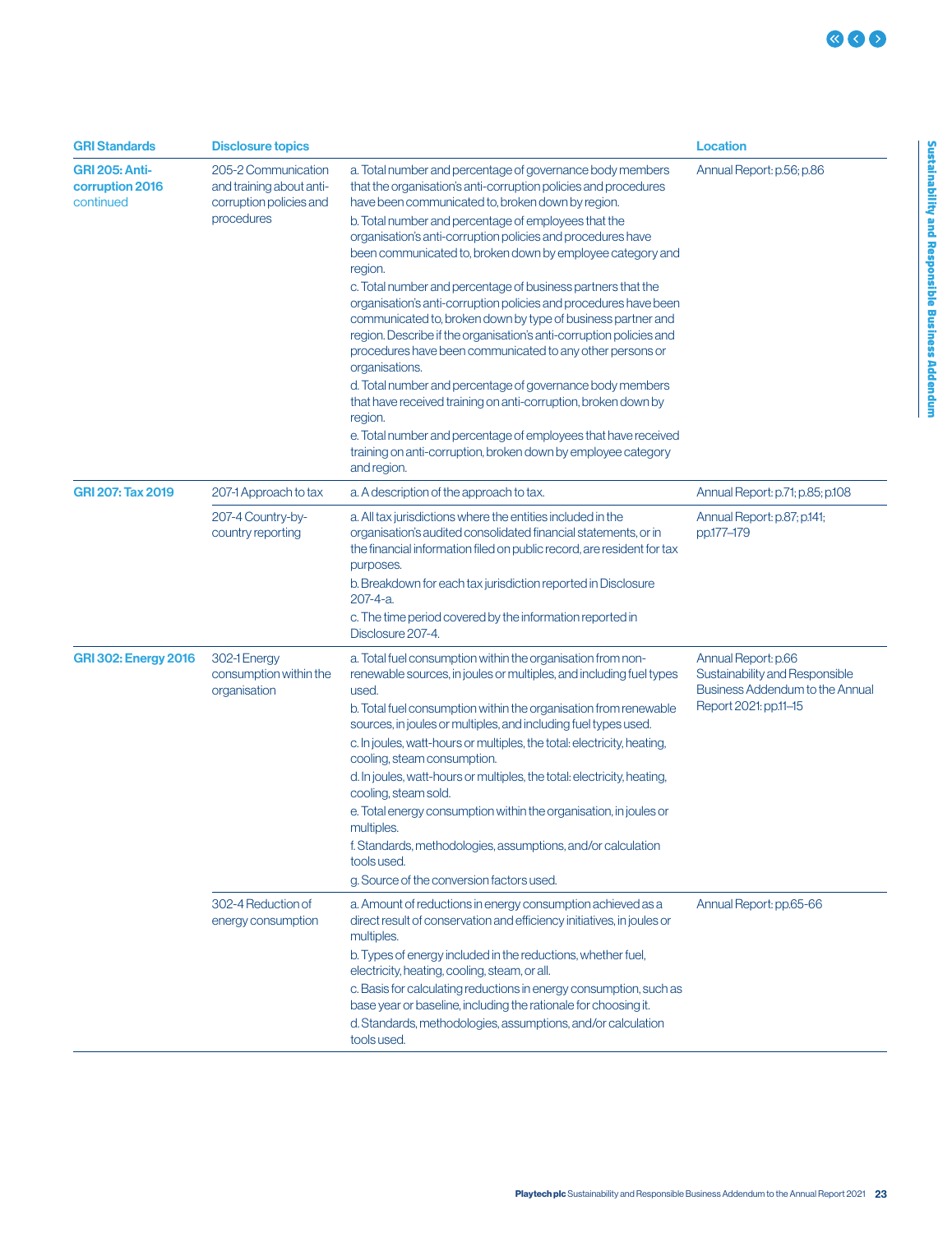

| <b>GRI Standards</b>                               | <b>Disclosure topics</b>                            |                                                                                                                                                                                                                                                                                                                                                                                                                                                                                                                                                                                                                                                                                                                                                                                          | <b>Location</b>                                                                                                          |
|----------------------------------------------------|-----------------------------------------------------|------------------------------------------------------------------------------------------------------------------------------------------------------------------------------------------------------------------------------------------------------------------------------------------------------------------------------------------------------------------------------------------------------------------------------------------------------------------------------------------------------------------------------------------------------------------------------------------------------------------------------------------------------------------------------------------------------------------------------------------------------------------------------------------|--------------------------------------------------------------------------------------------------------------------------|
| <b>GRI 303: Water and</b><br><b>Effluents 2018</b> | 303-5 Water<br>consumption                          | a. Total water consumption from all areas in megaliters.<br>b. Total water consumption from all areas with water stress in<br>megaliters.<br>c. Change in water storage in megaliters, if water storage has<br>been identified as having a significant water-related impact.<br>d. Any contextual information necessary to understand how the<br>data have been compiled, such as any standards, methodologies<br>and assumptions used, including whether the information<br>is calculated, estimated, modeled, or sourced from direct<br>measurements, and the approach taken for this, such as the use<br>of any sector-specific factors.                                                                                                                                              | Annual Report: p.66                                                                                                      |
| <b>GRI 305: Emissions</b><br>2016                  | 305-1 Direct (Scope 1)<br><b>GHG</b> emissions      | a. Gross direct (Scope 1) GHG emissions in metric tons of CO <sup>2</sup><br>equivalent.<br>b. Gases included in the calculation; whether $CO2$ , $CHa$ , N <sub>2</sub> O,<br>HFCs, PFCs, $SF_{6}$ , NF <sub>3</sub> , or all.<br>c. Biogenic $CO2$ emissions in metric tons of $CO2$ equivalent.<br>d. Base year for the calculation, if applicable.<br>e. Source of the emission factors and the global warming potential<br>(GWP) rates used, or a reference to the GWP source.<br>f. Consolidation approach for emissions; whether equity share,<br>financial control, or operational control.<br>g. Standards, methodologies, assumptions, and/or calculation<br>tools used.                                                                                                       | Annual Report: p.66<br>Sustainability and Responsible<br><b>Business Addendum to the Annual</b><br>Report 2021: pp.11-15 |
|                                                    | 305-2 Energy indirect<br>(Scope 2) GHG<br>emissions | a. Gross location-based energy indirect (Scope 2) GHG<br>emissions in metric tons of CO <sub>2</sub> equivalent.<br>b. If applicable, gross market-based energy indirect (Scope 2)<br>GHG emissions in metric tons of $CO2$ equivalent.<br>c. If available, the gases included in the calculation; whether $CO2$ ,<br>$CH_4$ , N <sub>2</sub> O, HFCs, PFCs, SF <sub>6</sub> , NF <sub>3</sub> , or all.<br>d. Base year for the calculation, if applicable.<br>e. Source of the emission factors and the global warming potential<br>(GWP) rates used, or a reference to the GWP source.<br>f. Consolidation approach for emissions; whether equity share,<br>financial control, or operational control.<br>g. Standards, methodologies, assumptions, and/or calculation<br>tools used. | Annual Report: p.66<br>Sustainability and Responsible<br><b>Business Addendum to the Annual</b><br>Report 2021: pp.11-15 |
|                                                    | 305-3 Other indirect<br>(Scope 3) GHG<br>emissions  | a. Gross other indirect (Scope 3) GHG emissions in metric tons of<br>CO <sub>2</sub> equivalent.<br>b. If available, the gases included in the calculation; whether CO <sub>2</sub> ,<br>$CH_a$ , N <sub>2</sub> O, HFCs, PFCs, SF <sub>6</sub> , NF <sub>3</sub> , or all.<br>c. Biogenic $CO2$ emissions in metric tons of $CO2$ equivalent.<br>d. Other indirect (Scope 3) GHG emissions categories and<br>activities included in the calculation.<br>e. Base year for the calculation, if applicable.<br>f. Source of the emission factors and the global warming potential<br>(GWP) rates used, or a reference to the GWP source.<br>g. Standards, methodologies, assumptions, and/or calculation<br>tools used.                                                                    | Annual Report: p.66<br>Sustainability and Responsible<br><b>Business Addendum to the Annual</b><br>Report 2021: pp.11-15 |
|                                                    | 305-4 GHG emissions<br>intensity                    | a. GHG emissions intensity ratio for the organisation.<br>b. Organisation-specific metric (the denominator) chosen to<br>calculate the ratio.<br>c. Types of GHG emissions included in the intensity ratio; whether<br>direct (Scope 1), energy indirect (Scope 2), and/or other indirect<br>(Scope 3).                                                                                                                                                                                                                                                                                                                                                                                                                                                                                  | Annual Report: p.66<br>Sustainability and Responsible<br><b>Business Addendum to the Annual</b><br>Report 2021: pp.11-15 |
|                                                    |                                                     | d. Gases included in the calculation; whether $CO_2$ , $CH_a$ , N <sub>2</sub> O,<br>HFCs, PFCs, SF6, $NF_{3}$ , or all.                                                                                                                                                                                                                                                                                                                                                                                                                                                                                                                                                                                                                                                                 |                                                                                                                          |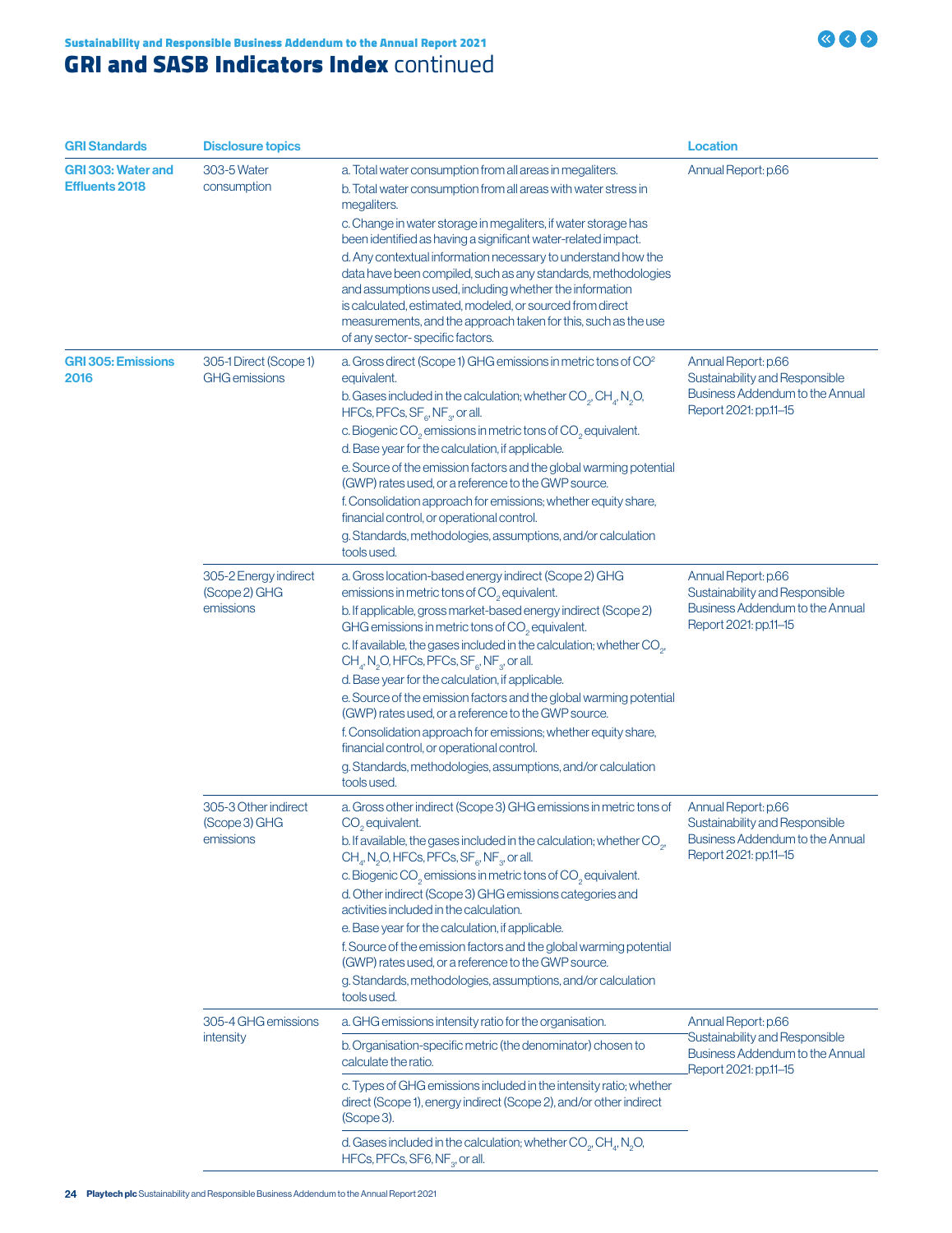| <b>GRI Standards</b>                        | <b>Disclosure topics</b>                                            |                                                                                                                                                                                                                                                                                                                                                                                                                                                                                                                                                                                                                                                                                                                                                                                                                                                                                                                                                                   | <b>Location</b>                                                                                                              |
|---------------------------------------------|---------------------------------------------------------------------|-------------------------------------------------------------------------------------------------------------------------------------------------------------------------------------------------------------------------------------------------------------------------------------------------------------------------------------------------------------------------------------------------------------------------------------------------------------------------------------------------------------------------------------------------------------------------------------------------------------------------------------------------------------------------------------------------------------------------------------------------------------------------------------------------------------------------------------------------------------------------------------------------------------------------------------------------------------------|------------------------------------------------------------------------------------------------------------------------------|
| <b>GRI 305: Emissions</b><br>2016 continued | 305-5 Reduction of<br><b>GHG</b> emissions                          | a. GHG emissions reduced as a direct result of reduction<br>initiatives, in metric tons of CO <sub>2</sub> equivalent.<br>b. Gases included in the calculation; whether $CO_{a}$ , $CH_{a}$ , N <sub>2</sub> O,<br>HFCs, PFCs, $SF_{6}$ , NF <sub>3</sub> , or all.<br>c. Base year or baseline, including the rationale for choosing it.<br>d. Scopes in which reductions took place; whether direct (Scope<br>1), energy indirect (Scope 2), and/or other indirect (Scope 3).<br>e. Standards, methodologies, assumptions, and/or calculation<br>tools used.                                                                                                                                                                                                                                                                                                                                                                                                    | Annual Report: pp.65-66<br>Sustainability and Responsible<br><b>Business Addendum to the Annual</b><br>Report 2021: pp.11-15 |
| <b>GRI 306: Waste 2020</b>                  | 306-1 Waste generation<br>and significant waste-<br>related impacts | a. For the organisation's significant actual and potential waste-<br>related impacts, a description of:<br>i. the inputs, activities and outputs that lead or could lead to these<br>impacts;<br>ii. whether these impacts relate to waste generated in the<br>organisation's own activities or to waste generated upstream or<br>downstream in its value chain.                                                                                                                                                                                                                                                                                                                                                                                                                                                                                                                                                                                                  | Annual Report: pp.65-66                                                                                                      |
|                                             | 306-2 Management of<br>significant waste-related<br>impacts         | a. Actions, including circularity measures, taken to prevent waste<br>generation in the organisation's own activities and upstream and<br>downstream in its value chain, and to manage significant impacts<br>from waste generated.<br>b. If the waste generated by the organisation in its own activities is<br>managed by a third party, a description of the processes used to<br>determine whether the third party manages the waste in line with<br>contractual or legislative obligations.<br>c. The processes used to collect and monitor waste-related data.                                                                                                                                                                                                                                                                                                                                                                                              | Annual Report: p.65                                                                                                          |
|                                             | 306-3 Waste generated                                               | a. Total weight of waste generated in metric tons, and a<br>breakdown of this total by composition of the waste.<br>b. Contextual information necessary to understand the data and<br>how the data has been compiled.                                                                                                                                                                                                                                                                                                                                                                                                                                                                                                                                                                                                                                                                                                                                             | Annual Report: pp.65-66                                                                                                      |
|                                             | 306-4 Waste diverted<br>from disposal                               | a. Total weight of waste diverted from disposal in metric tons, and<br>a breakdown of this total by composition of the waste.<br>b. Total weight of hazardous waste diverted from disposal<br>in metric tons, and a breakdown of this total by the following<br>recovery operations:<br>i. preparation for reuse;<br>ii. recycling;<br>iii. other recovery operations.<br>c. Total weight of non-hazardous waste diverted from disposal<br>in metric tons, and a breakdown of this total by the following<br>recovery operations:<br>i. preparation for reuse;<br>ii. recycling;<br>iii. other recovery operations.<br>d. For each recovery operation listed in Disclosures 306-4-b<br>and 306-4-c, a breakdown of the total weight in metric tons of<br>hazardous waste and of non-hazardous waste diverted from<br>disposal:<br>i. onsite;<br>ii. offsite.<br>e. Contextual information necessary to understand the data and<br>how the data has been compiled. | Annual Report: pp.65-66                                                                                                      |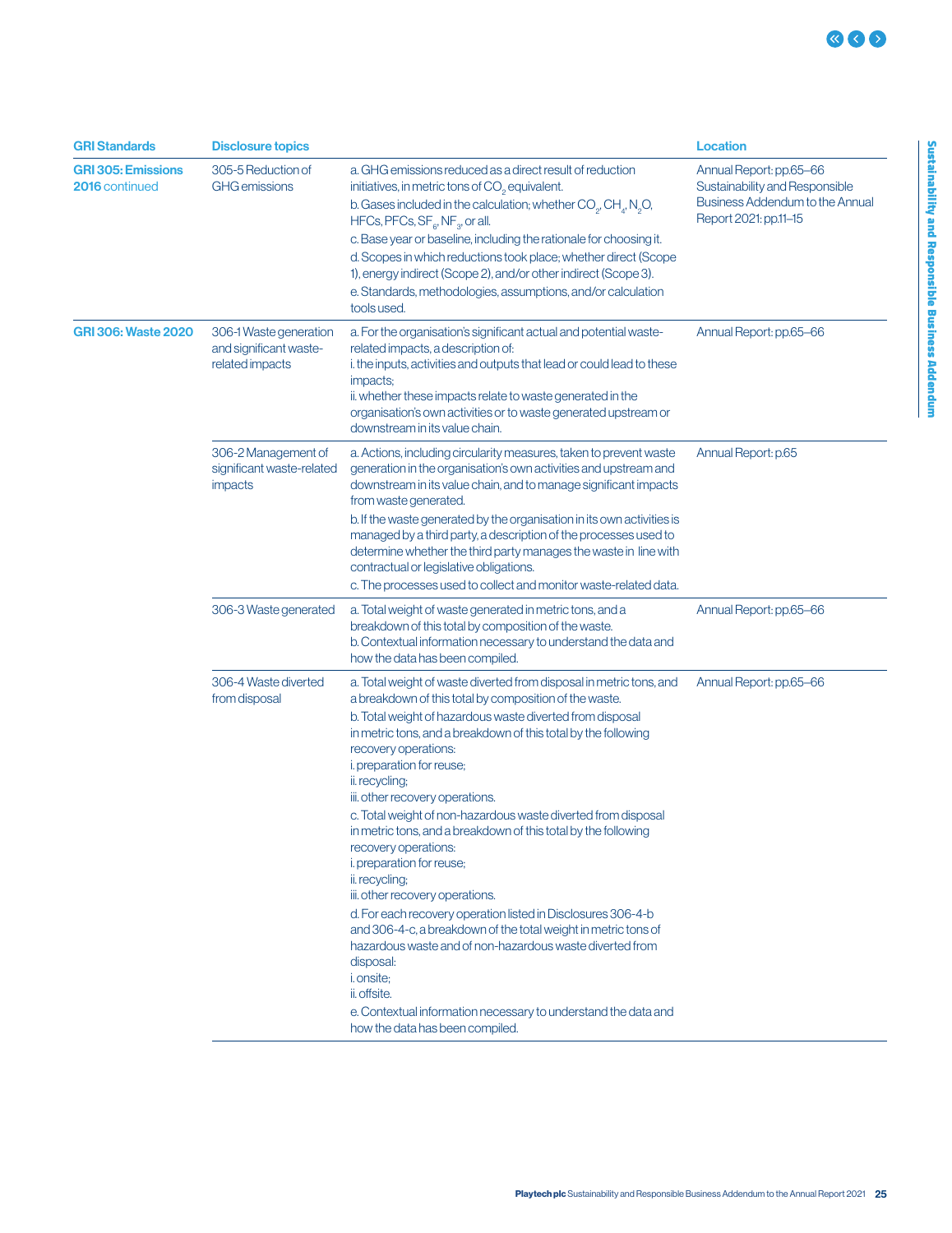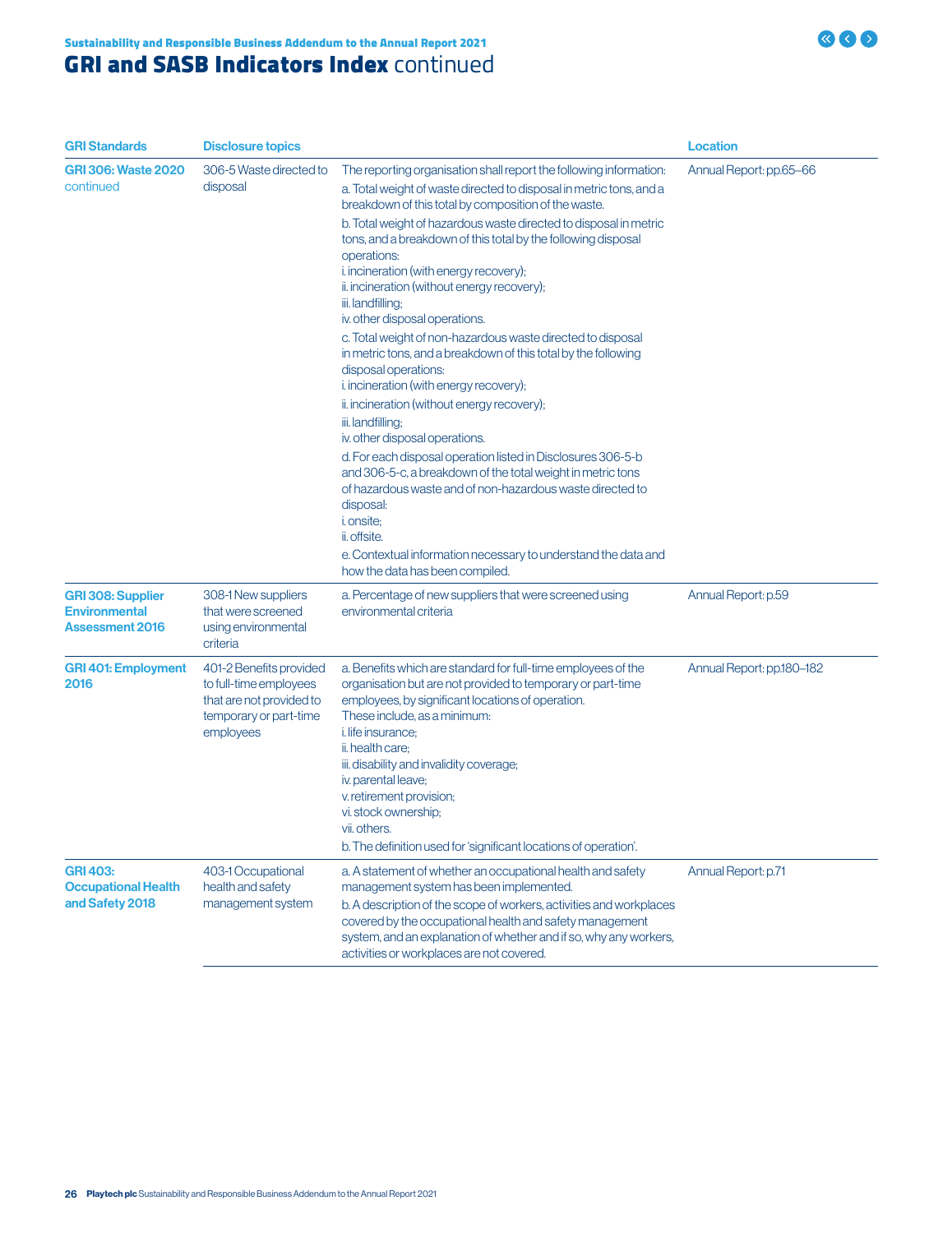| <b>GRI Standards</b>                                                          | <b>Disclosure topics</b>                                                                                                           |                                                                                                                                                                                                                                                                                                                                                                                                                                                                                                                                                                                                                                                                                                                                                                                                                                                   | <b>Location</b>                             |
|-------------------------------------------------------------------------------|------------------------------------------------------------------------------------------------------------------------------------|---------------------------------------------------------------------------------------------------------------------------------------------------------------------------------------------------------------------------------------------------------------------------------------------------------------------------------------------------------------------------------------------------------------------------------------------------------------------------------------------------------------------------------------------------------------------------------------------------------------------------------------------------------------------------------------------------------------------------------------------------------------------------------------------------------------------------------------------------|---------------------------------------------|
| <b>GRI 403:</b><br><b>Occupational Health</b><br>and Safety 2018<br>continued | 403-2 Hazard<br>identification, risk<br>assessment, and<br>incident investigation                                                  | a. A description of the processes used to identify work-related<br>hazards and assess risks on a routine and non-routine basis, and<br>to apply the hierarchy of controls in order to<br>eliminate hazards and minimise risks, including:<br>i. how the organisation ensures the quality of these processes,<br>including the competency of persons who carry them out;<br>ii. how the results of these processes are used to evaluate<br>and continually improve the occupational health and safety<br>management system.<br>b. A description of the processes for workers to report work-<br>related hazards and hazardous situations, and an explanation of<br>how workers are protected against reprisals.<br>c. A description of the policies and processes for workers to<br>remove themselves from work situations that they believe could | Annual Report: pp.46-47;<br>pp.56-57; p.102 |
|                                                                               |                                                                                                                                    | cause injury or ill health, and an explanation of how workers are<br>protected against reprisals.<br>d. A description of the processes used to investigate work-related<br>incidents, including the processes to identify hazards and assess<br>risks relating to the incidents, to determine corrective actions<br>using the hierarchy of controls, and to determine improvements<br>needed in the occupational health and safety management<br>system.                                                                                                                                                                                                                                                                                                                                                                                          |                                             |
|                                                                               | 403-4 Worker<br>participation,<br>consultation, and<br>communication on<br>occupational health and<br>safety                       | a. A description of the processes for worker participation and<br>consultation in the development, implementation and evaluation<br>of the occupational health and safety management system, and<br>for providing access to and communicating relevant information<br>on occupational health and safety to workers.<br>b. Where formal joint management-worker health and safety<br>committees exist, a description of their responsibilities, meeting<br>frequency, decision-making authority, and whether and, if so, why<br>any workers are not represented by these committees.                                                                                                                                                                                                                                                               | Annual Report: pp.70-72                     |
|                                                                               | 403-5 Worker training<br>on occupational health<br>and safety                                                                      | a. A description of any occupational health and safety training<br>provided to workers, including generic training as well as training<br>on specific work-related hazards, hazardous activities or<br>hazardous situations.                                                                                                                                                                                                                                                                                                                                                                                                                                                                                                                                                                                                                      | Annual Report: p.71                         |
|                                                                               | 403-6 Promotion of<br>worker health                                                                                                | a. An explanation of how the organisation facilitates workers'<br>access to non-occupational medical and healthcare services,<br>and the scope of access provided.<br>b. A description of any voluntary health promotion services and<br>programmes offered to workers to address major non-work-<br>related health risks, including the specific health risks addressed,<br>and how the organisation facilitates workers' access to these<br>services and programmes.                                                                                                                                                                                                                                                                                                                                                                            | Annual Report: p.25; pp.70-72;<br>p.214     |
|                                                                               | 403-7 Prevention<br>and mitigation of<br>occupational health and<br>safety impacts directly<br>linked by business<br>relationships | a. A description of the organisation's approach to preventing or<br>mitigating significant negative occupational health and safety<br>impacts that are directly linked to its operations, products or<br>services by its business relationships, and the related hazards and<br>risks.                                                                                                                                                                                                                                                                                                                                                                                                                                                                                                                                                            | Annual Report: p.71                         |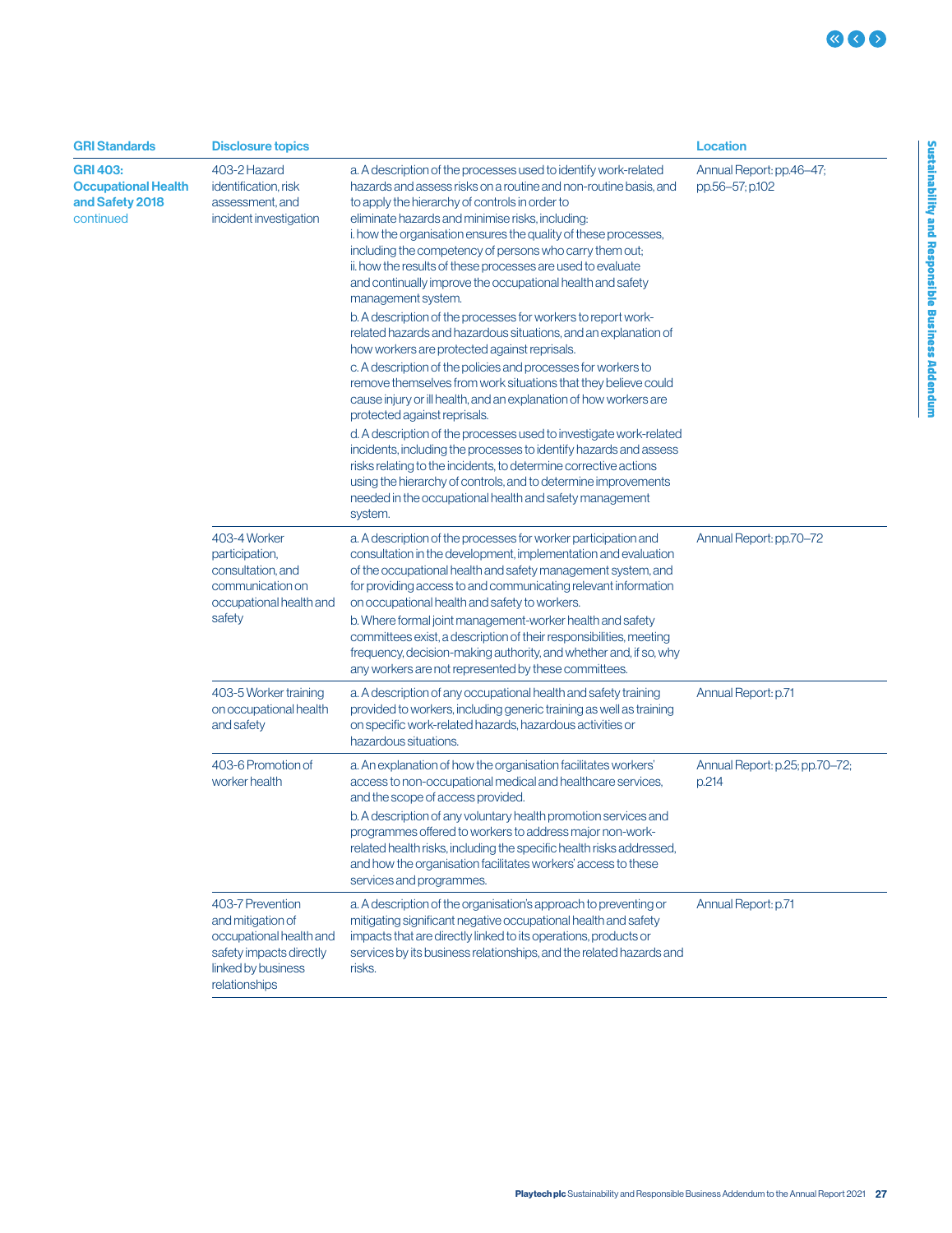| <b>GRI Standards</b>                                                          | <b>Disclosure topics</b>                                                              |                                                                                                                                                                                                                                                                                                                                                                                                                                                                                                                                                                                                                                                                                                                                                                                                                                                                                                                                                                                                                                                                                                                                                                                                                                                                                                                                                                                                                                                                                                                                                                                                                                                                                                              | <b>Location</b>     |
|-------------------------------------------------------------------------------|---------------------------------------------------------------------------------------|--------------------------------------------------------------------------------------------------------------------------------------------------------------------------------------------------------------------------------------------------------------------------------------------------------------------------------------------------------------------------------------------------------------------------------------------------------------------------------------------------------------------------------------------------------------------------------------------------------------------------------------------------------------------------------------------------------------------------------------------------------------------------------------------------------------------------------------------------------------------------------------------------------------------------------------------------------------------------------------------------------------------------------------------------------------------------------------------------------------------------------------------------------------------------------------------------------------------------------------------------------------------------------------------------------------------------------------------------------------------------------------------------------------------------------------------------------------------------------------------------------------------------------------------------------------------------------------------------------------------------------------------------------------------------------------------------------------|---------------------|
| <b>GRI 403:</b><br><b>Occupational Health</b><br>and Safety 2018<br>continued | 403-8 Workers covered<br>by an occupational<br>health and safety<br>management system | a. If the organisation has implemented an occupational health and<br>safety management system based on legal requirements and/or<br>recognised standards/guidelines:<br>i. the number and percentage of all employees and workers<br>who are not employees but whose work and/or workplace is<br>controlled by the organisation, who are covered by such a system;<br>ii. the number and percentage of all employees and workers<br>who are not employees but whose work and/or workplace is<br>controlled by the organisation, who are covered by such a system<br>that has been internally audited; and<br>iii. the number and percentage of all employees and workers<br>who are not employees but whose work and/or workplace is<br>controlled by the organisation, who are covered by such a system<br>that has been audited or certified by an external party.<br>b. Whether and, if so, why any workers have been excluded from<br>this disclosure, including the types of worker excluded.<br>c. Any contextual information necessary to understand how the<br>data have been compiled, such as any standards, methodologies<br>and assumptions used.                                                                                                                                                                                                                                                                                                                                                                                                                                                                                                                                                | Annual Report: p.71 |
|                                                                               | 403-9 Work-related<br>injuries                                                        | a. For all employees:<br>i. the number and rate of fatalities as a result of work-related injury;<br>ii. the number and rate of high-consequence work-related injuries<br>(excluding fatalities);<br>iii. the number and rate of recordable work-related injuries;<br>iv. the main types of work-related injury;<br>v. the number of hours worked.<br>b. For all workers who are not employees but whose work and/or<br>workplace is controlled by the organisation:<br>i. the number and rate of fatalities as a result of work-related injury;<br>ii. the number and rate of high-consequence work-related injuries<br>(excluding fatalities);<br>iii. the number and rate of recordable work-related injuries;<br>iv. the main types of work-related injury;<br>v. the number of hours worked.<br>c. The work-related hazards that pose a risk of high-consequence<br>injury, including:<br>i. how these hazards have been determined;<br>ii. which of these hazards have caused or contributed to high-<br>consequence injuries during the reporting period;<br>iii. actions taken or underway to eliminate these hazards and<br>minimise risks using the hierarchy of controls.<br>d. Any actions taken or underway to eliminate other work-related<br>hazards and minimise risks using the hierarchy of controls.<br>e. Whether the rates have been calculated based on 200,000 or<br>1,000,000 hours worked.<br>f. Whether and, if so, why any workers have been excluded from<br>this disclosure, including the types of worker excluded.<br>g. Any contextual information necessary to understand how the<br>data have been compiled, such as any standards, methodologies<br>and assumptions used. | Annual Report: p.71 |

**BOO**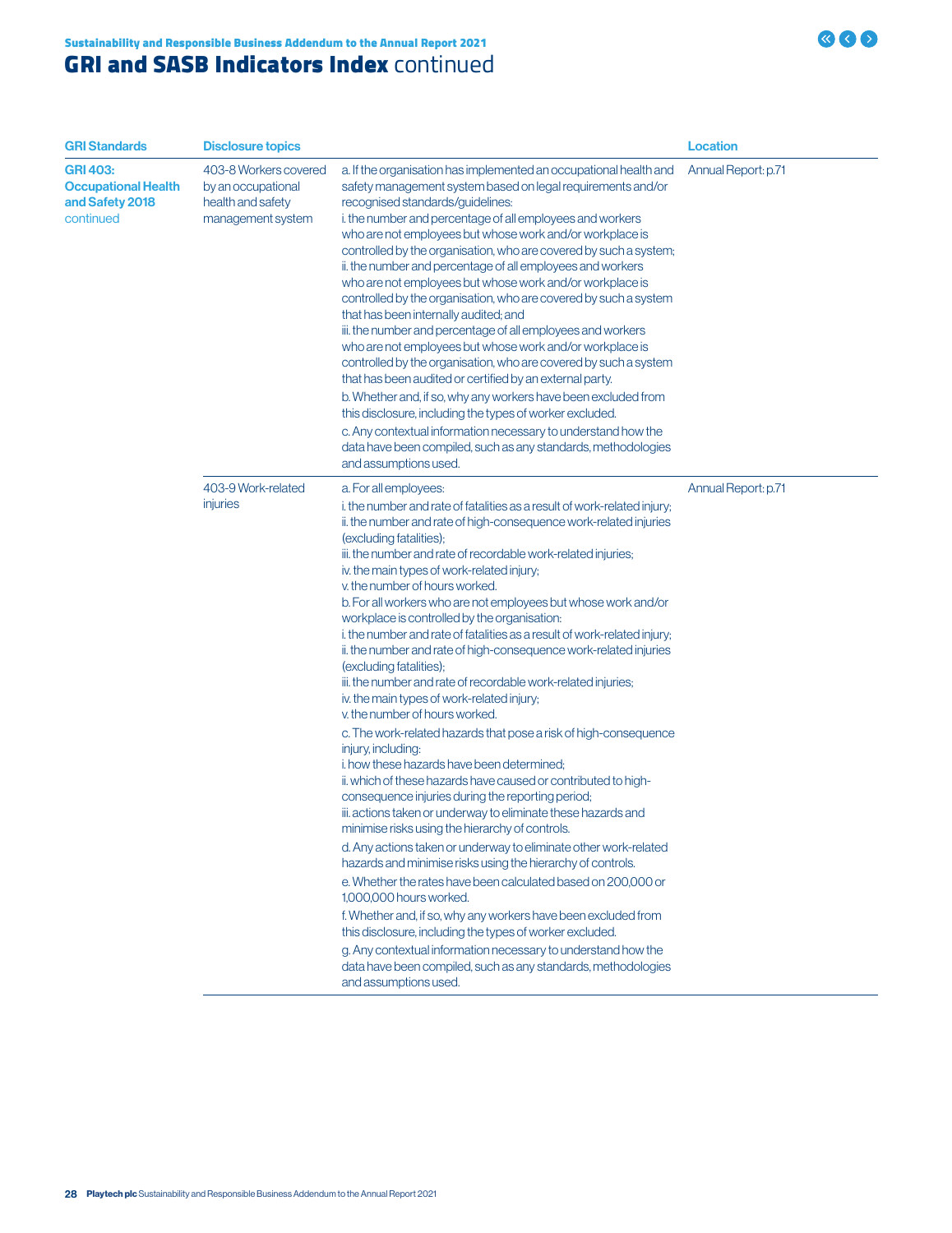| <b>GRI Standards</b>                                                                  | <b>Disclosure topics</b>                                                                                                            |                                                                                                                                                                                                                                                                                                                                                                                                                                                                                                                                                                                                                                                                                                                                                                                                                                                                                                                                                                 | <b>Location</b>                                  |
|---------------------------------------------------------------------------------------|-------------------------------------------------------------------------------------------------------------------------------------|-----------------------------------------------------------------------------------------------------------------------------------------------------------------------------------------------------------------------------------------------------------------------------------------------------------------------------------------------------------------------------------------------------------------------------------------------------------------------------------------------------------------------------------------------------------------------------------------------------------------------------------------------------------------------------------------------------------------------------------------------------------------------------------------------------------------------------------------------------------------------------------------------------------------------------------------------------------------|--------------------------------------------------|
| <b>GRI 403:</b><br><b>Occupational Health</b><br>and Safety 2018<br>continued         | 403-10 Work-related ill<br>health                                                                                                   | The reporting organisation shall report the following information:<br>a. For all employees:<br>i. the number of fatalities as a result of work-related ill health;<br>ii. the number of cases of recordable work-related ill health;<br>iii. the main types of work-related ill health.                                                                                                                                                                                                                                                                                                                                                                                                                                                                                                                                                                                                                                                                         | Annual Report: p.71                              |
|                                                                                       |                                                                                                                                     | b. For all workers who are not employees but whose work and/or<br>workplace is controlled by the organisation:<br>i. the number of fatalities as a result of work-related ill health;<br>ii. the number of cases of recordable work-related ill health;<br>iii. the main types of work-related ill health.<br>c. The work-related hazards that pose a risk of ill health, including:<br>i. how these hazards have been determined:<br>ii. which of these hazards have caused or contributed to cases of<br>ill health during the reporting period;<br>iii. actions taken or underway to eliminate these hazards and<br>minimise risks using the hierarchy of controls.<br>d. Whether and, if so, why any workers have been excluded from<br>this disclosure, including the types of worker excluded.<br>e. Any contextual information necessary to understand how the<br>data have been compiled, such as any standards, methodologies<br>and assumptions used. |                                                  |
| <b>GRI 404: Training and</b><br><b>Education 2016</b>                                 | 404-1 Average hours<br>of training per year per<br>employee                                                                         | a. Average hours of training that the organisation's employees<br>have undertaken during the reporting period, by:<br>i. gender:<br>ii. employee category.                                                                                                                                                                                                                                                                                                                                                                                                                                                                                                                                                                                                                                                                                                                                                                                                      | Annual Report: pp.56-57                          |
|                                                                                       | 404-2 Programmes for<br>upgrading employee<br>skills and transition<br>assistance programmes                                        | a. Type and scope of programmes implemented and assistance<br>provided to upgrade employee skills.<br>b. Transition assistance programmes provided to facilitate<br>continued employability and the management of career endings<br>resulting from retirement or termination of employment.                                                                                                                                                                                                                                                                                                                                                                                                                                                                                                                                                                                                                                                                     | Annual Report: p.38; p.51;<br>pp.55-57; pp.69-70 |
| <b>GRI 405: Diversity and</b><br><b>Equal Opportunity</b><br>2016                     | 405-1 Diversity of<br>governance bodies and<br>employees                                                                            | a. Percentage of individuals within the organisation's governance<br>bodies in each of the following diversity categories.<br>b. Percentage of employees per employee category in each of<br>the following diversity categories.                                                                                                                                                                                                                                                                                                                                                                                                                                                                                                                                                                                                                                                                                                                                | Annual Report: p.6; pp.68-69                     |
|                                                                                       | 405-2 Ratio of basic<br>salary and remuneration<br>of women to men                                                                  | a. Ratio of the basic salary and remuneration of women to men for<br>each employee category, by significant locations of operation.<br>b. The definition used for 'significant locations of operation'.                                                                                                                                                                                                                                                                                                                                                                                                                                                                                                                                                                                                                                                                                                                                                         | Annual Report: p.69                              |
| <b>GRI 407: Freedom</b><br>of Association and<br><b>Collective Bargaining</b><br>2016 | 407-1 Operations and<br>suppliers in which<br>the right to freedom<br>of association and<br>collective bargaining<br>may be at risk | a. Operations and suppliers in which workers' rights to exercise<br>freedom of association or collective bargaining may be violated or<br>at significant risk either in terms of:<br>i. type of operation (such as manufacturing plant) and supplier;<br>ii. countries or geographic areas with operations and suppliers<br>considered at risk.<br>b. Measures taken by the organisation in the reporting period<br>intended to support rights to exercise freedom of association and<br>collective bargaining.                                                                                                                                                                                                                                                                                                                                                                                                                                                 | Annual Report: p.67                              |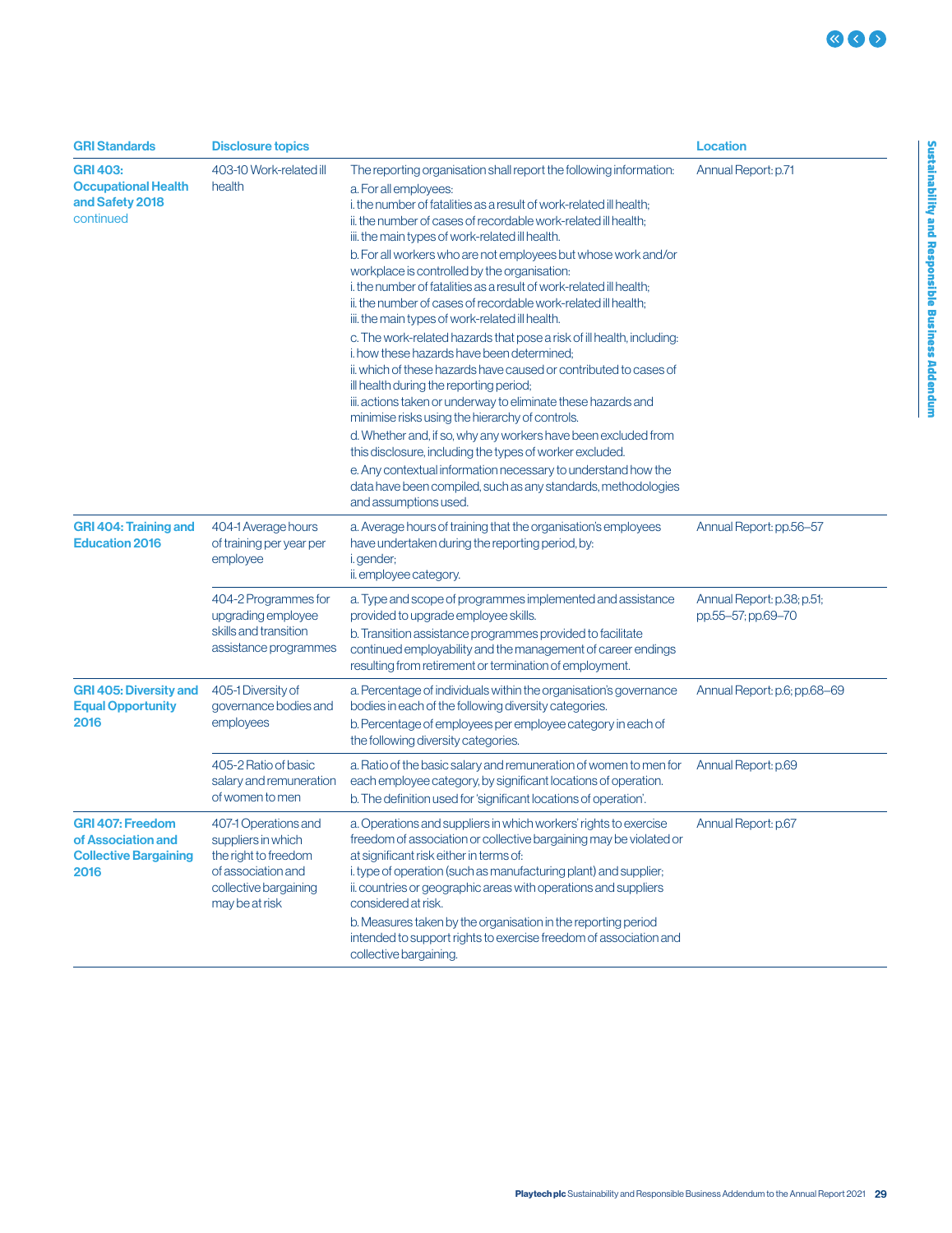| <b>GRI Standards</b>                                          | <b>Disclosure topics</b>                                                                                        |                                                                                                                                                                                                                                                                                                                                                                                                                                                                                                                                                                                                                                                                                                                                                                                                                                                                                    | <b>Location</b>                                   |
|---------------------------------------------------------------|-----------------------------------------------------------------------------------------------------------------|------------------------------------------------------------------------------------------------------------------------------------------------------------------------------------------------------------------------------------------------------------------------------------------------------------------------------------------------------------------------------------------------------------------------------------------------------------------------------------------------------------------------------------------------------------------------------------------------------------------------------------------------------------------------------------------------------------------------------------------------------------------------------------------------------------------------------------------------------------------------------------|---------------------------------------------------|
| <b>GRI 408: Child Labour</b><br>2016                          | 408-1 Operations and<br>suppliers at significant<br>risk for incidents of child<br>labour                       | a. Operations and suppliers considered to have significant risk for<br>incidents of:<br><i>i.</i> child labour:<br>ii. young workers exposed to hazardous work.<br>b. Operations and suppliers considered to have significant risk for<br>incidents of child labour either in terms of:<br>i. type of operation (such as manufacturing plant) and supplier;<br>ii. countries or geographic areas with operations and suppliers<br>considered at risk.<br>c. Measures taken by the organisation in the reporting period<br>intended to contribute to the effective abolition of child labour.                                                                                                                                                                                                                                                                                       | Annual Report: p.67                               |
| <b>GRI 409: Forced or</b><br><b>Compulsory Labour</b><br>2016 | 409-1 Operations and<br>suppliers at significant<br>risk for incidents of<br>forced or compulsory<br>labour     | a. Operations and suppliers considered to have significant risk<br>for incidents of forced or compulsory labour either in terms of:<br>i. type of operation (such as manufacturing plant) and supplier;<br>ii. countries or geographic areas with operations and suppliers<br>considered at risk.<br>b. Measures taken by the organization in the reporting period<br>intended to contribute to the elimination of all forms of forced<br>or compulsory labour.                                                                                                                                                                                                                                                                                                                                                                                                                    | Annual Report: p.67                               |
| <b>GRI 413: Local</b><br><b>Communities 2016</b>              | 413-1 Operations<br>with local community<br>engagement, impact<br>assessments.<br>and development<br>programmes | a. Percentage of operations with implemented local community<br>engagement, impact assessments, and/or development<br>programmes, including the use of:<br>i. social impact assessments, including gender impact<br>assessments, based on participatory processes;<br>ii. environmental impact assessments and ongoing monitoring;<br>iii. public disclosure of results of environmental and social impact<br>assessments;<br>iv. local community development programmes based on local<br>communities' needs;<br>v. stakeholder engagement plans based on stakeholder mapping;<br>vi. broad-based local community consultation committees and<br>processes that include vulnerable groups;<br>vii. works councils, occupational health and safety committees<br>and other worker representation bodies to deal with impacts;<br>viii. formal local community grievance processes. | Annual Report: p.9; p.17; p.44; p.47;<br>pp.73-76 |
| <b>GRI 415: Public Policy</b><br>2016                         | 415-1 Political<br>contributions                                                                                | a. Total monetary value of financial and in-kind political<br>contributions made directly and indirectly by the organisation by<br>country and recipient/beneficiary.<br>b. If applicable, how the monetary value of in-kind contributions<br>was estimated.                                                                                                                                                                                                                                                                                                                                                                                                                                                                                                                                                                                                                       | Annual Report: p.128                              |
| <b>GRI 416: Customer</b><br><b>Health and Safety</b><br>2016  | 416-1 Assessment of<br>the health and safety<br>impacts of product and<br>service categories                    | a. Percentage of significant product and service categories for<br>which health and safety impacts are assessed for improvement.                                                                                                                                                                                                                                                                                                                                                                                                                                                                                                                                                                                                                                                                                                                                                   | Annual Report: p.14; p.23; p.42;<br>pp.48-53      |

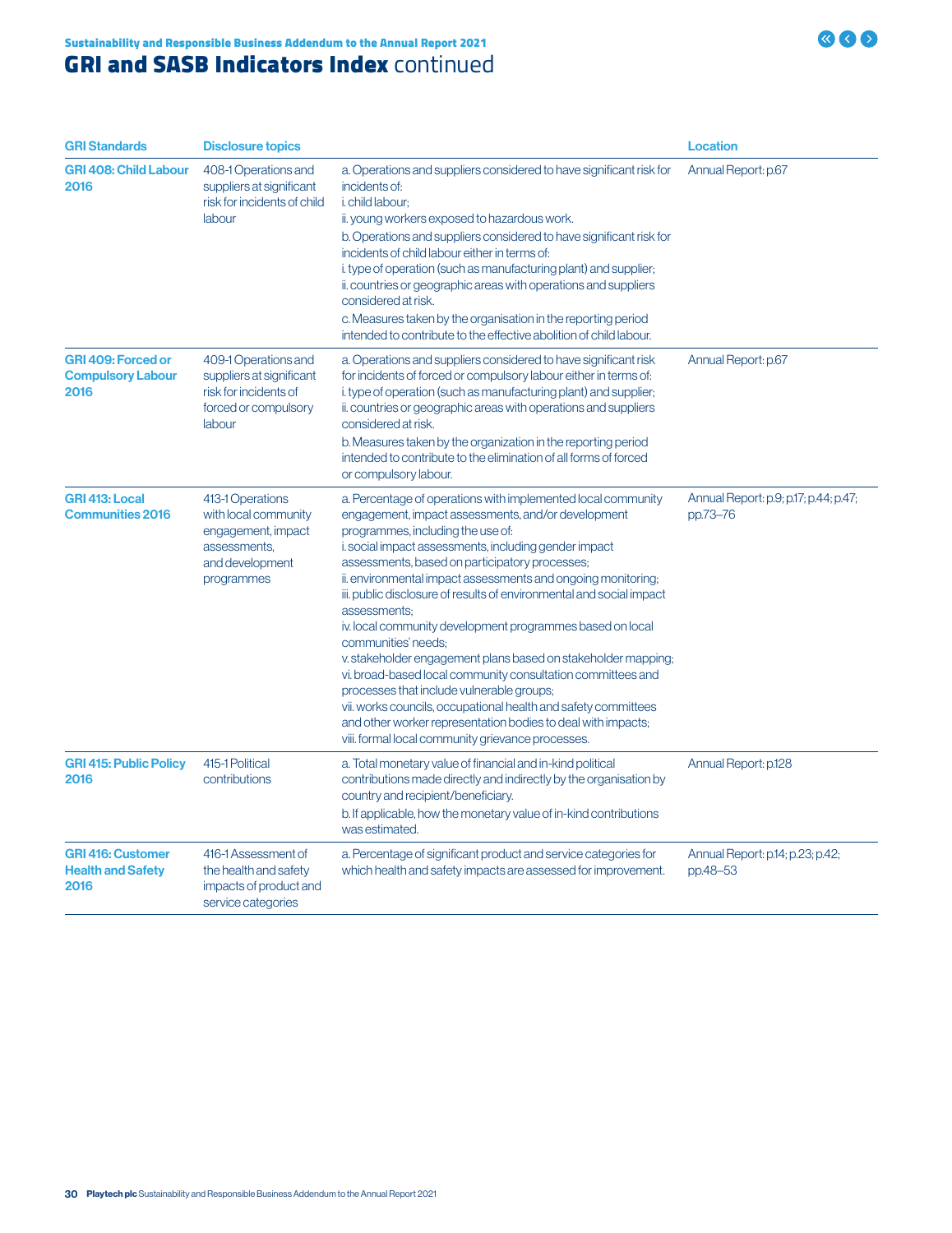| <b>GRI Standards</b>                            | <b>Disclosure topics</b>                                                   |                                                                                                                                                                                                                                                                                                                                                                                                                                                                                                                                                                                                              | Location                                         |
|-------------------------------------------------|----------------------------------------------------------------------------|--------------------------------------------------------------------------------------------------------------------------------------------------------------------------------------------------------------------------------------------------------------------------------------------------------------------------------------------------------------------------------------------------------------------------------------------------------------------------------------------------------------------------------------------------------------------------------------------------------------|--------------------------------------------------|
| <b>GRI 417: Marketing</b><br>and Labelling 2016 | 417-1 Requirements for<br>product and service<br>information and labelling | a. Whether each of the following types of information is required<br>by the organisation's procedures for product and service<br>information and labelling:<br>i. the sourcing of components of the product or service;<br>ii. content, particularly with regard to substances that might<br>produce an environmental or social impact;<br>iii. safe use of the product or service;<br>iv. disposal of the product and environmental or social impacts;<br>v. other (explain).<br>b. Percentage of significant product or service categories<br>covered by and assessed for compliance with such procedures. | Annual Report: pp.41-42; p.49;<br>pp.51-53; p.55 |
|                                                 |                                                                            |                                                                                                                                                                                                                                                                                                                                                                                                                                                                                                                                                                                                              |                                                  |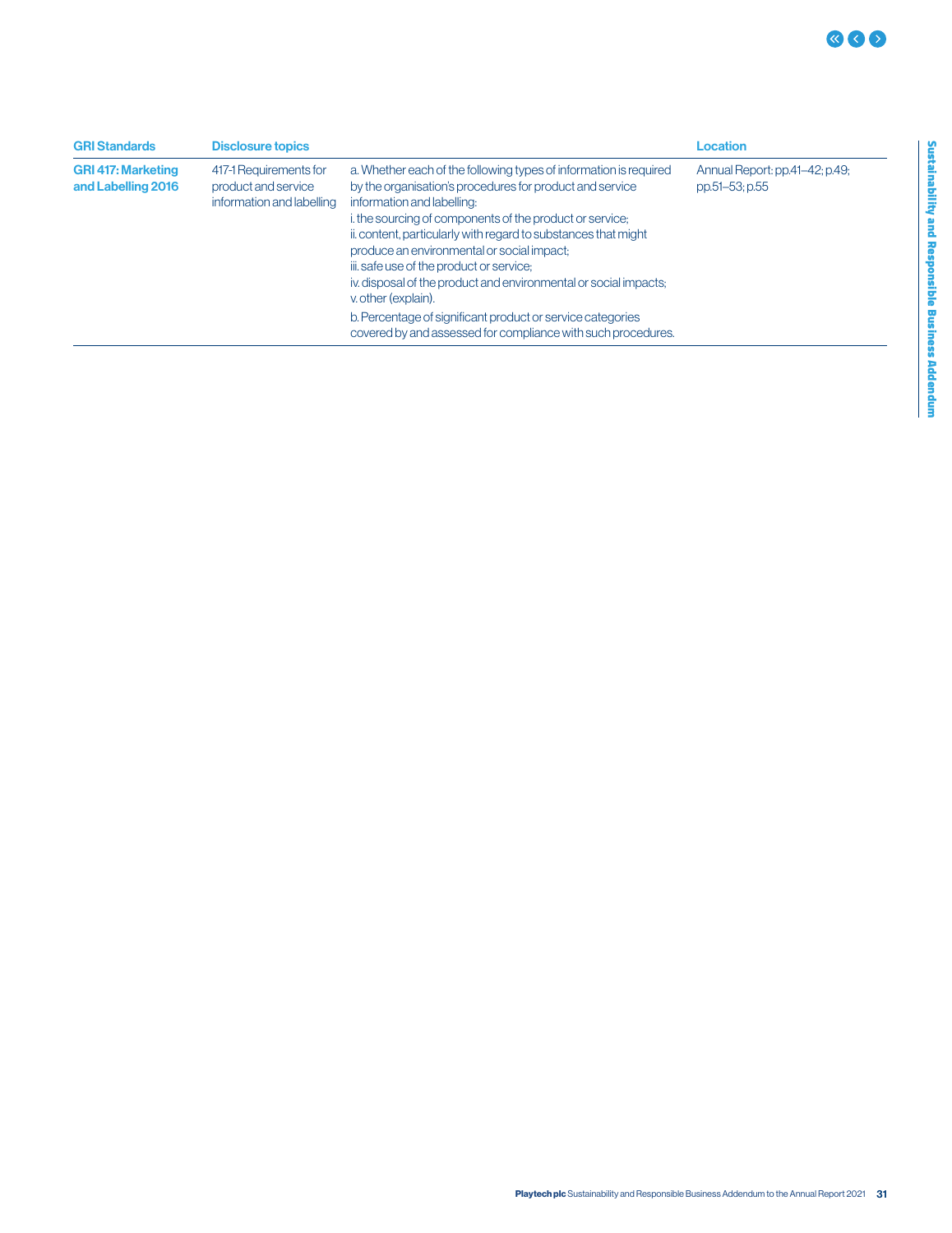The US-based SASB sets out sustainability reporting standards for various sectors. The following table provides references to our relevant reporting in relation to the sector-specific standard for casinos and gaming, and software and IT services. Playtech provides software and services to betting and gaming operators, and also runs its own B2C online gambling operations. Not all indicators are relevant; for example Playtech does not run any physical casino operations. This is the first time Playtech is publishing a SASB index. For more information on the SASB standards visit https://www.sasb.org/standards/.

**BOO** 

| Disclosure number       | Disclosure title                                                                                                                        | Reference                           |
|-------------------------|-----------------------------------------------------------------------------------------------------------------------------------------|-------------------------------------|
| SV-CA-130a1/TC-SI-130a1 | (1) Total energy consumed; (2) percentage grid electricity; (3) percentage<br>renewable                                                 | Annual Report: pp.65-66             |
| TC-SI-130a.2            | (1) Total water withdrawn; (2) total water consumed, percentage of each in<br>regions with high or extremely high baseline water stress | Annual Report: p.65                 |
| TC-SI-130a.3            | Discussion of the integration of environmental considerations into strategic<br>planning for data centre needs                          | Annual Report: p.63                 |
| TC-SI-220a.1            | Description of policies and practices relating to behavioural advertising and<br>user privacy                                           | Annual Report: pp.56-57             |
| TC-SI-230a.2            | Description of approach to identifying and addressing data security risks,<br>including use of third-party cybersecurity standards      | Annual Report: pp.56-57             |
| SV-CA-510a.1            | Description of anti-money laundering policies and practices                                                                             | Annual Report: p.50; pp.55-57; p.86 |
| TC-SI-330a.3            | Percentage of gender and racial/ethnic group representation for (1)<br>management, (2) technical staff, and (3) all other employees     | Annual Report: p.69                 |
| TC-SI-550a.2            | Description of business continuity risks related to disruptions of operations                                                           | Annual Report: pp.58–65; pp.87–90   |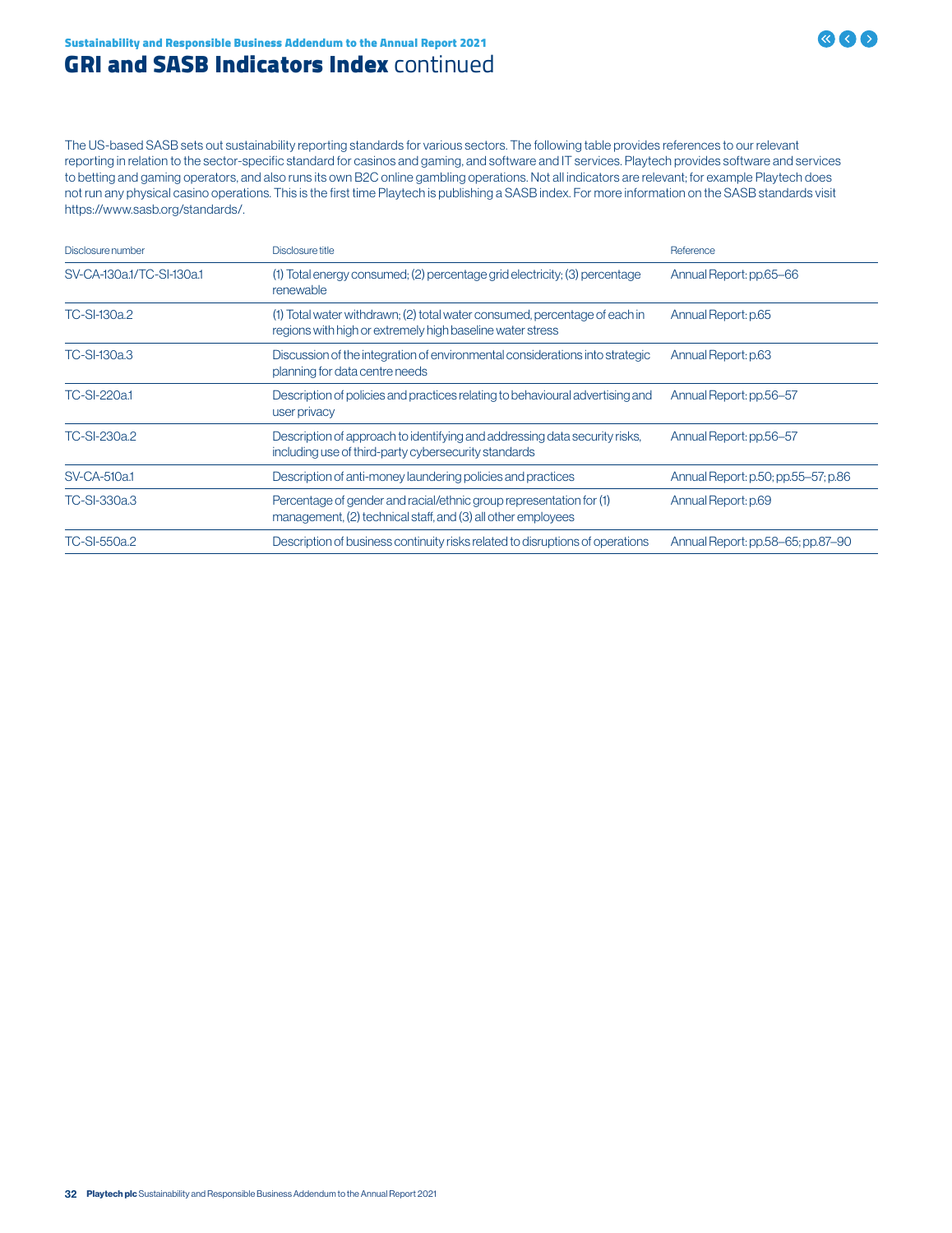**BOO** 

Produced by designportfolio